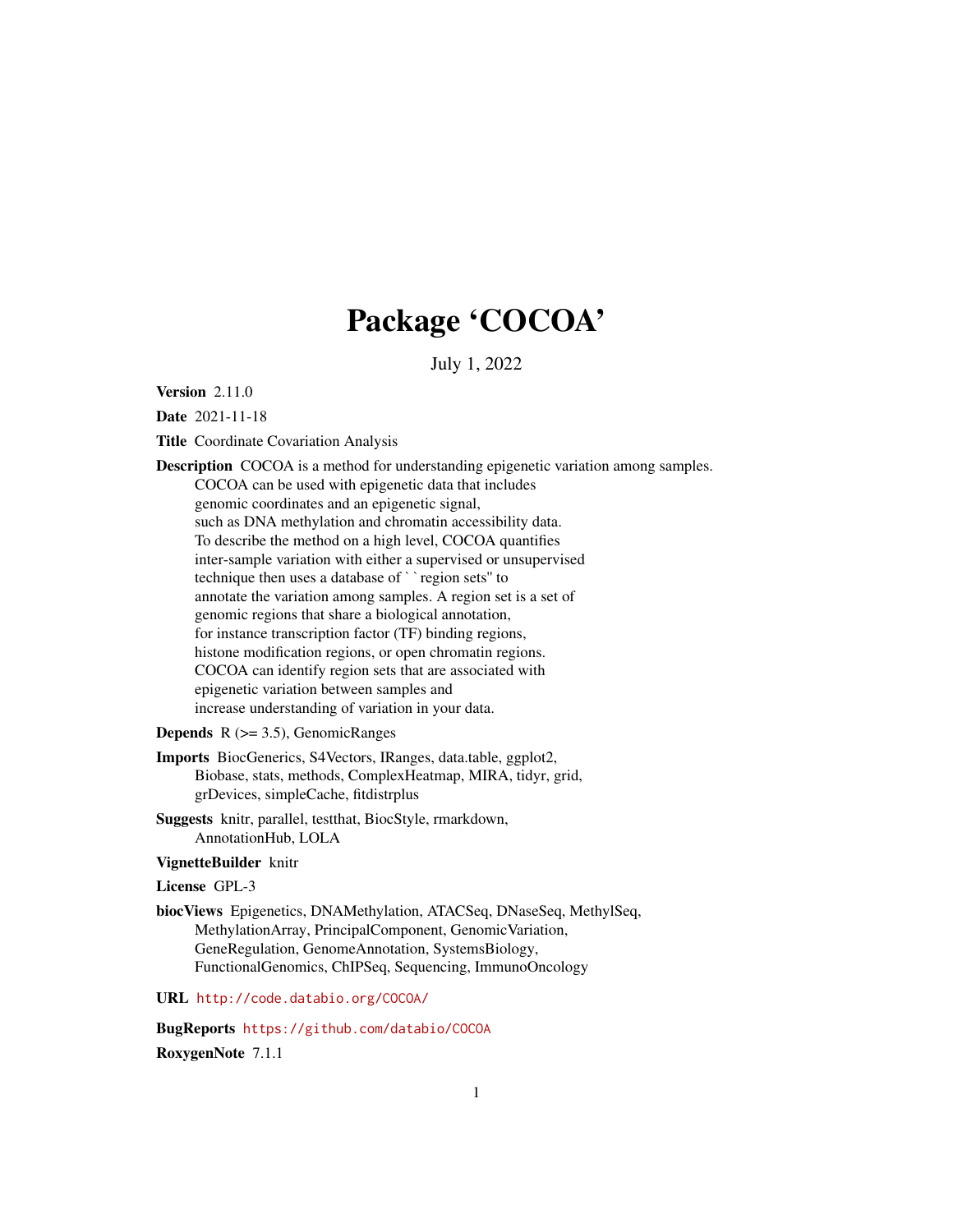#### 2 R topics documented:

git\_url https://git.bioconductor.org/packages/COCOA

git\_branch master

git\_last\_commit 1de6e0b

git\_last\_commit\_date 2022-04-26

Date/Publication 2022-07-01

Author John Lawson [aut, cre], Nathan Sheffield [aut] (http://www.databio.org), Jason Smith [ctb]

Maintainer John Lawson <jtl2hk@virginia.edu>

## R topics documented:

| 3                                                                                                                                                                                                                                    |
|--------------------------------------------------------------------------------------------------------------------------------------------------------------------------------------------------------------------------------------|
| 5                                                                                                                                                                                                                                    |
| 8                                                                                                                                                                                                                                    |
| 9                                                                                                                                                                                                                                    |
| 9                                                                                                                                                                                                                                    |
| 10                                                                                                                                                                                                                                   |
| $brcaMetada$ $\ldots$ $\ldots$ $\ldots$ $\ldots$ $\ldots$ $\ldots$ $\ldots$ $\ldots$ $\ldots$ $\ldots$ $\ldots$ $\ldots$ $\ldots$ $\ldots$<br>10                                                                                     |
| 11                                                                                                                                                                                                                                   |
| 11                                                                                                                                                                                                                                   |
| 12                                                                                                                                                                                                                                   |
| 12                                                                                                                                                                                                                                   |
| 13                                                                                                                                                                                                                                   |
| 14                                                                                                                                                                                                                                   |
| 14                                                                                                                                                                                                                                   |
| 15                                                                                                                                                                                                                                   |
| 16                                                                                                                                                                                                                                   |
| 18                                                                                                                                                                                                                                   |
| 20                                                                                                                                                                                                                                   |
| 21                                                                                                                                                                                                                                   |
| 21                                                                                                                                                                                                                                   |
| 23                                                                                                                                                                                                                                   |
| 25                                                                                                                                                                                                                                   |
| 26                                                                                                                                                                                                                                   |
| 28                                                                                                                                                                                                                                   |
| 28                                                                                                                                                                                                                                   |
| 32                                                                                                                                                                                                                                   |
| signal Along Axis responses to the contract of the contract of the contract of the contract of the contract of the contract of the contract of the contract of the contract of the contract of the contract of the contract of<br>36 |
|                                                                                                                                                                                                                                      |

**Index** [39](#page-38-0)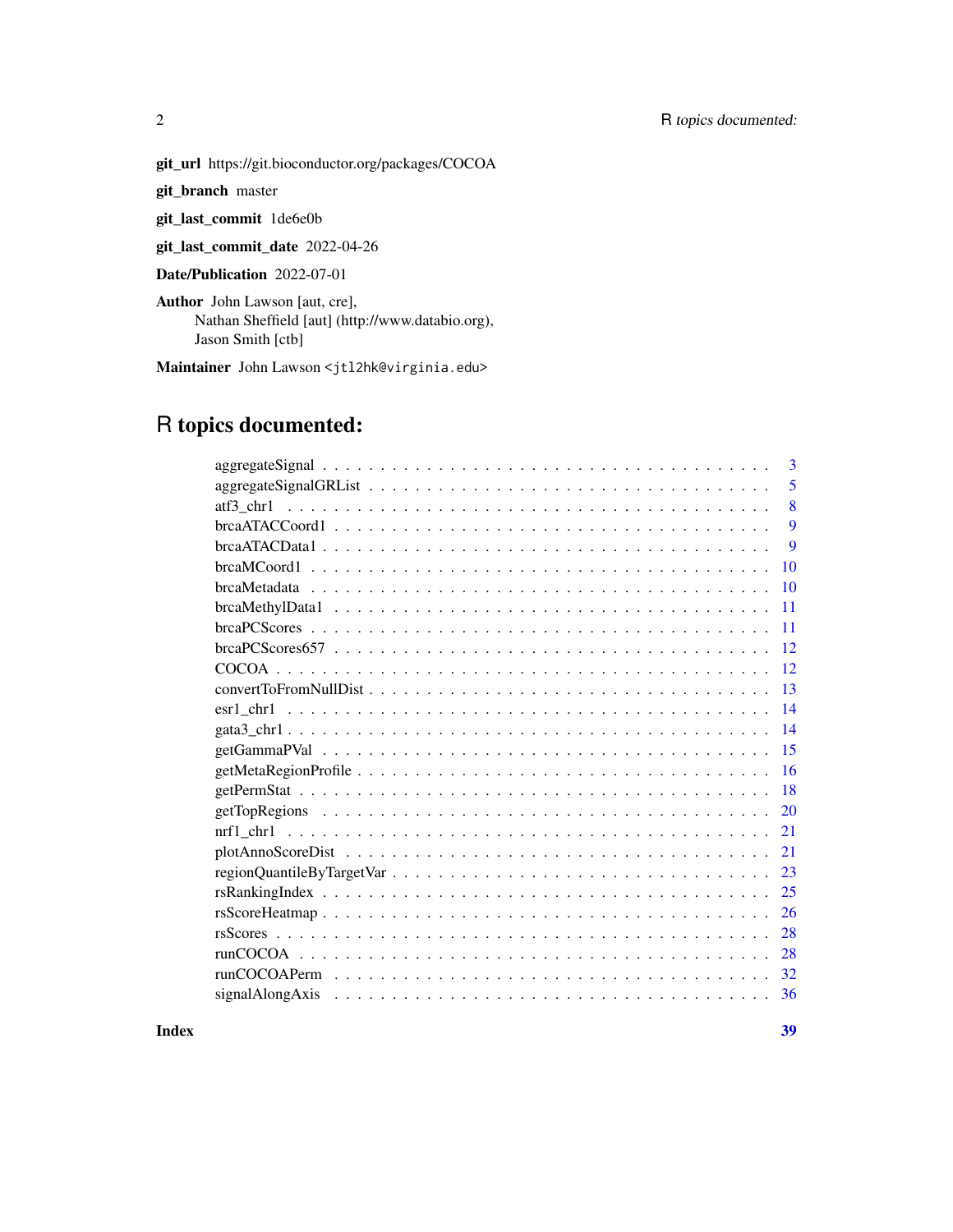<span id="page-2-0"></span>

#### Description

First, this function identifies which epigenetic features overlap the region set. Then the region set is scored using the feature contribution scores ('signal' input) according to the 'scoringMetric' parameter.

#### Usage

```
aggregateSignal(
  signal,
  signalCoord,
 regionSet,
  signalCol = c("PC1", "PC2"),
  signalCoordType = "default",
  scoringMetric = "default",
 verbose = FALSE,
  absVal = TRUE,rsOL = NULL,pOlap = NULL,returnCovInfo = TRUE,
  .checkInput = TRUE
)
```

| signal      | Matrix of feature contribution scores (the contribution of each epigenetic feature<br>to each target variable). One named column for each target variable. One row for<br>each original epigenetic feature (should be same order as original data/signalCoord).<br>For (an unsupervised) example, if PCA was done on epigenetic data and the<br>goal was to find region sets associated with the principal components, you could<br>use the x\$rotation output of promp(epigenetic data) as the feature contribution<br>scores/'signal' parameter. |
|-------------|----------------------------------------------------------------------------------------------------------------------------------------------------------------------------------------------------------------------------------------------------------------------------------------------------------------------------------------------------------------------------------------------------------------------------------------------------------------------------------------------------------------------------------------------------|
| signalCoord | A GRanges object or data frame with coordinates for the genomic signal/original<br>epigenetic data. Coordinates should be in the same order as the original data and<br>the feature contribution scores (each item/row in signalCoord corresponds to a<br>row in signal). If a data frame, must have chr and start columns (optionally can<br>have end column, depending on the epigenetic data type).                                                                                                                                             |
| regionSet   | A genomic ranges (GRanges) object with regions corresponding to the same bi-<br>ological annotation. Must be from the same reference genome as the coordinates<br>for the actual data/samples (signalCoord).                                                                                                                                                                                                                                                                                                                                       |
| signalCol   | A character vector with the names of the sample variables of interest/target vari-<br>ables (e.g. PCs or sample phenotypes).                                                                                                                                                                                                                                                                                                                                                                                                                       |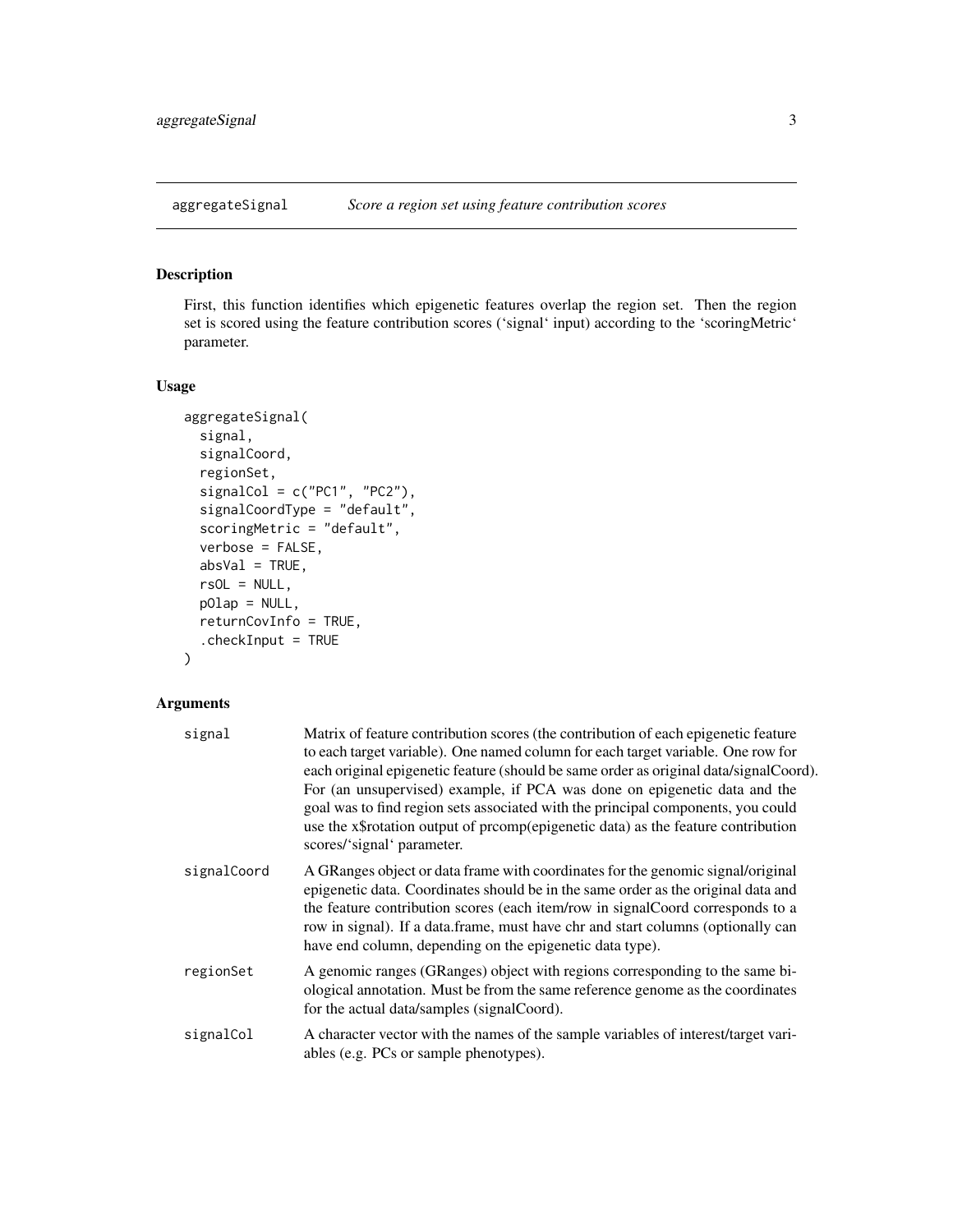#### signalCoordType

Character. Can be "default", "singleBase", or "multiBase". This describes whether the coordinates for 'signal' ('signalCoord') are each a single base (e.g. as for DNA methylation) or a region/multiple bases (e.g. as for chromatin accessibility). Different scoring options are available for each type of data. If "default" is given, the type of coordinates will be detected automatically. For "default", if each coordinate start value equals the coordinate end value  $all(stat(signalCoord) == end(signalCoord)))$ , "singleBase" will be used. Otherwise, "multiBase" will be used.

- scoringMetric A character object with the scoring metric. There are different methods available for signalCoordType="singleBase" vs signalCoordType="multiBase". For "singleBase", the available methods are "regionMean", "regionMedian", "simpleMean", and "simpleMedian". The default method is "regionMean". For "multiBase", the methods are "proportionWeightedMean", "simpleMean", and "simpleMedian". The default is "proportionWeightedMean". "regionMean" is a weighted average of the signal, weighted by region (absolute value of signal if absVal=TRUE). First the signal is averaged within each regionSet region, then all the regions are averaged. With "regionMean" method, be cautious in interpretation for region sets with low number of regions that overlap signalCoord. The "regionMedian" method is the same as "regionMean" but the median is taken at each step instead of the mean. The "simpleMean" method is just the unweighted average of all (absolute) signal values that overlap the given region set. For multiBase data, this includes signal regions that overlap a regionSet region at all (1 base overlap or more) and the signal for each overlapping region is given the same weight for the average regardless of how much it overlaps. The "simpleMedian" method is the same as "simpleMean" but takes the median instead of the mean. "proportionWeightedMean" is a weighted average of all signalCoord regions that overlap with regionSet regions. For each signalCoord region that overlaps with a regionSet region, we calculate what proportion of the regionSet region is covered. Then this proportion is used to weight the signal value when calculating the mean. The denominator of the mean is the sum of all the proportion overlaps.
- verbose A "logical" object. Whether progress of the function should be shown. One bar indicates the region set is completed.
- absVal Logical. If TRUE, take the absolute value of values in signal. Choose TRUE if you think there may be some genomic loci in a region set that will increase and others will decrease (if there may be anticorrelation between regions in a region set). Choose FALSE if you expect regions in a given region set to all change in the same direction (all be positively correlated with each other).
- rsOL a "SortedByQueryHits" object (output of findOverlaps function). Should have the overlap information between signalCoord and one item of GRList (one unique region set). The region set must be the "subject" in findOverlaps and signalCoord must be the "query". E.g. findOverlaps(subject=regionSet, query=signalCoord). Providing this information can greatly improve permutation speed since the overlaps will not have to be calculated for each permutation. When using this parameter, signalCoord, genomicSignal, and the region set must be in the same order as they were when olList was created. Otherwise, the wrong genomic loci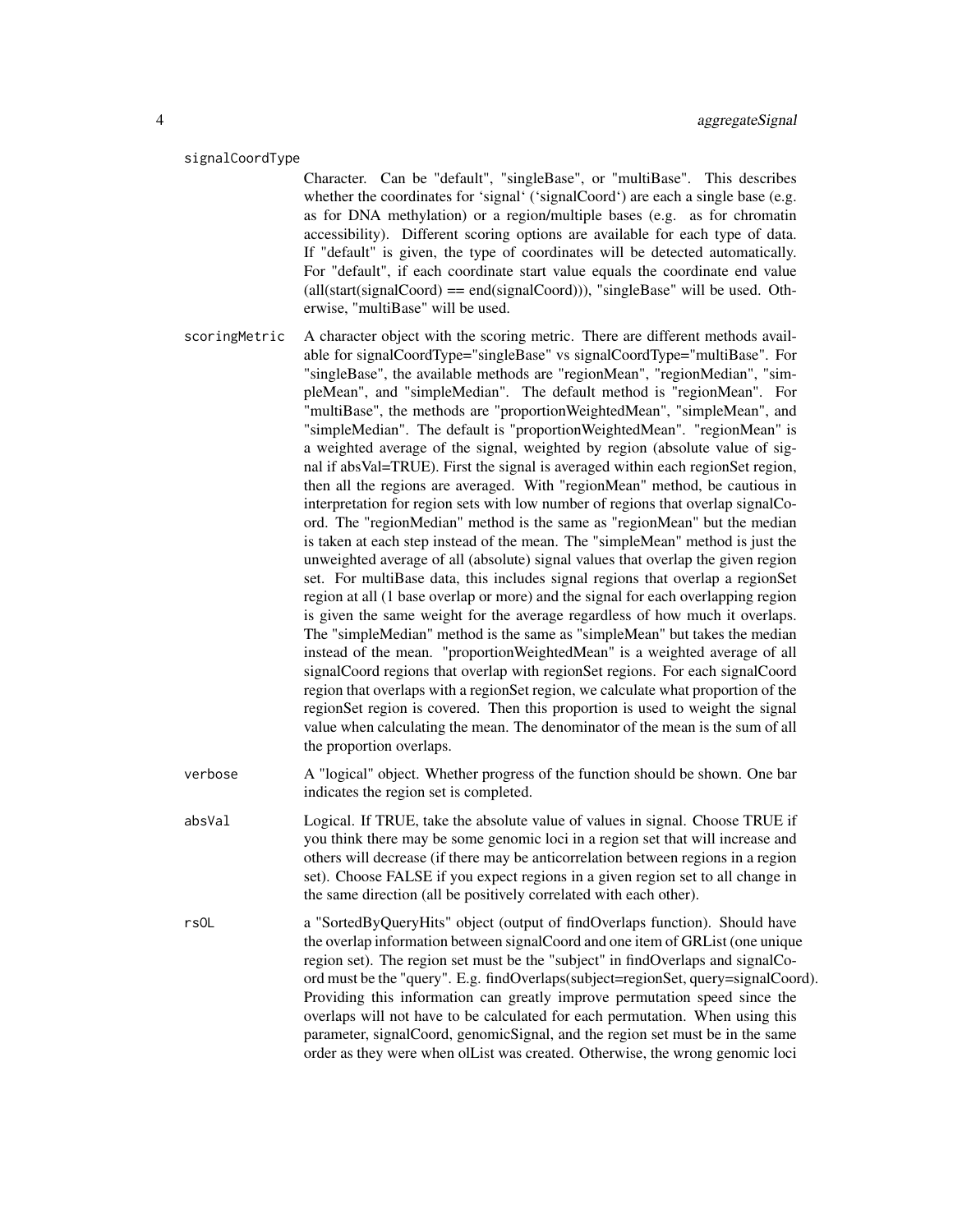will be referenced (e.g. if epigenetic features were filtered out of genomicSignal after rsOL was created.)

- <span id="page-4-0"></span>pOlap Numeric vector. Only used if rsOL is given and scoringMetric is "proportion-WeightedMean". This vector should contain the proportion of each regionSet region that is overlapped by a signalCoord region. The order of pOlap should be the same as the overlaps in rsOL.
- returnCovInfo logical. If TRUE, the following coverage and region set info will be calculated and included in function output: regionSetCoverage, signalCoverage, totalRegionNumber, and meanRegionSize. For the proportionWeightedMean scoring method, sumProportionOverlap will also be calculated.
- .checkInput A "logical" object. For programmatic use only. Whether inputs to the function should be checked for correctness/appropriateness. This parameter may be used by some COCOA functions to prevent unnecessary checks of objects after arguments have already been checked once.

#### Value

A data.frame with one row and the following columns: one column for each item of signalCol with names given by signalCol. These columns have scores for the region set for each signalCol. Other columns: signalCoverage (formerly cytosine\_coverage) which has number of epigenetic features that overlapped at all with regionSet, regionSetCoverage which has number of regions from region-Set that overlapped any of the epigenetic features, totalRegionNumber that has number of regions in regionSet, meanRegionSize that has average size in base pairs of regions in regionSet, the average is based on all regions in regionSet and not just ones that overlap. For "multiBase" data, if the "proportionWeightedMean" scoring metric is used, then the output will also have a "sumProportionOverlap" column. During this scoring method, the proportion overlap between each signalCoord region and overlapping regionSet region is calculated. This column is the sum of all those proportion overlaps and is another way to quantify coverage of regionSet in addition to regionSetCoverage.

#### Examples

```
data("brcaATACCoord1")
data("brcaATACData1")
data("esr1_chr1")
featureContributionScores <- prcomp(t(brcaATACData1))$rotation
rsScores <- aggregateSignal(signal=featureContributionScores,
                                 signalCoord=brcaATACCoord1,
                                 regionSet=esr1_chr1,
                                 signalCol=c("PC1", "PC2"),
                                 scoringMetric="default")
```
aggregateSignalGRList *Score many region sets*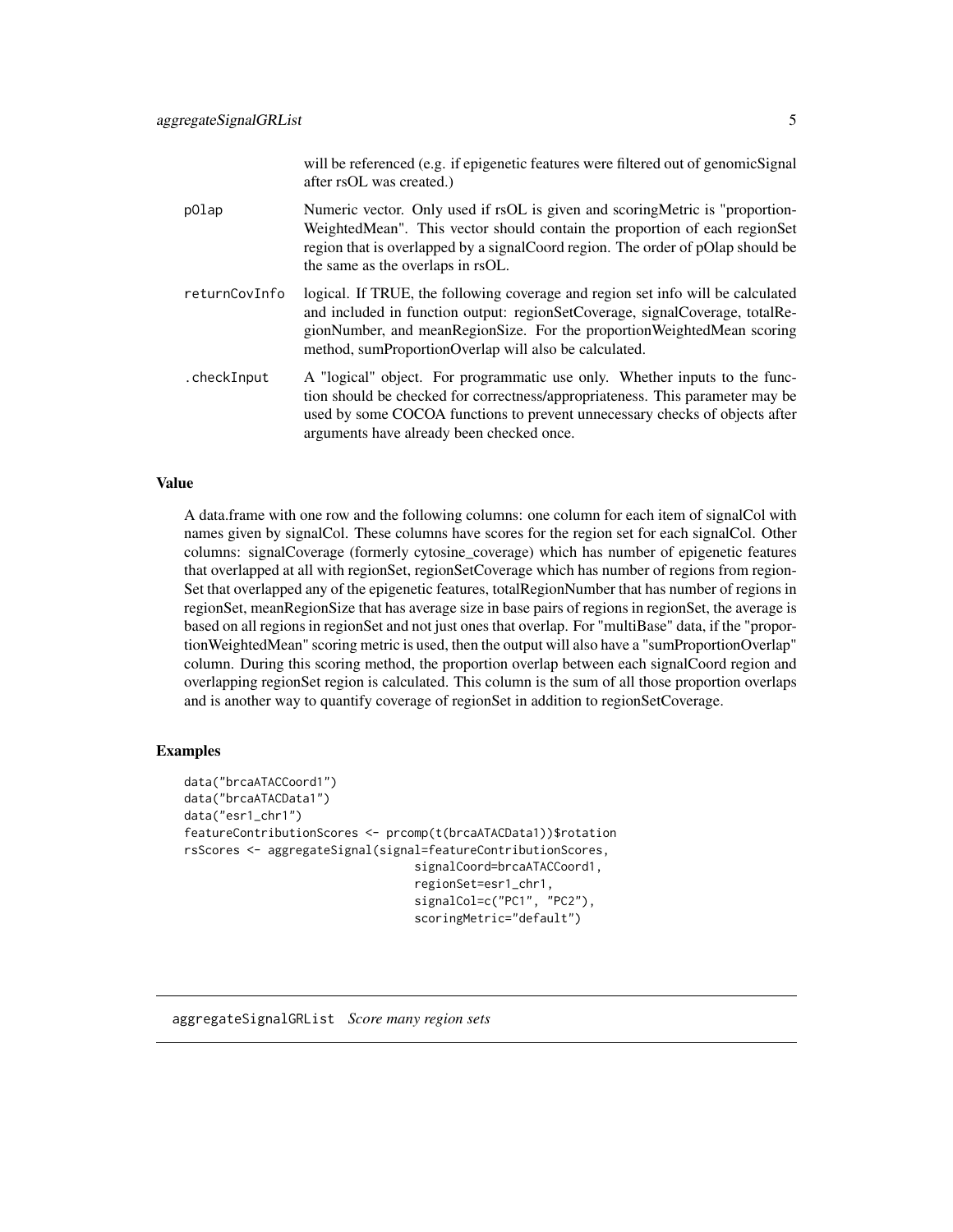#### Description

This function will give each region set a score for each target variable given by 'signalCol' based on the 'scoringMetric' parameter. Based on these scores, you can determine which region sets out of a region set database (given by 'GRList') are most associated with the target variables. See the vignette "Introduction to Coordinate Covariation Analysis" for help interpreting your results.

#### Usage

```
aggregateSignalGRList(
  signal,
  signalCoord,
 GRList,
  signalCol = c("PC1", "PC2"),
  signalCoordType = "default",
  scoringMetric = "default",
  verbose = TRUE,
 absVal = TRUE,olList = NULL,
 pOlapList = NULL,
  returnCovInfo = TRUE
)
```

| signal          | Matrix of feature contribution scores (the contribution of each epigenetic feature<br>to each target variable). One named column for each target variable. One row for<br>each original epigenetic feature (should be same order as original data/signalCoord).<br>For (an unsupervised) example, if PCA was done on epigenetic data and the<br>goal was to find region sets associated with the principal components, you could<br>use the x\$rotation output of prcomp(epigenetic data) as the feature contribution<br>scores/'signal' parameter. |  |
|-----------------|-----------------------------------------------------------------------------------------------------------------------------------------------------------------------------------------------------------------------------------------------------------------------------------------------------------------------------------------------------------------------------------------------------------------------------------------------------------------------------------------------------------------------------------------------------|--|
| signalCoord     | A GRanges object or data frame with coordinates for the genomic signal/original<br>epigenetic data. Coordinates should be in the same order as the original data and<br>the feature contribution scores (each item/row in signalCoord corresponds to a<br>row in signal). If a data.frame, must have chr and start columns (optionally can<br>have end column, depending on the epigenetic data type).                                                                                                                                              |  |
| GRList          | GRangesList object. Each list item is a distinct region set to test (region set: re-<br>gions that correspond to the same biological annotation). The region set database<br>must be from the same reference genome as the coordinates for the actual data/samples<br>(signalCoord).                                                                                                                                                                                                                                                                |  |
| signalCol       | A character vector with the names of the sample variables of interest/target vari-<br>ables (e.g. PCs or sample phenotypes).                                                                                                                                                                                                                                                                                                                                                                                                                        |  |
| signalCoordType |                                                                                                                                                                                                                                                                                                                                                                                                                                                                                                                                                     |  |
|                 | Character. Can be "default", "singleBase", or "multiBase". This describes<br>whether the coordinates for 'signal' ('signalCoord') are each a single base (e.g.<br>as for DNA methylation) or a region/multiple bases (e.g. as for chromatin<br>accessibility). Different scoring options are available for each type of data.                                                                                                                                                                                                                       |  |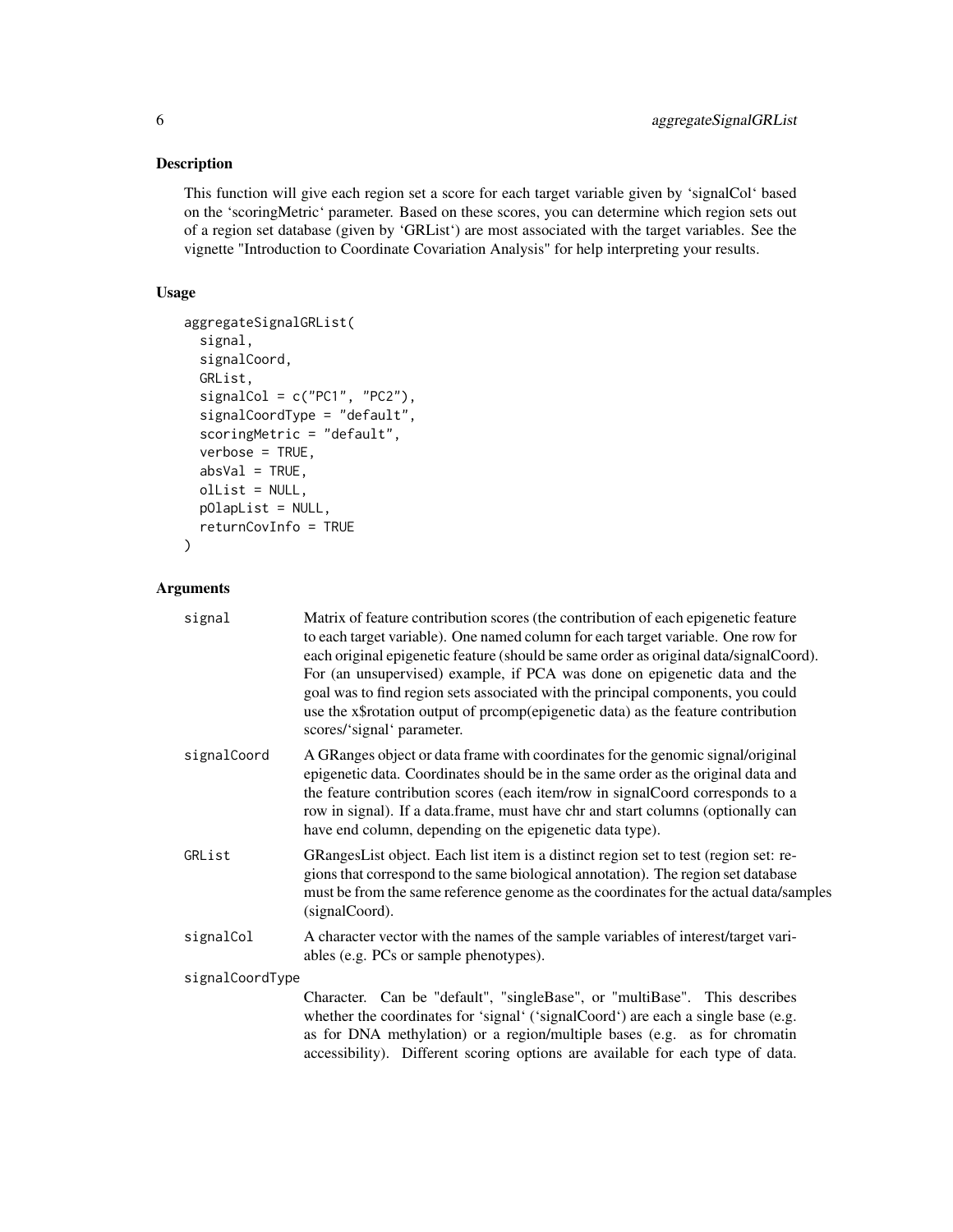If "default" is given, the type of coordinates will be detected automatically. For "default", if each coordinate start value equals the coordinate end value  $all(stat(signalCoord) == end(signalCoord))$ , "singleBase" will be used. Otherwise, "multiBase" will be used.

- scoringMetric A character object with the scoring metric. There are different methods available for signalCoordType="singleBase" vs signalCoordType="multiBase". For "singleBase", the available methods are "regionMean", "regionMedian", "simpleMean", and "simpleMedian". The default method is "regionMean". For "multiBase", the methods are "proportionWeightedMean", "simpleMean", and "simpleMedian". The default is "proportionWeightedMean". "regionMean" is a weighted average of the signal, weighted by region (absolute value of signal if absVal=TRUE). First the signal is averaged within each regionSet region, then all the regions are averaged. With "regionMean" method, be cautious in interpretation for region sets with low number of regions that overlap signalCoord. The "regionMedian" method is the same as "regionMean" but the median is taken at each step instead of the mean. The "simpleMean" method is just the unweighted average of all (absolute) signal values that overlap the given region set. For multiBase data, this includes signal regions that overlap a regionSet region at all (1 base overlap or more) and the signal for each overlapping region is given the same weight for the average regardless of how much it overlaps. The "simpleMedian" method is the same as "simpleMean" but takes the median instead of the mean. "proportionWeightedMean" is a weighted average of all signalCoord regions that overlap with regionSet regions. For each signalCoord region that overlaps with a regionSet region, we calculate what proportion of the regionSet region is covered. Then this proportion is used to weight the signal value when calculating the mean. The denominator of the mean is the sum of all the proportion overlaps.
- verbose A "logical" object. Whether progress of the function should be shown. One bar indicates the region set is completed.
- absVal Logical. If TRUE, take the absolute value of values in signal. Choose TRUE if you think there may be some genomic loci in a region set that will increase and others will decrease (if there may be anticorrelation between regions in a region set). Choose FALSE if you expect regions in a given region set to all change in the same direction (all be positively correlated with each other).
- olList list. Each list item should be a "SortedByQueryHits" object (output of findOverlaps function). Each hits object should have the overlap information between signalCoord and one item of GRList (one unique region set). The region sets from GRList must be the "subject" in findOverlaps and signalCoord must be the "query". E.g. findOverlaps(subject=regionSet, query=signalCoord). Providing this information can greatly improve permutation speed since the overlaps will not have to be calculated for each permutation. The "runCOCOAPerm" function calculates this information only once, internally, so this does not have to be provided when using that function. When using this parameter, signalCoord, genomicSignal, and each region set must be in the same order as they were when olList was created. Otherwise, the wrong genomic loci will be referenced (e.g. if epigenetic features were filtered out of genomicSignal after olList was created.)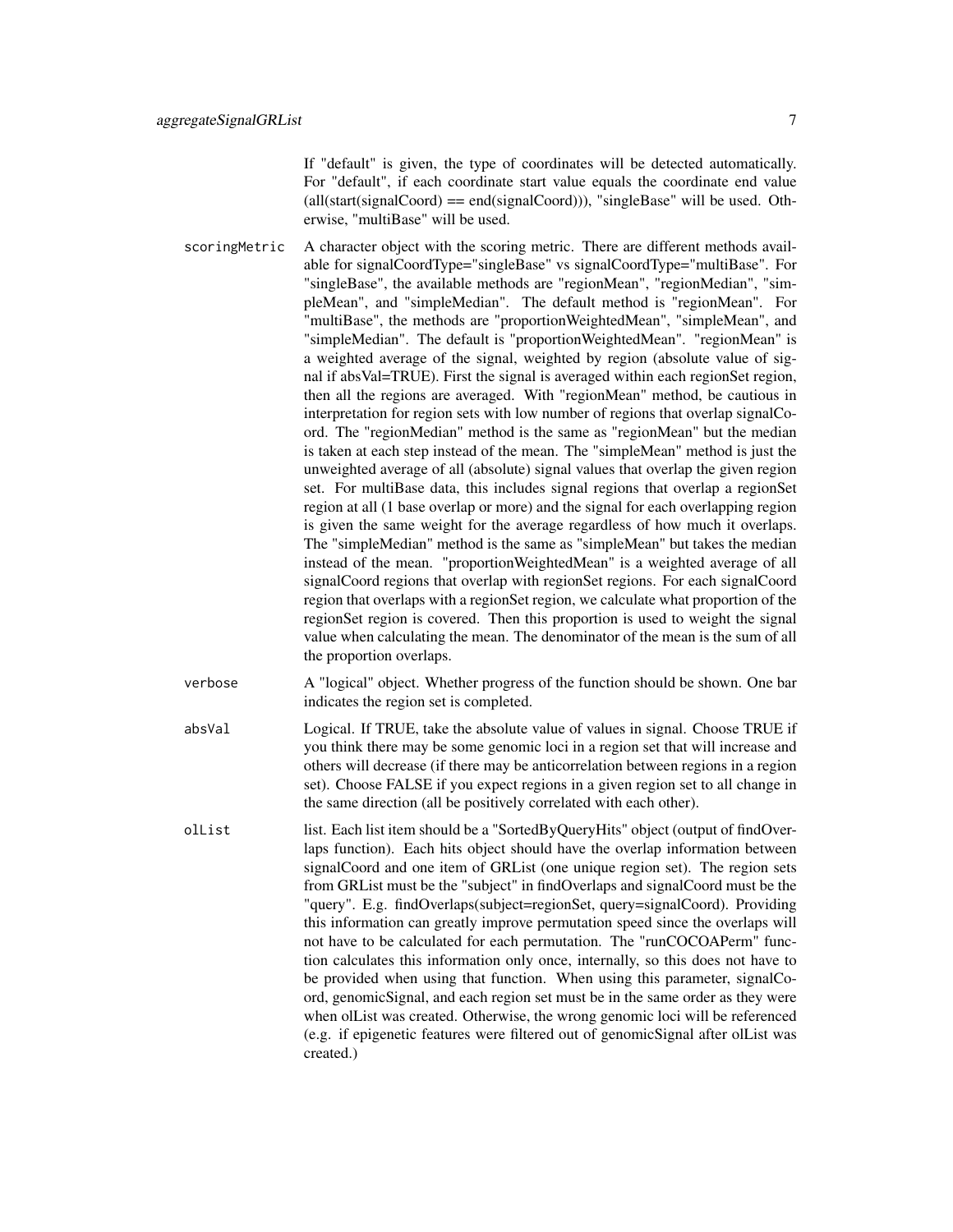<span id="page-7-0"></span>

| pOlapList     | list. This parameter is only used if the scoring metric is "proportion Weighted-  |
|---------------|-----------------------------------------------------------------------------------|
|               | Mean" and olList is also provided as an argument. Each item of the list should be |
|               | a vector that contains the proportion overlap between signal Coord and regions    |
|               | from one region set (one item of GRList). Specifically, each value should be the  |
|               | proportion of the region set region that is overlapped by a signalCoord region.   |
|               | The proportion overlap values should be in the same order as the overlaps given   |
|               | by ollet for the corresponding region set.                                        |
| returnCovInfo | logical. If TRUE, the following coverage and region set info will be calculated   |
|               | and included in function output: regionSetCoverage, signalCoverage, totalRe-      |
|               | gionNumber, and meanRegionSize. For the proportionWeightedMean scoring            |
|               | method, sumProportionOverlap will also be calculated.                             |

#### Value

Data.frame of results, one row for each region set. It has the following columns: one column for each item of signalCol with names given by signalCol. These columns have scores for the region set for each signalCol. Other columns: signalCoverage (formerly cytosine\_coverage) which has number of epigenetic features that overlapped at all with regionSet, regionSetCoverage which has number of regions from regionSet that overlapped any of the epigenetic features, totalRegionNumber that has number of regions in regionSet, meanRegionSize that has average size in base pairs of regions in regionSet, the average is based on all regions in regionSet and not just ones that overlap. For "multiBase" data, if the "proportionWeightedMean" scoring metric is used, then the output will also have a "sumProportionOverlap" column. During this scoring method, the proportion overlap between each signalCoord region and overlapping regionSet region is calculated. This column is the sum of all those proportion overlaps and is another way to quantify coverage of regionSet in addition to regionSetCoverage.

#### Examples

```
data("brcaATACCoord1")
data("brcaATACData1")
data("esr1_chr1")
data("nrf1_chr1")
featureContributionScores <- prcomp(t(brcaATACData1))$rotation
GRList <- GRangesList(esr1_chr1, nrf1_chr1)
rsScores <- aggregateSignalGRList(signal=featureContributionScores,
                                 signalCoord=brcaATACCoord1,
                                 GRList= GRList,
                                 signalCol=c("PC1", "PC2"),
                                 scoringMetric="default")
```
atf3\_chr1 *Atf3 binding regions.*

#### **Description**

Binding regions for Atf3. hg38 genome version. Only includes regions in chr1 to keep the example data small.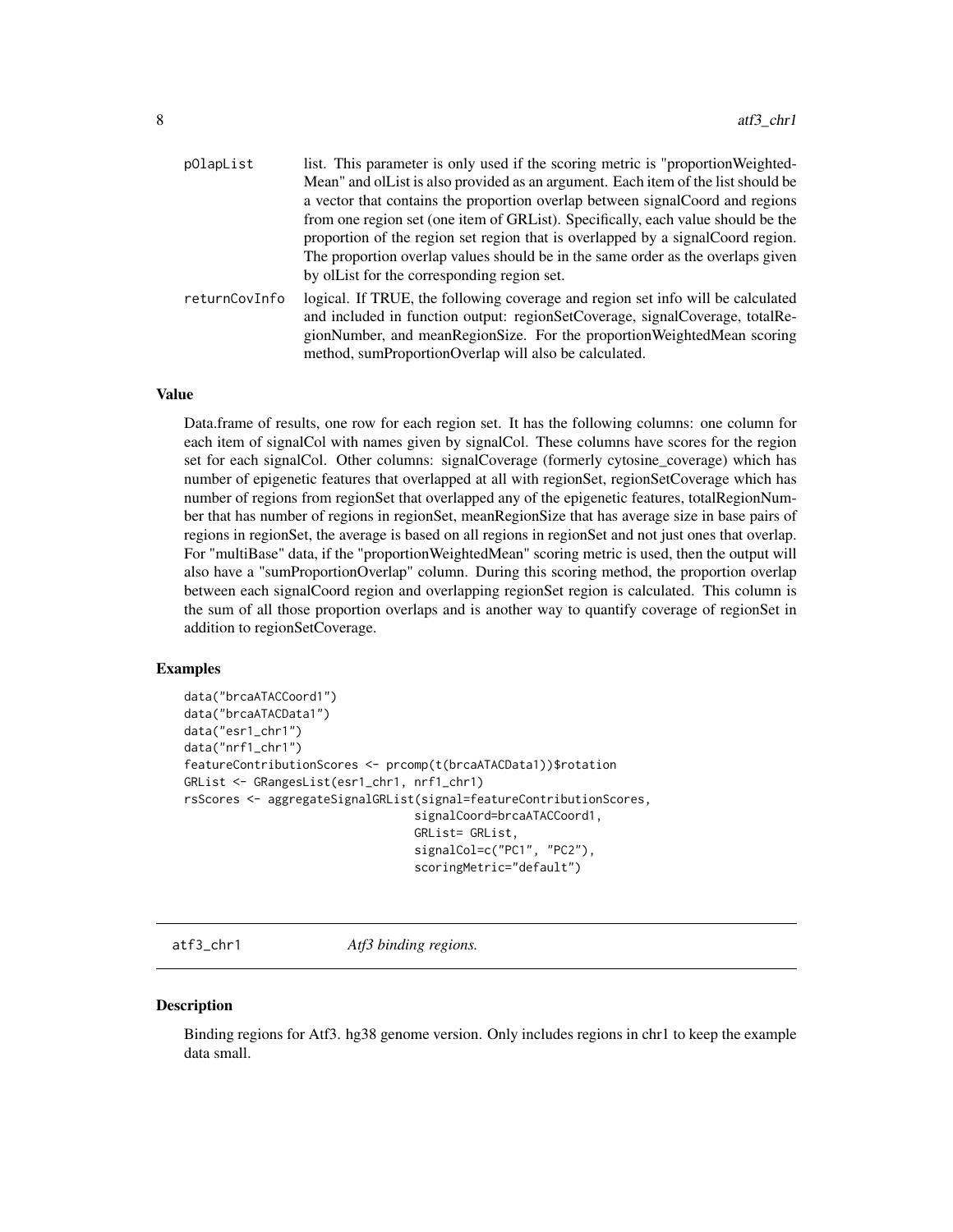#### <span id="page-8-0"></span>brcaATACCoord1 9

#### Usage

data(atf3\_chr1)

#### Format

A GRanges object

brcaATACCoord1 *A GRanges object with coordinates for select BRCA ATAC-seq peak regions from chr1.*

#### Description

Corresponds to the rows of brcaATACData1. The ATAC-seq data is from breast cancer patients from The Cancer Genome Atlas (TCGA-BRCA, Corces et. al, 2018, doi: 10.1126/science.aav1898, https://atacseq.xenahubs.net/download/brca/brca\_peak\_Log2Counts\_dedup). Coordinates correspond to the hg38 genome version. Only select regions on chr1 are included to keep the example data small.

#### Usage

data(brcaATACCoord1)

#### Format

A GRanges object

brcaATACData1 *A matrix with ATAC-seq counts in select peak regions from chromosome 1 for 37 patients.*

#### Description

Each row corresponds to one region and the coordinates for these regions are in the object brcaATACCoord1, (data("brcaATACCoord1"), hg38 genome). Only select regions on chr1 are included to keep the example data small. Columns are patients, with TCGA patient identifiers as column names. 4053 regions are included. ATAC-seq data is from breast cancer patients from The Cancer Genome Atlas (TCGA-BRCA, Corces et. al, 2018, doi: 10.1126/science.aav1898, https://atacseq.xenahubs.net/download/brca/brca\_peak\_Log2Counts\_dedup).

#### Usage

```
data(brcaATACData1)
```
#### Format

A matrix object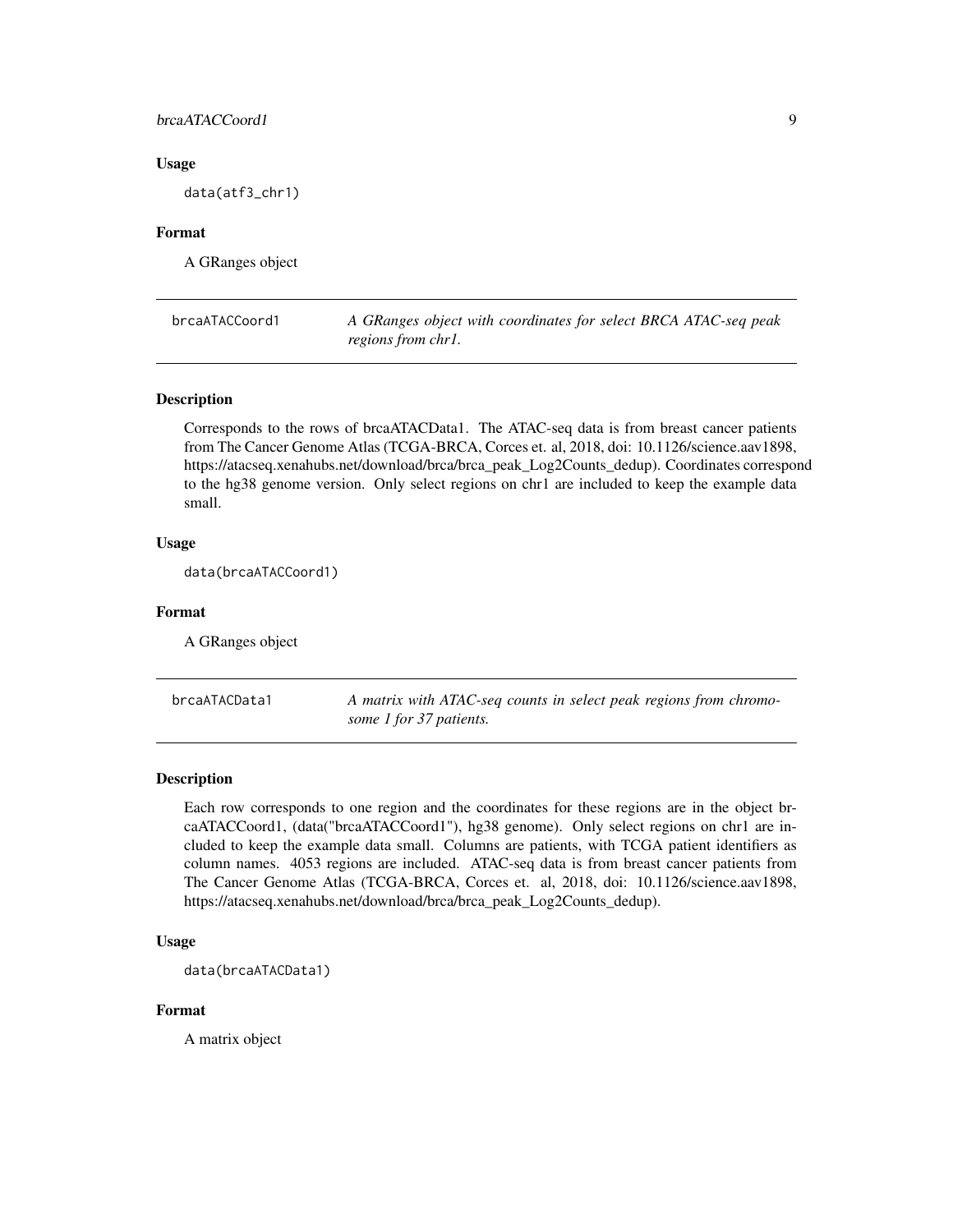<span id="page-9-0"></span>brcaMCoord1 *A GRanges object with genomic coordinates for cytosines from chr1 for the package's built-in DNA methylation data*

#### Description

Corresponds to the rows of brcaMethylData1. DNA methlyation data is Illumina 450k microarray data from breast cancer patients from The Cancer Genome Atlas (TCGA-BRCA, https://portal.gdc.cancer.gov/). Coordinates correspond to the hg38 genome version. Only selected cytosines on chr1 are included to keep the example data small.

#### Usage

data(brcaMCoord1)

#### Format

A GRanges object

brcaMetadata *A data.frame with patient metadata for breast cancer patients.*

#### Description

Has metadata for patients for which DNA methylation or chromatin accessibility data was included as package data (329 patients). Rows are patients, with TCGA patient identifiers as row names and the column "subject\_ID". Also includes columns: ER\_status, ER\_percent, age\_diagnosis, days\_to\_death, and days\_to\_last\_follow\_up. Metadata is from The Cancer Genome Atlas (TCGA-BRCA, https://portal.gdc.cancer.gov/).

#### Usage

data(brcaMetadata)

#### Format

A data.frame object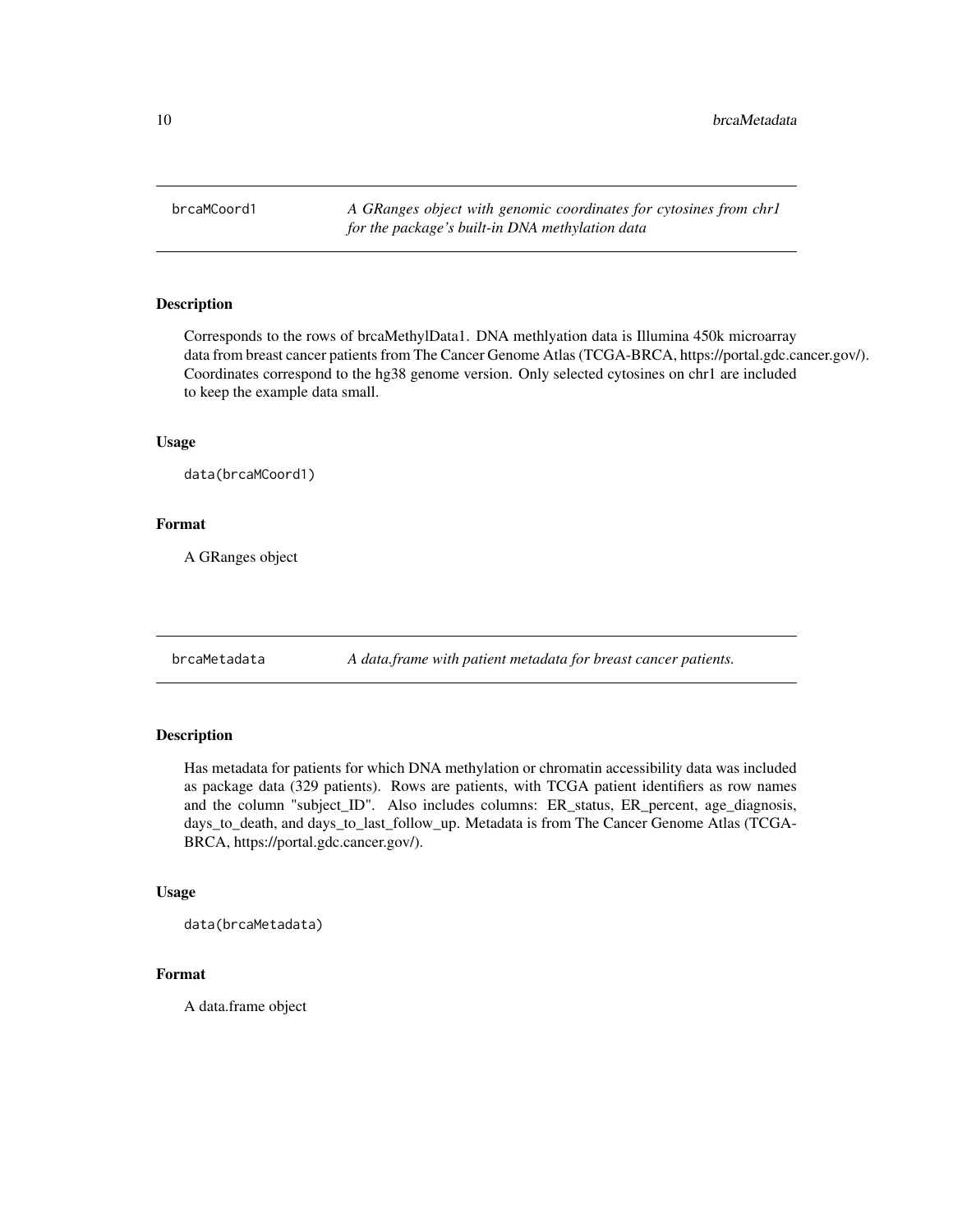<span id="page-10-0"></span>brcaMethylData1 *A matrix with DNA methylation levels from some CpGs on chromosome 1*

#### Description

This object contains methylation levels (0 to 1) for select cytosines in chromosome 1 for TCGA breast cancer patients from a DNA methylation microarray (Illumina 450k microarray). Each row corresponds to one cytosine and the coordinates for these cytosines are in the object brcaMCoord1, (data("brcaMCoord1"), hg38 genome). Only select cytosines on chr1 are included to keep the example data small. Columns are patients, with TCGA patient identifiers as column names. 6004 CpGs and 300 patients are included. DNA methlyation data is Illumina 450k microarray data from breast cancer patients from The Cancer Genome Atlas (TCGA-BRCA, https://portal.gdc.cancer.gov/).

#### Usage

```
data(brcaMethylData1)
```
#### Format

A matrix object

| brcaPCScores | A matrix with principal component scores for PCs 1-4 for four breast |
|--------------|----------------------------------------------------------------------|
|              | cancer patients.                                                     |

#### Description

This object contains PC scores for four patients for PCs 1-4. Columns are PCs. Rows are patients, with TCGA patient identifiers as row names. DNA methlyation data is Illumina 450k microarray data from breast cancer patients from The Cancer Genome Atlas (TCGA-BRCA, https://portal.gdc.cancer.gov/), hg38 genome.

#### Usage

data(brcaPCScores)

#### Format

A matrix object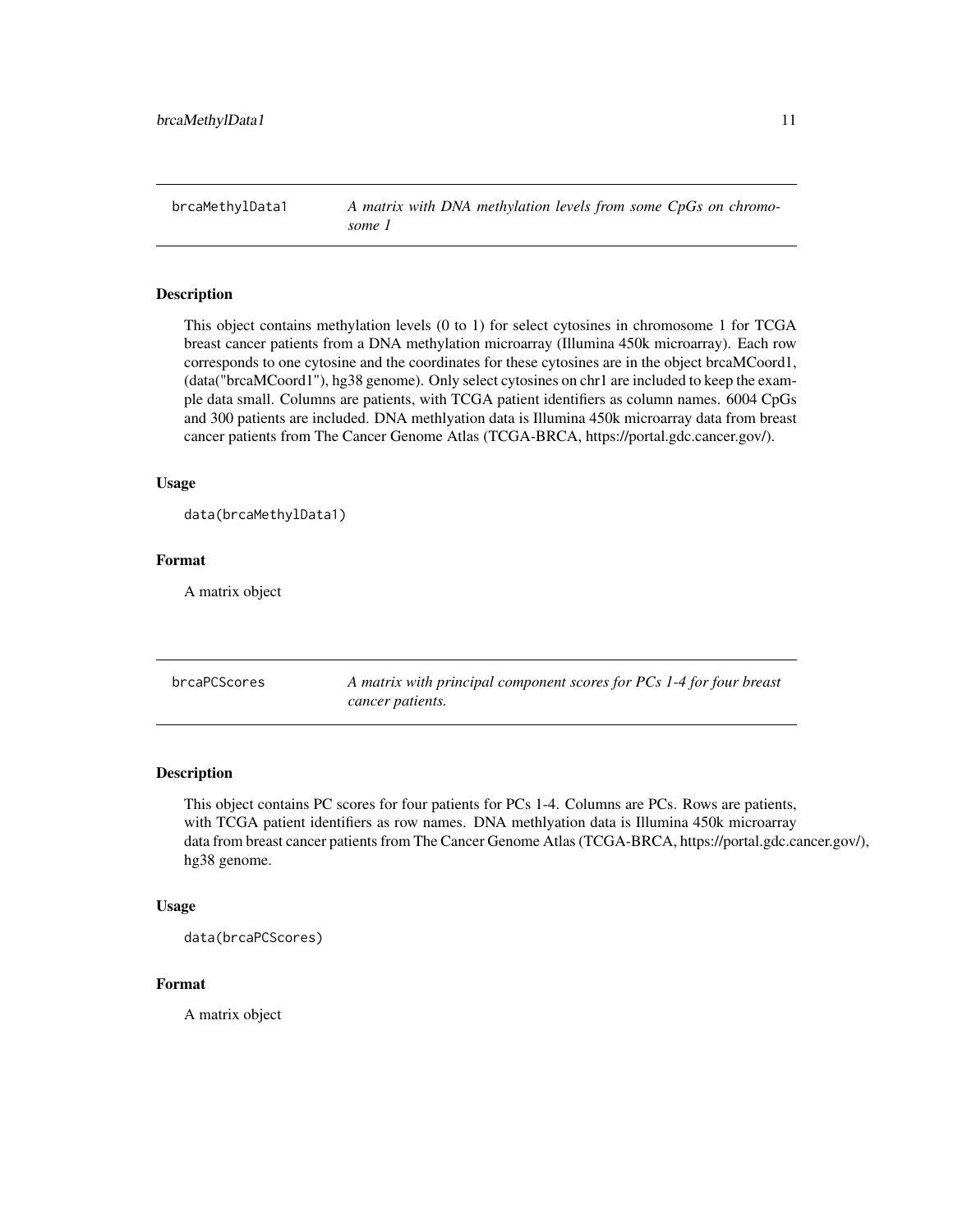<span id="page-11-0"></span>brcaPCScores657 *A data.frame with principal component scores for PCs 1-4 for 657 breast cancer patients as well as a column with estrogen receptor status.*

#### Description

This object contains PC scores for 657 patients for PCs 1-4. Columns are PCs as well as a column with estrogen receptor status. Rows are patients, with TCGA patient identifiers as row names. Patients were selected from all BRCA patients in TCGA based on having complete metadata information for estrogen receptor status and progesterone receptor status as well as having 450k microarray data. PCA was done on the Illumina 450k DNA methlyation microarray data (TCGA-BRCA, https://portal.gdc.cancer.gov/), hg38 genome.

#### Usage

```
data(brcaPCScores657)
```
#### Format

A data.frame object

COCOA *Coordinate Covariation Analysis (COCOA)*

#### Description

COCOA is a method for understanding epigenetic variation among samples. COCOA can be used with epigenetic data that includes genomic coordinates and an epigenetic signal, such as DNA methylation and chromatin accessibility data. To describe the method on a high level, COCOA quantifies inter-sample variation with either a supervised or unsupervised technique then uses a database of "region sets" to annotate the variation among samples. A region set is a set of genomic regions that share a biological annotation, for instance transcription factor (TF) binding regions, histone modification regions, or open chromatin regions. COCOA can identify region sets that are associated with epigenetic variation between samples and increase understanding of variation in your data.

#### Author(s)

John Lawson Nathan Sheffield

#### References

<http://github.com/databio>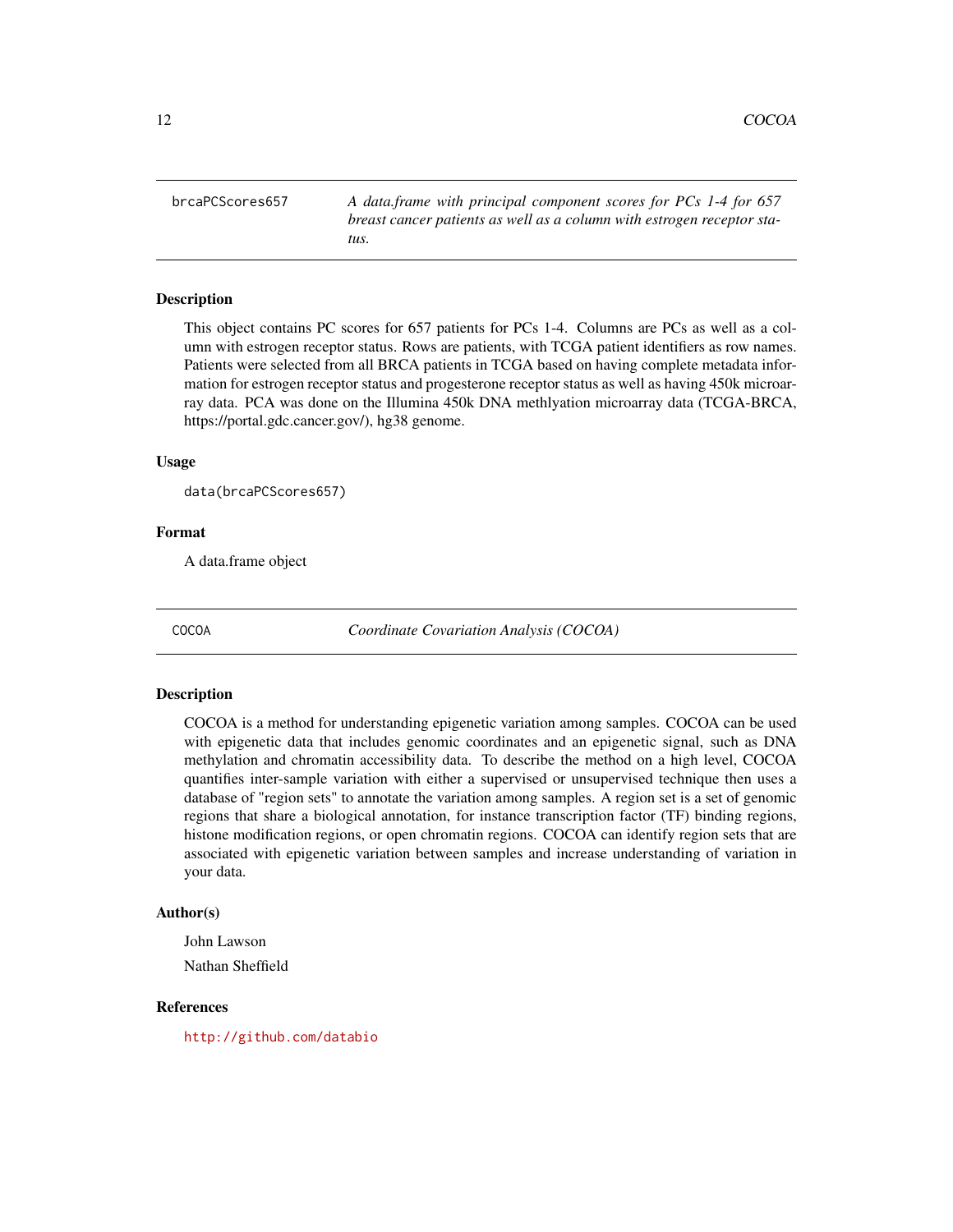<span id="page-12-0"></span>convertToFromNullDist *Converts COCOA permutation results to null distributions and vice versa*

#### Description

This function will take a list of results of permutation tests that included many region sets and return a list of data.frames where each data.frame contains the null distribution for a single region set. The function can also convert in the reverse order from a list of null distributions to a list of COCOA results.

#### Usage

```
convertToFromNullDist(rsScoresList)
```
#### Arguments

rsScoresList each item in the list is a data.frame, one item for each permutation with the results of that permutation. Each row in the data.frame is a region set. All data.frames should be the same size and each data.frame's rows should be in the same order

#### Value

a list of data.frames. If given a list where each item is a data.frame with results from one COCOA permutation, this function will return a list of data.frames where each data.frame contains the null distributions for a single region set. The output data.frames will have the same columns as the input data.frames. If given a list where each item is a data.frame with the null distribution/s for a single region set, this function will return a list where each item is a data.frame with one row for each region set (e.g. a data.frame with results for a single COCOA permutation).

#### Examples

```
# six region sets (rows), 2 signals (columns)
fakePermScores <- data.frame(abs(rnorm(6)), abs(rnorm(6)))
fakePermScores2 <- data.frame(abs(rnorm(6)), abs(rnorm(6)))
# 2 fake COCOA results (i.e. nPerm=2)
permRSScores <- list(fakePermScores, fakePermScores2)
convertToFromNullDist(permRSScores)
```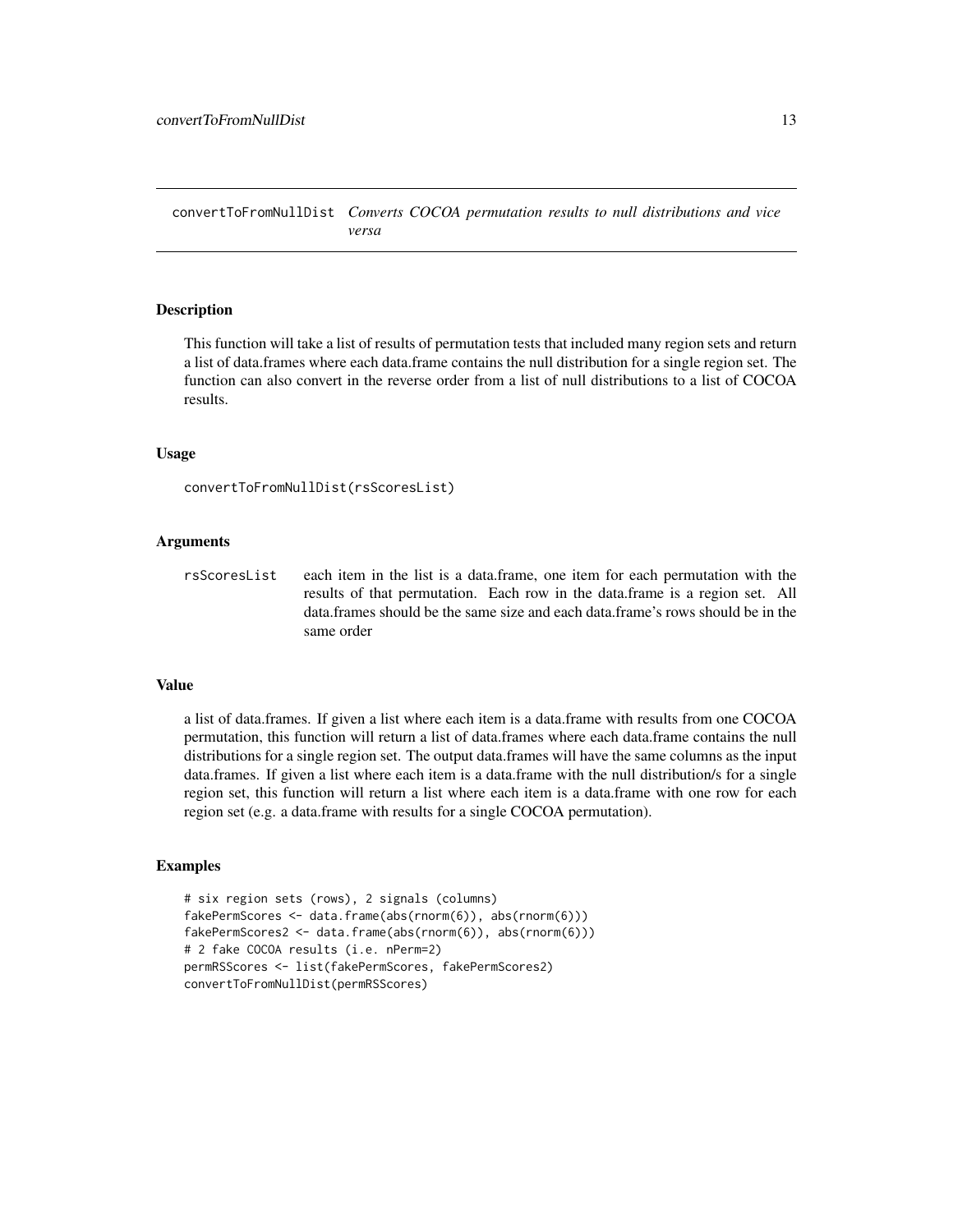<span id="page-13-0"></span>

#### Description

Binding regions for estrogen receptor alpha (ESR1). hg 38 genome version. Only includes regions in chr1 to keep the example data small.

#### Usage

data(esr1\_chr1)

#### Format

A GRanges object

gata3\_chr1 *Gata3 binding regions.*

#### Description

Binding regions for gata3. hg38 genome version. Only includes regions in chr1 to keep the example data small.

#### Usage

data(gata3\_chr1)

#### Format

A GRanges object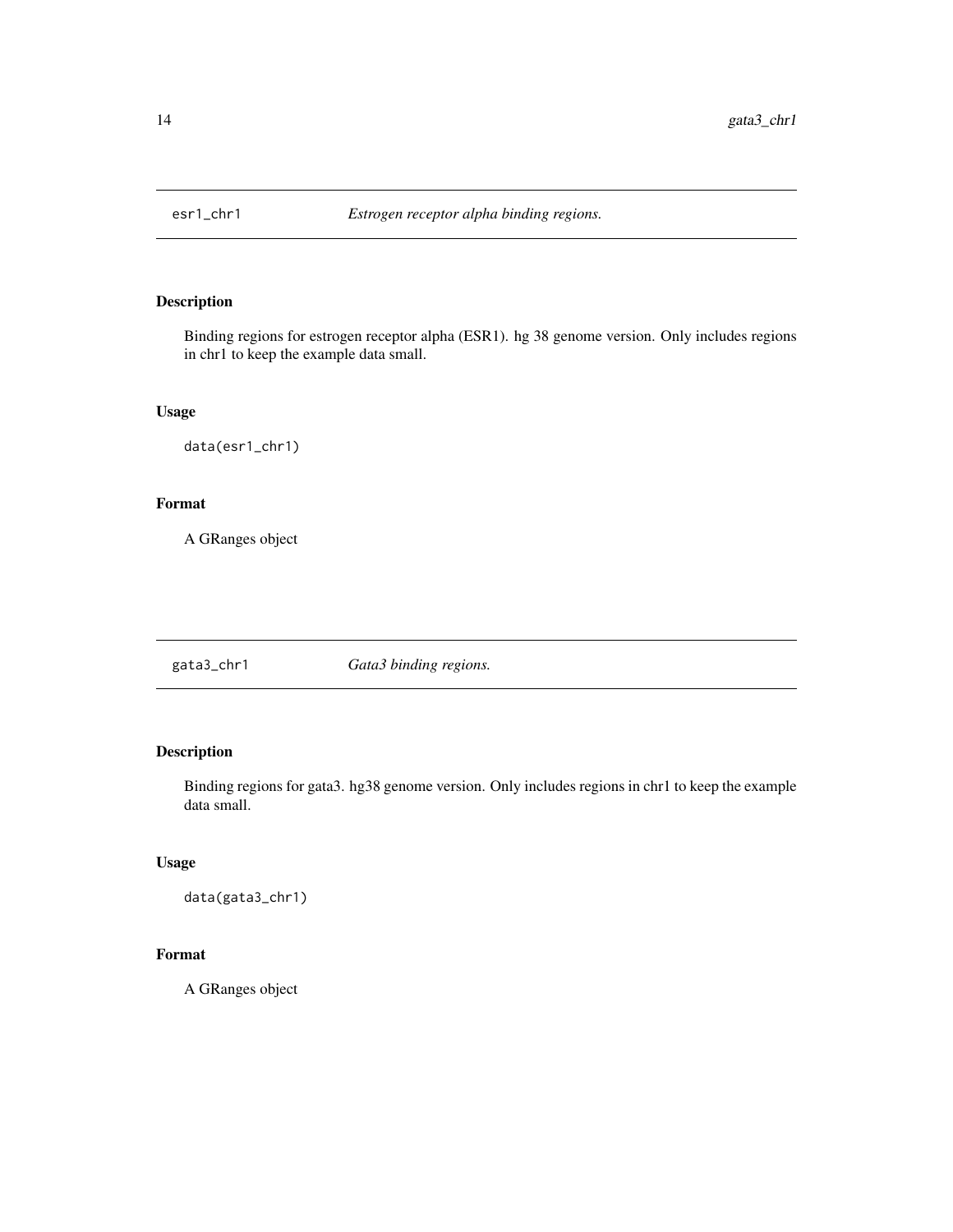<span id="page-14-0"></span>

#### Description

First fit a gamma distribution to each region set's null distribution/s (nullDistList). Then use this gamma distribution to convert scores in rsScores to p-values.

#### Usage

```
getGammaPVal(
  rsScores,
 nullDistList,
 signalCol,
 method = "mme",realScoreInDist = TRUE,
  force = FALSE
)
```

| rsScores        | data.frame. A data.frame with region set scores. The output of the 'aggregateS-<br>ignalGRList' function. Each row is a region set. One column for each sample<br>variable of interest (e.g. PC or sample phenotype). Also can have columns with<br>info on the overlap between the region set and the epigenetic data. Rows should<br>be in the same order as the region sets in GRList (the list of region sets used to<br>create rsScores.) |
|-----------------|------------------------------------------------------------------------------------------------------------------------------------------------------------------------------------------------------------------------------------------------------------------------------------------------------------------------------------------------------------------------------------------------------------------------------------------------|
| nullDistList    | list of data.frames. Each list item has null distributions for a single region set<br>(list items should be in the same order as rows of rsScores). Has same score<br>columns as rsScores. Each column corresponds to a null distribution for that<br>region set for a given sample variable of interest/target variable (e.g. PC or<br>sample phenotype).                                                                                     |
| signalCol       | A character vector with the names of the sample variables of interest/target vari-<br>ables (e.g. PCs or sample phenotypes). Must be column names of rsScores.                                                                                                                                                                                                                                                                                 |
| method          | Character. Has the method to use to fit the gamma distribution to the null dis-<br>tribution. Options are "mme" (moment matching estimation), "mle" (maximum<br>likelihood estimation), "qme" (quantile matching estimation), and "mge" (maxi-<br>mum goodness-of-fit estimation). See ?fitdistrplus::fitdist() for available options<br>and meaning.                                                                                          |
| realScoreInDist |                                                                                                                                                                                                                                                                                                                                                                                                                                                |
|                 | logical. Should the actual score (from test with no permutations) be included in<br>the null distribution when fitting the gamma distribution. realScoreInDist=TRUE<br>is recommended.                                                                                                                                                                                                                                                         |
| force           | logical. If force=TRUE, when fitting the gamma distribution returns an error (as<br>may happen when a method other than "mme" is used) then allow the error. If                                                                                                                                                                                                                                                                                |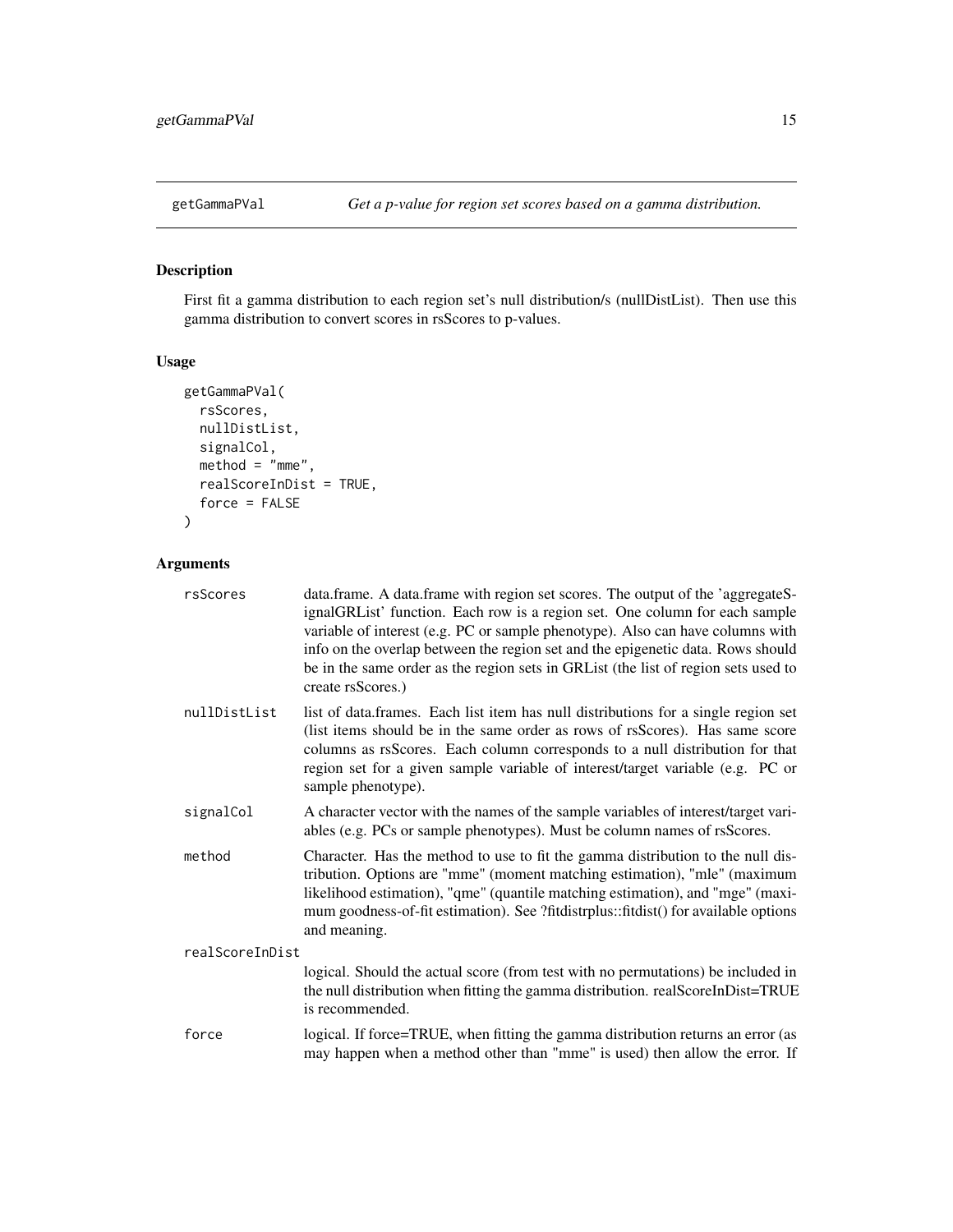force=FALSE, when fitting the gamma distribution returns an error then don't return an error but instead use the "mme" method for fitting that specific gamma distribution.

#### <span id="page-15-0"></span>Value

Returns a data.frame with p values, one column for each signalCol in rsScores

getMetaRegionProfile *Create a "meta-region" profile*

#### Description

This profile can show enrichment of genomic signals with high feature contribution scores in the region set but not in the surrounding genome, suggesting that variation is linked specifically to that region set.

#### Usage

```
getMetaRegionProfile(
  signal,
  signalCoord,
  regionSet,
  signalCol = c("PC1", "PC2"),
  signalCoordType = "default",
  binNum = 21,
  verbose = TRUE,
  aggrMethod = "default",
  absVal = TRUE\mathcal{L}
```

| signal      | Matrix of feature contribution scores (the contribution of each epigenetic feature<br>to each target variable). One named column for each target variable. One row for<br>each original epigenetic feature (should be same order as original data/signalCoord).<br>For (an unsupervised) example, if PCA was done on epigenetic data and the<br>goal was to find region sets associated with the principal components, you could<br>use the x\$rotation output of prcomp(epigenetic data) as the feature contribution<br>scores/'signal' parameter. |
|-------------|-----------------------------------------------------------------------------------------------------------------------------------------------------------------------------------------------------------------------------------------------------------------------------------------------------------------------------------------------------------------------------------------------------------------------------------------------------------------------------------------------------------------------------------------------------|
| signalCoord | A GRanges object or data frame with coordinates for the genomic signal/original<br>epigenetic data. Coordinates should be in the same order as the original data and<br>the feature contribution scores (each item/row in signalCoord corresponds to a<br>row in signal). If a data.frame, must have chr and start columns (optionally can<br>have end column, depending on the epigenetic data type).                                                                                                                                              |
| regionSet   | A genomic ranges (GRanges) object with regions corresponding to the same<br>biological annotation.                                                                                                                                                                                                                                                                                                                                                                                                                                                  |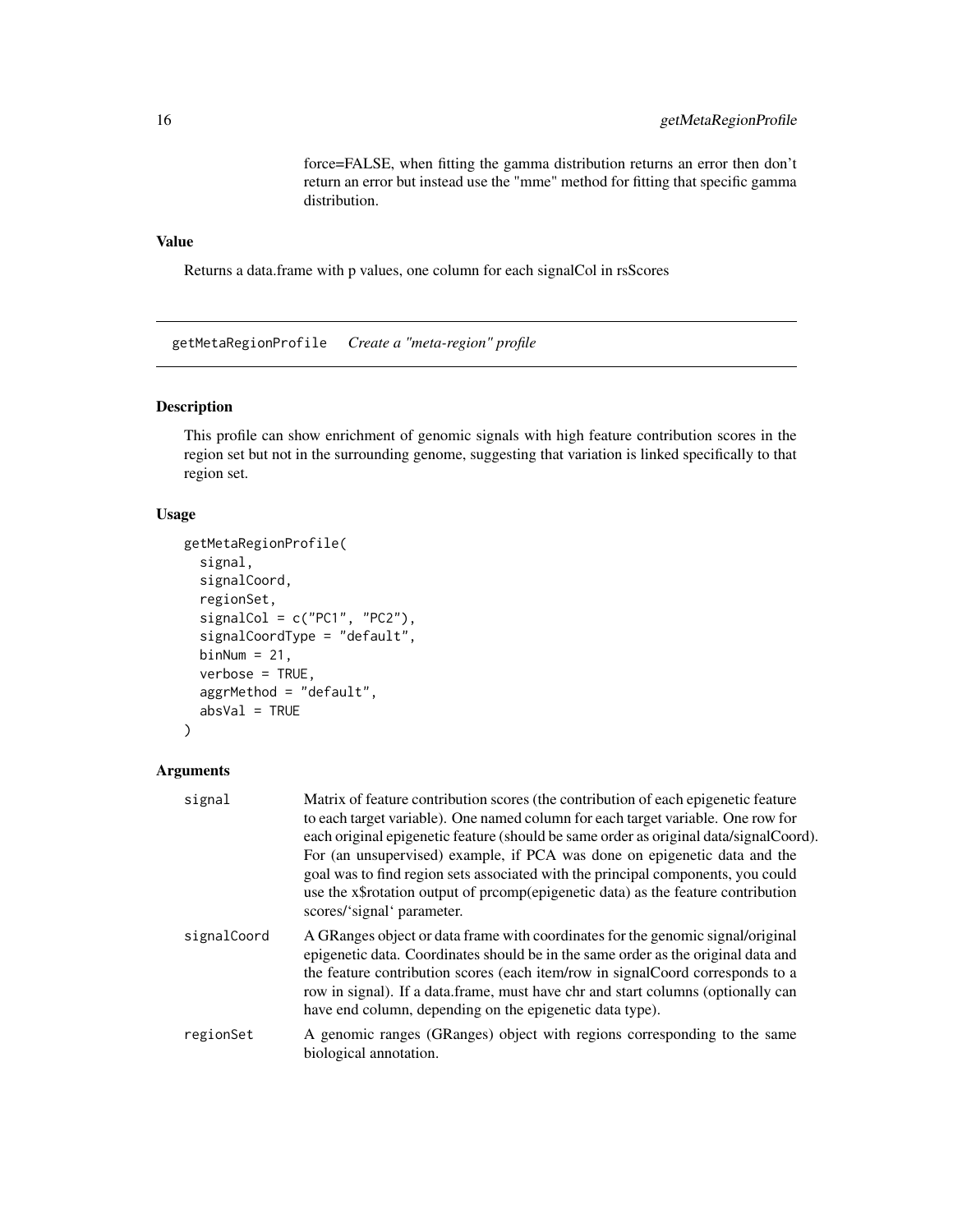signalCol A character vector with the names of the sample variables of interest/target variables (e.g. PCs or sample phenotypes).

signalCoordType

Character. Can be "default", "singleBase", or "multiBase". This describes whether the coordinates for 'signal' ('signalCoord') are each a single base (e.g. as for DNA methylation) or a region/multiple bases (e.g. as for chromatin accessibility). Different scoring options are available for each type of data. If "default" is given, the type of coordinates will be detected automatically. For "default", if each coordinate start value equals the coordinate end value (all(start(signalCoord) == end(signalCoord))), "singleBase" will be used. Otherwise, "multiBase" will be used.

- binNum Number of bins to split each region into when making the aggregate profile. More bins will give a higher resolution but perhaps more noisy profile.
- verbose A "logical" object. Whether progress of the function should be shown. One bar indicates the region set is completed.
- aggrMethod character. A character object with the aggregation method. Similar to aggregateSignalGRList 'scoringMetric' parameter. There are different methods available for signalCoordType="singleBase" vs signalCoordType="multiBase". For "singleBase", the available methods are "regionMean", "regionMedian", "simpleMean", and "simpleMedian". The default method is "regionMean". For "multiBase", the methods are "proportionWeightedMean", "simpleMean", and "simpleMedian". The default is "proportionWeightedMean". "regionMean" is a weighted average of the signal, weighted by region (absolute value of signal if absVal=TRUE). First the signal is averaged within each regionSet region, then all the regions are averaged. With "regionMean" method, be cautious in interpretation for region sets with low number of regions that overlap signalCoord. The "regionMedian" method is the same as "regionMean" but the median is taken at each step instead of the mean. The "simpleMean" method is just the unweighted average of all (absolute) signal values that overlap the given region set. For multiBase data, this includes signal regions that overlap a regionSet region at all (1 base overlap or more) and the signal for each overlapping region is given the same weight for the average regardless of how much it overlaps. The "simpleMedian" method is the same as "simpleMean" but takes the median instead of the mean. "proportionWeightedMean" is a weighted average of all signalCoord regions that overlap with regionSet regions. For each signalCoord region that overlaps with a regionSet region, we calculate what proportion of the regionSet region is covered. Then this proportion is used to weight the signal value when calculating the mean. The denominator of the mean is the sum of all the proportion overlaps.
- absVal Logical. If TRUE, take the absolute value of values in signal. Choose TRUE if you think there may be some genomic loci in a region set that will increase and others will decrease (if there may be anticorrelation between regions in a region set). Choose FALSE if you expect regions in a given region set to all change in the same direction (all be positively correlated with each other).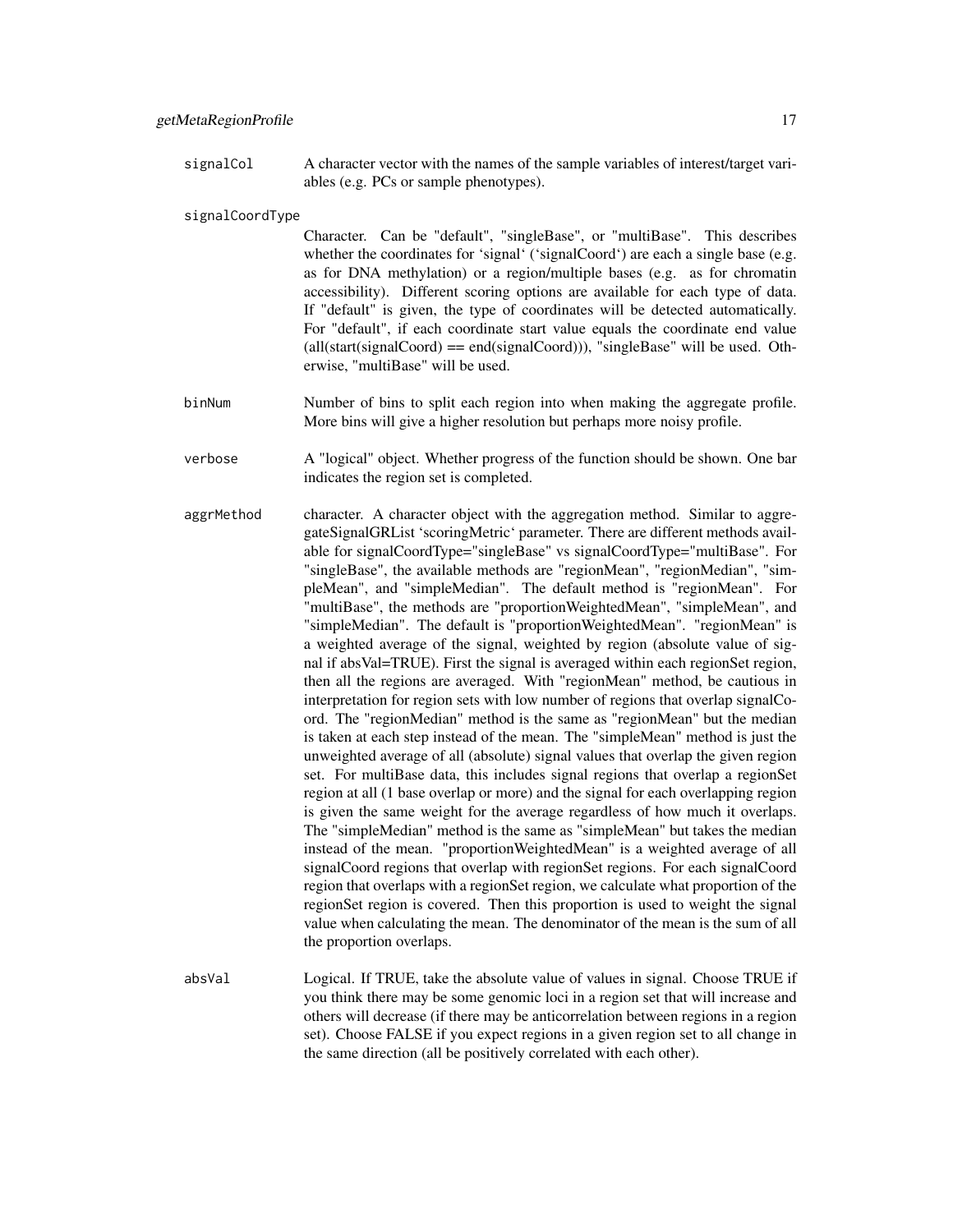#### <span id="page-17-0"></span>Details

All regions in a given region set are combined into a single aggregate profile. Regions in 'regionSet' should be expanded on each side to include a wider area of the genome around the regions of interest (see example and vignettes). To make the profile, first we optionally take the absolute value of 'signal' ('absVal' parameter). Then each expanded regionSet region is split into 'binNum' bins. The corresponding bins from each region (e.g. all bin1's, all bin2's, etc.) are grouped. All overlapping values from 'signal' are aggregated in each bin group according to the 'aggrMethod' parameter to get a meta-region profile. Since DNA strand information is not considered, the profile is averaged symmetrically around the center. A peak in the middle of this profile suggests that variability is specific to the region set of interest and is not a product of the surrounding genome. A region set can still be significant even if it does not have a peak. For example, some histone modification region sets may be in large genomic blocks and not show a peak, despite having variation across samples.

#### Value

A data.frame with the binned meta-region profile, one row per bin. columns: binID and one column for each target variable in signalCol. The function will return NULL if there is no overlap between signalCoord and any of the bin groups that come from regionSet (e.g. none of the bin1's overlapped signalCoord, NULL returned).

#### Examples

```
data("brcaATACCoord1")
data("brcaATACData1")
data("esr1_chr1")
featureContributionScores <- prcomp(t(brcaATACData1))$rotation
esr1_chr1_expanded <- resize(esr1_chr1, 12000, fix="center")
mrProfile <- getMetaRegionProfile(signal=featureContributionScores,
                                  signalCoord=brcaATACCoord1,
                                  regionSet=esr1_chr1_expanded,
                                  signalCol=c("PC1", "PC2"),
                                  binNum=21)
```
getPermStat *Get p-value or z-score based on permutation results*

#### Description

This function starts with real COCOA scores for each region set and null distributions for each region set that come from running COCOA on permuted data. Then this function uses the null distributions to get an empirical p-value or z-score for each region set. See vignettes for the workflow that leads to this function. The calculation of the p-value/z-score does not include the real region set score in the null distribution.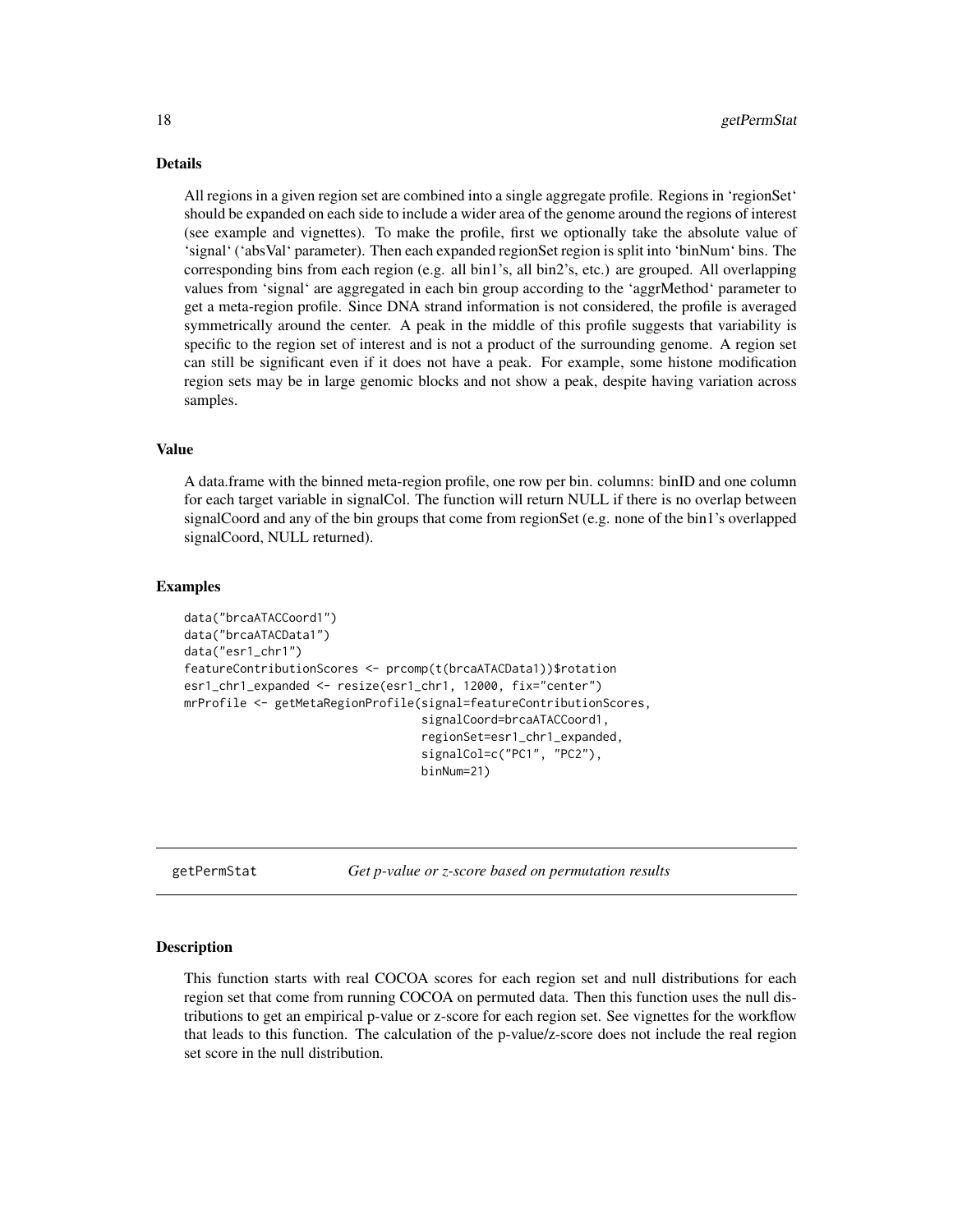#### getPermStat 19

#### Usage

```
getPermStat(
  rsScores,
  nullDistList,
  signalCol,
  testType = "greater",
  whichMetric = "pval"
)
```
#### Arguments

| rsScores     | data.frame. A data.frame with region set scores. The output of the 'aggregateS-<br>ignalGRList' function. Each row is a region set. One column for each sample<br>variable of interest (e.g. PC or sample phenotype). Also can have columns with<br>info on the overlap between the region set and the epigenetic data. Rows should<br>be in the same order as the region sets in GRL ist (the list of region sets used to<br>create rsScores.) |
|--------------|-------------------------------------------------------------------------------------------------------------------------------------------------------------------------------------------------------------------------------------------------------------------------------------------------------------------------------------------------------------------------------------------------------------------------------------------------|
| nullDistList | List. one item per region set. Each item is a data frame with the null distri-<br>bution's for a single region set. Each column in the data frame is for a target<br>variable (e.g. PC or phenotype), which is given by the 'signalCol' parameter<br>(each target variable has a different null distribution for a given region set).                                                                                                           |
| signalCol    | A character vector with the names of the sample variables of interest/target vari-<br>ables (e.g. PCs or sample phenotypes). Must be column names of rsScores.                                                                                                                                                                                                                                                                                  |
| testType     | Character. "greater", "lesser", "two-sided" Whether to create p values based on<br>one sided test or not. Only applies when which Metric="pval".                                                                                                                                                                                                                                                                                                |
| whichMetric  | Character. Can be "pval" or "zscore"                                                                                                                                                                                                                                                                                                                                                                                                            |
|              |                                                                                                                                                                                                                                                                                                                                                                                                                                                 |

#### Value

A data.table/data.frame. If whichMetric="pval", returns the empirical p-value for each region set in 'rsScores'. If the region set score is more extreme than all scores in the null distribution, a p-value of 0 is returned but this simply means the p-value is the minimum detectable p-value with the given number of permutations used to make the null distributions. If whichMetric="zscore", the function returns a z-score for each region set score: ((region set score) - mean(null distribution)) / sd(null distribution)

#### Examples

```
fakeOriginalScores <- data.frame(PC1=abs(rnorm(6)), PC2=abs(rnorm(6)))
fakePermScores <- data.frame(PC1=abs(rnorm(6)), PC2=abs(rnorm(6)))
fakePermScores2 <- data.frame(PC1=abs(rnorm(6)), PC2=abs(rnorm(6)))
fakePermScores3 <- data.frame(PC1=abs(rnorm(6)), PC2=abs(rnorm(6)))
permRSScores <- list(fakePermScores, fakePermScores2, fakePermScores3)
nullDistList <- convertToFromNullDist(permRSScores)
getPermStat(rsScores=fakeOriginalScores, nullDistList=nullDistList,
           signalCol=c("PC1", "PC2"), whichMetric="pval")
getPermStat(rsScores=fakeOriginalScores, nullDistList=nullDistList,
           signalCol=c("PC1", "PC2"), whichMetric="zscore")
```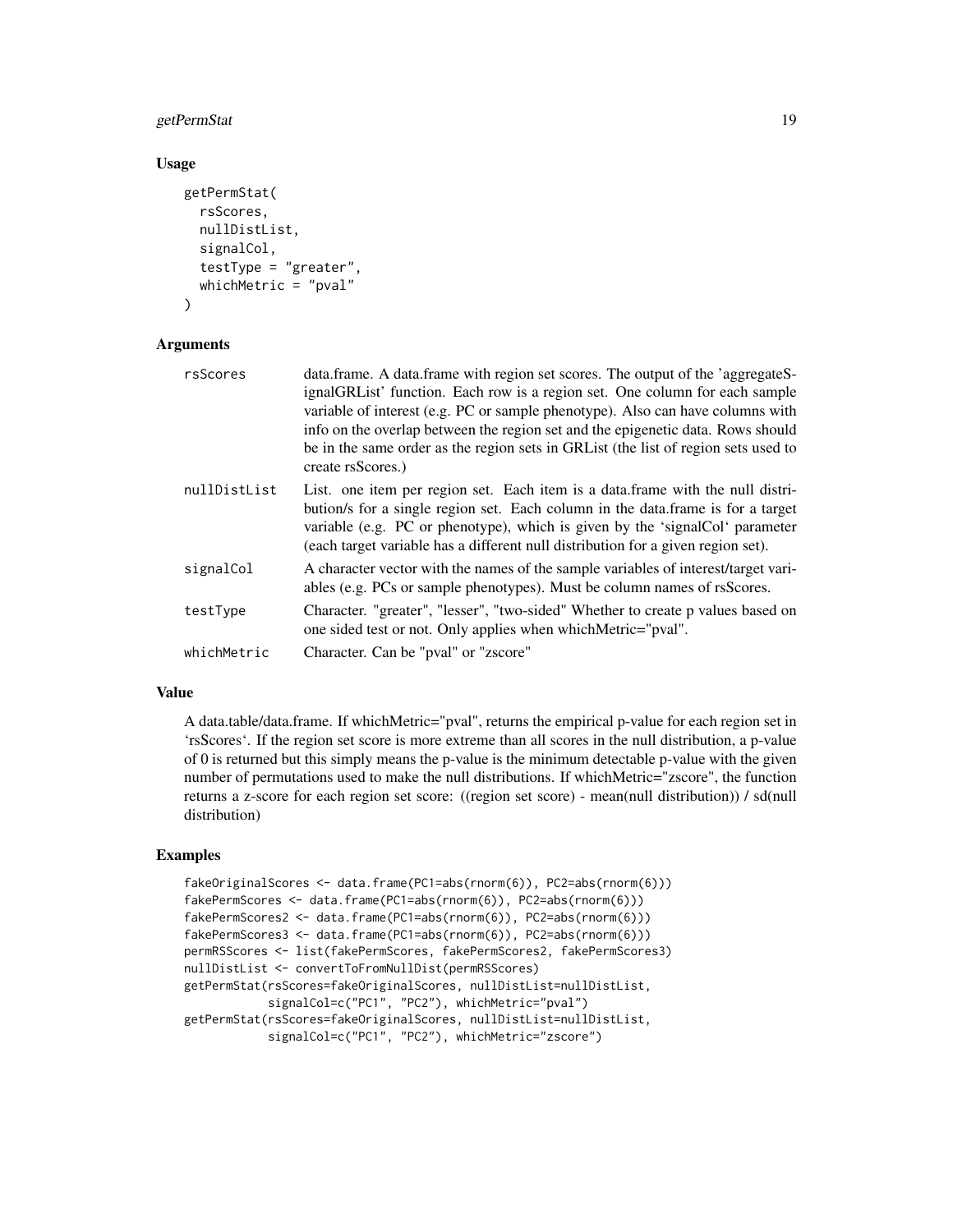#### Description

Get a GRanges with top regions from the region set based on average feature contribution scores for the regions or the quantile of the region's average feature contribution score based on the distribution of all feature contribution scores for the target variable. Returns average feature contribution score or quantile as GRanges metadata.

#### Usage

```
getTopRegions(
  signal,
  signalCoord,
  regionSet,
  signalCol = c("PC1", "PC2"),
  cutoff = 0.8,
  returnQuantile = TRUE
)
```

| signal      | Matrix of feature contribution scores (the contribution of each epigenetic feature<br>to each target variable). One named column for each target variable. One row for<br>each original epigenetic feature (should be same order as original data/signalCoord).<br>For (an unsupervised) example, if PCA was done on epigenetic data and the<br>goal was to find region sets associated with the principal components, you could<br>use the x\$rotation output of prcomp(epigenetic data) as the feature contribution<br>scores/'signal' parameter. |
|-------------|-----------------------------------------------------------------------------------------------------------------------------------------------------------------------------------------------------------------------------------------------------------------------------------------------------------------------------------------------------------------------------------------------------------------------------------------------------------------------------------------------------------------------------------------------------|
| signalCoord | A GRanges object or data frame with coordinates for the genomic signal/original<br>epigenetic data. Coordinates should be in the same order as the original data and<br>the feature contribution scores (each item/row in signalCoord corresponds to a<br>row in signal). If a data.frame, must have chr and start columns (optionally can<br>have end column, depending on the epigenetic data type).                                                                                                                                              |
| regionSet   | A genomic ranges (GRanges) object with regions corresponding to the same<br>biological annotation.                                                                                                                                                                                                                                                                                                                                                                                                                                                  |
| signalCol   | A character vector with the names of the sample variables of interest/target vari-<br>ables (e.g. PCs or sample phenotypes).                                                                                                                                                                                                                                                                                                                                                                                                                        |
| cutoff      | Numeric. Only regions with at least this value will be returned (either above this<br>average 'signal' value or above this quantile if returnQuantile=TRUE).                                                                                                                                                                                                                                                                                                                                                                                        |
|             | returnQuantile Logical. If FALSE, return region averages. If TRUE, for each region, return<br>the quantile of that region's average value based on the distribution of individual<br>feature values in 'signal' for that 'signalCol'.                                                                                                                                                                                                                                                                                                               |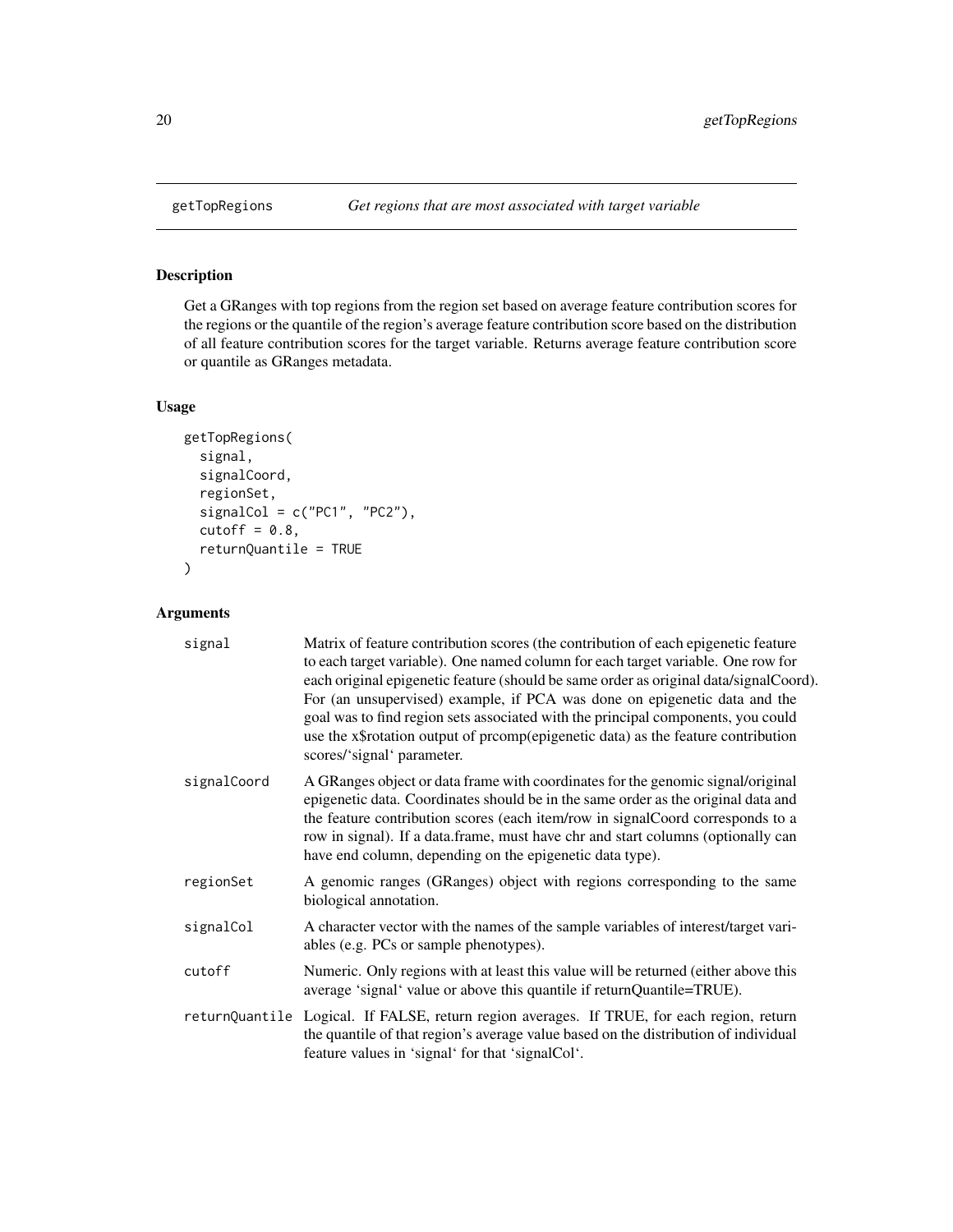<span id="page-20-0"></span>nrf1\_chr1 21

#### Value

A GRanges object with region coordinates for regions with scores/quantiles above "cutoff" for any target variable in signalCol. The scores/quantiles for signalCol are given as metadata in the GRanges.

#### Examples

```
data("brcaATACCoord1")
data("brcaATACData1")
data("esr1_chr1")
featureContributionScores <- prcomp(t(brcaATACData1))$rotation
topRegions <- getTopRegions(signal=featureContributionScores,
                            signalCoord=brcaATACCoord1,
                            regionSet=esr1_chr1,
                            returnQuantile = TRUE)
```
nrf1\_chr1 *Nrf1 binding regions.*

#### Description

Binding regions for Nrf1. hg38 genome version. Only includes regions in chr1 to keep the example data small.

#### Usage

data(nrf1\_chr1)

#### Format

A GRanges object

plotAnnoScoreDist *Plot ranked region set scores, annotating groups of interest*

#### Description

Visualize the distribution of region set scores for region set groups of interest.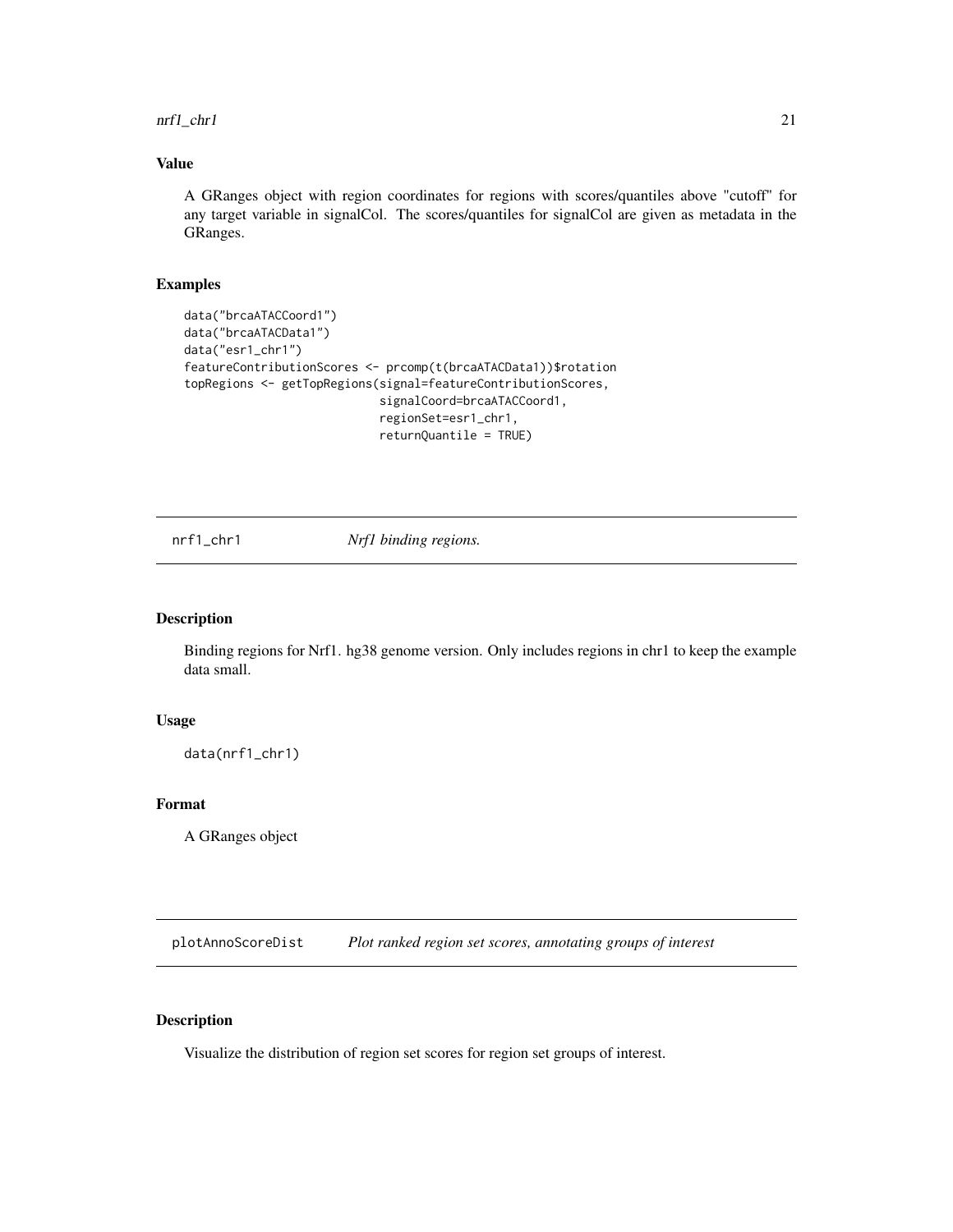#### Usage

```
plotAnnoScoreDist(
  rsScores,
 colToPlot,
 pattern,
 patternName = pattern,
  rsNameCol = "rsName",
  alpha = 0.5,
  shape = 3)
```
#### Arguments

| rsScores    | data.frame. Each row should be a region set. Columns should include score<br>columns and a column that contains the name of each region set.                                                                                                                                                                                                                        |
|-------------|---------------------------------------------------------------------------------------------------------------------------------------------------------------------------------------------------------------------------------------------------------------------------------------------------------------------------------------------------------------------|
| colToPlot   | character. Name of the column with region set scores to plot.                                                                                                                                                                                                                                                                                                       |
| pattern     | character. Region sets that match each pattern will be given the same color.<br>Multiple patterns can be given as character objects in a vector (each will have a<br>different color). Regular expressions can be used (ignore.case=TRUE though).<br>For example, to search for ER or GATA3 and color with a single color, this<br>pattern can be given "ERIGATA3". |
| patternName | character. A name for each string in "pattern" that will be used for the legend.                                                                                                                                                                                                                                                                                    |
| rsNameCol   | character. Column name of "rsScores" column that contains the name or de-<br>scription of each region set. This column will be searched for the pattern given<br>by the "pattern" parameter.                                                                                                                                                                        |
| alpha       | numeric. Transparency of points. See ggplot documentation for further details.                                                                                                                                                                                                                                                                                      |
| shape       | integer. Shape of the points. See ggplot documentation for options.                                                                                                                                                                                                                                                                                                 |

#### Details

If the same region set matches two patterns, the later group will be assigned to that region set.

#### Value

ggplot object that can be modified using ggplot syntax. E.g. plot + ggplot\_function

#### Examples

```
data(rsScores)
rsScores$rsName <- c("ER", "GATA3", "ER", "GATA3", "AP1")
plotAnnoScoreDist(rsScores, colToPlot="PC1", pattern="ER", alpha=1)
plotAnnoScoreDist(rsScores, colToPlot="PC2", pattern=c("ER", "GATA3"))
```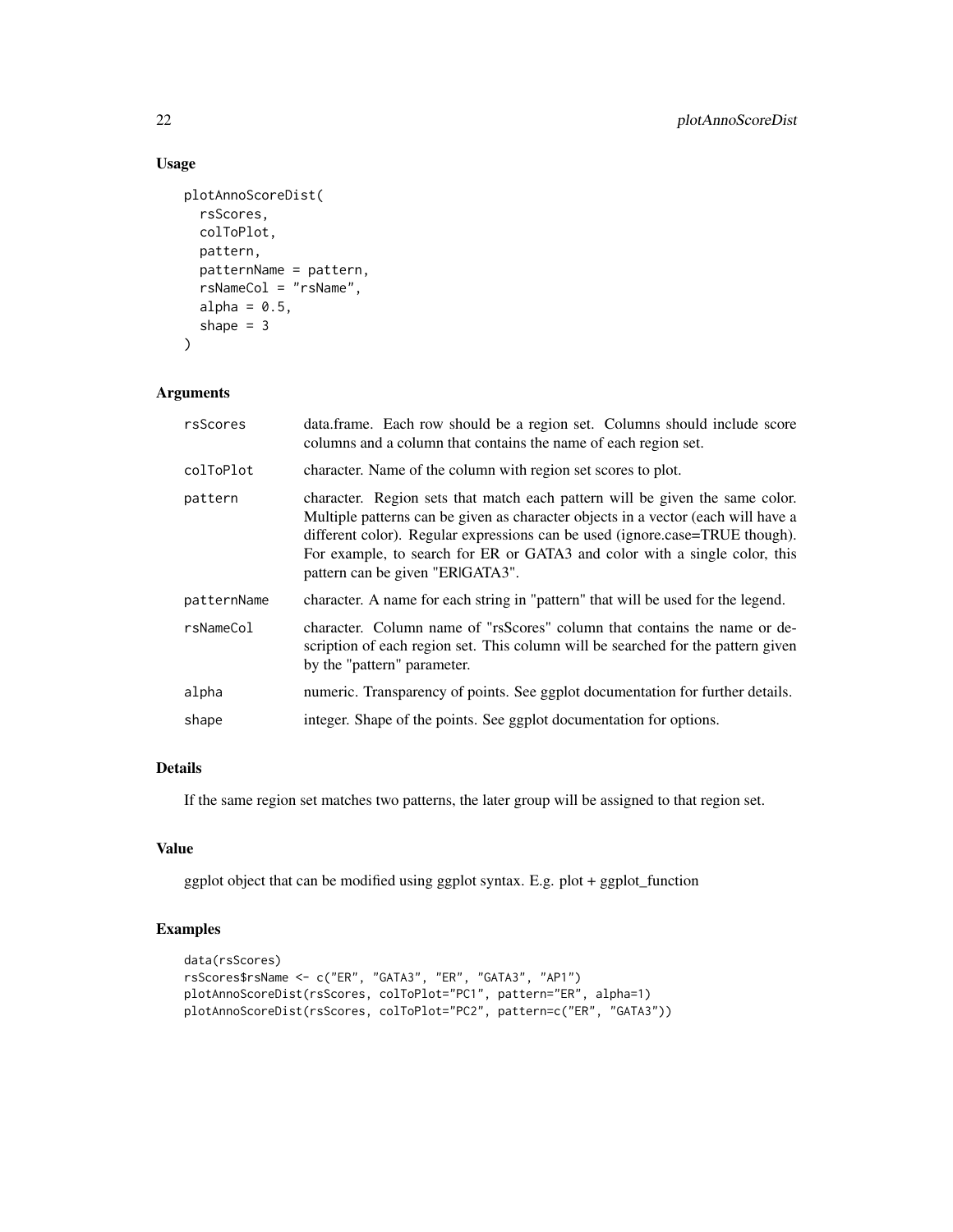<span id="page-22-0"></span>regionQuantileByTargetVar

*Visualize how individual regions are associated with target variable*

#### Description

Visualize how much each region in a region set is associated with each target variable. For each target variable ('signalCol'), the average (absolute) signal value is calculated for each region in the region set. Then for a given target variable, the average signal is converted to a percentile/quantile based on the distribution of all signal values for that target variable. These values are plotted in a heatmap.

#### Usage

```
regionQuantileByTargetVar(
  signal,
  signalCoord,
  regionSet,
  rsName = ",
  signalCol = paste0("PC", 1:5),maxRegionsToPlot = 8000,
  cluster_rows = TRUE,
  row_title = "Region",
  column_title = rsName,
  column_title_side = "top",
  cluster_columns = FALSE,
  name = "Percentile of Loading Scores in PC",
  col = c("skyblue", "yellow"),
  absVal = TRUE,...
)
```

| signal      | Matrix of feature contribution scores (the contribution of each epigenetic feature<br>to each target variable). One named column for each target variable. One row for<br>each original epigenetic feature (should be same order as original data/signalCoord).<br>For (an unsupervised) example, if PCA was done on epigenetic data and the<br>goal was to find region sets associated with the principal components, you could<br>use the x\$rotation output of promp(epigenetic data) as the feature contribution<br>scores/'signal' parameter. |
|-------------|----------------------------------------------------------------------------------------------------------------------------------------------------------------------------------------------------------------------------------------------------------------------------------------------------------------------------------------------------------------------------------------------------------------------------------------------------------------------------------------------------------------------------------------------------|
| signalCoord | A GRanges object or data frame with coordinates for the genomic signal/original<br>epigenetic data. Coordinates should be in the same order as the original data and<br>the feature contribution scores (each item/row in signal Coord corresponds to a<br>row in signal). If a data frame, must have chr and start columns (optionally can<br>have end column, depending on the epigenetic data type).                                                                                                                                            |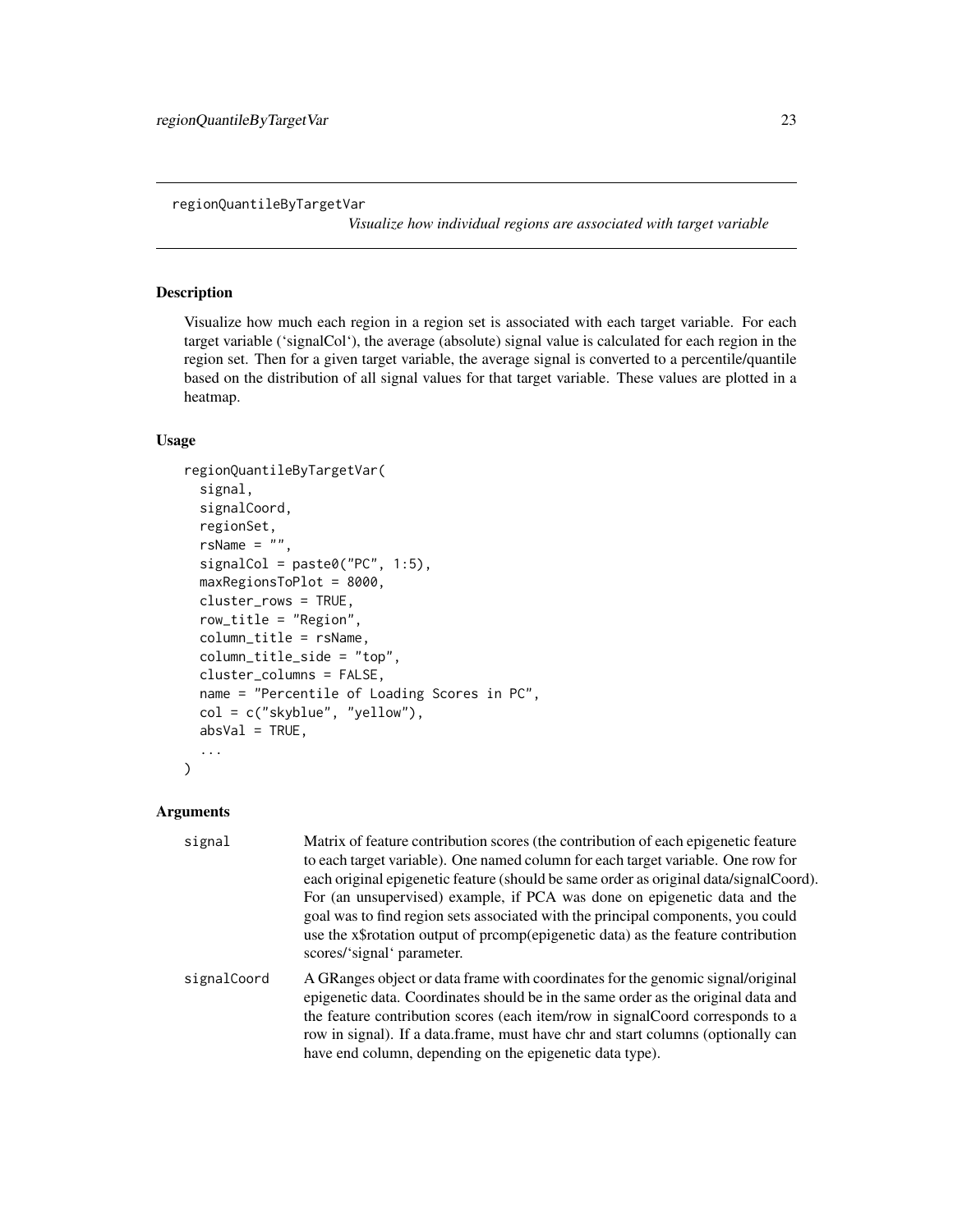| regionSet         | A genomic ranges (GRanges) object with regions corresponding to the same bi-<br>ological annotation. Must be from the same reference genome as the coordinates<br>for the actual data/samples (signalCoord). The regions that will be visualized.                                                                                                                                                                                                                                                         |
|-------------------|-----------------------------------------------------------------------------------------------------------------------------------------------------------------------------------------------------------------------------------------------------------------------------------------------------------------------------------------------------------------------------------------------------------------------------------------------------------------------------------------------------------|
| rsName            | Character. Name of the region set. For use as a title for the heatmap.                                                                                                                                                                                                                                                                                                                                                                                                                                    |
| signalCol         | A character vector with the names of the sample variables of interest/target vari-<br>ables (e.g. PCs or sample phenotypes).                                                                                                                                                                                                                                                                                                                                                                              |
| maxRegionsToPlot  |                                                                                                                                                                                                                                                                                                                                                                                                                                                                                                           |
|                   | How many top regions from region set to include in heatmap. Including too<br>many may slow down computation and increase memory use. If regionSet has<br>more regions than maxRegionsToPlot, a number of regions equal to maxRegion-<br>sToPlot will be randomly sampled from the region set and these regions will be<br>plotted. Clustering rows is a major limiting factor on how long it takes to plot<br>the regions so if you want to plot many regions, you can also set cluster_rows to<br>FALSE. |
| cluster_rows      | Logical object, whether to cluster rows or not (may increase computation time<br>significantly for large number of rows)                                                                                                                                                                                                                                                                                                                                                                                  |
| row_title         | Character object, row title                                                                                                                                                                                                                                                                                                                                                                                                                                                                               |
| column_title      | Character object, column title                                                                                                                                                                                                                                                                                                                                                                                                                                                                            |
| column_title_side |                                                                                                                                                                                                                                                                                                                                                                                                                                                                                                           |
|                   | Character object, where to put the column title: "top" or "bottom"                                                                                                                                                                                                                                                                                                                                                                                                                                        |
| cluster_columns   |                                                                                                                                                                                                                                                                                                                                                                                                                                                                                                           |
|                   | Logical object, whether to cluster columns. It is recommended to keep this as<br>FALSE so it will be easier to compare target variables that have a certain order<br>such as PCs (with cluster_columns = FALSE, they will be in the same specified<br>order in different heatmaps)                                                                                                                                                                                                                        |
| name              | Character object, legend title                                                                                                                                                                                                                                                                                                                                                                                                                                                                            |
| col               | A vector of colors or a color mapping function which will be passed to the<br>ComplexHeatmap::Heatmap() function. See ?Heatmap (the "col" parameter)<br>for more details.                                                                                                                                                                                                                                                                                                                                 |
| absVal            | Logical. If TRUE, take the absolute value of values in signal. Choose TRUE if<br>you think there may be some genomic loci in a region set that will increase and<br>others will decrease (if there may be anticorrelation between regions in a region<br>set). Choose FALSE if you expect regions in a given region set to all change in<br>the same direction (all be positively correlated with each other).                                                                                            |
| $\cdots$          | Optional parameters for ComplexHeatmap:: Heatmap()                                                                                                                                                                                                                                                                                                                                                                                                                                                        |

#### Value

A heatmap. Columns are signalCol's, rows are regions. This heatmap allows you to see if some regions are associated with certain target variables but not others. Also, you can see if a subset of regions in the region set are associated with target variables while another subset are not associated with any target variables To color each region, first the (absolute) signal values within that region are averaged. Then this average is compared to the distribution of all (absolute) individual signal values for the given target variable to get a quantile/percentile for that region. Colors are based on this quantile/percentile. The output is a Heatmap object (ComplexHeatmap package).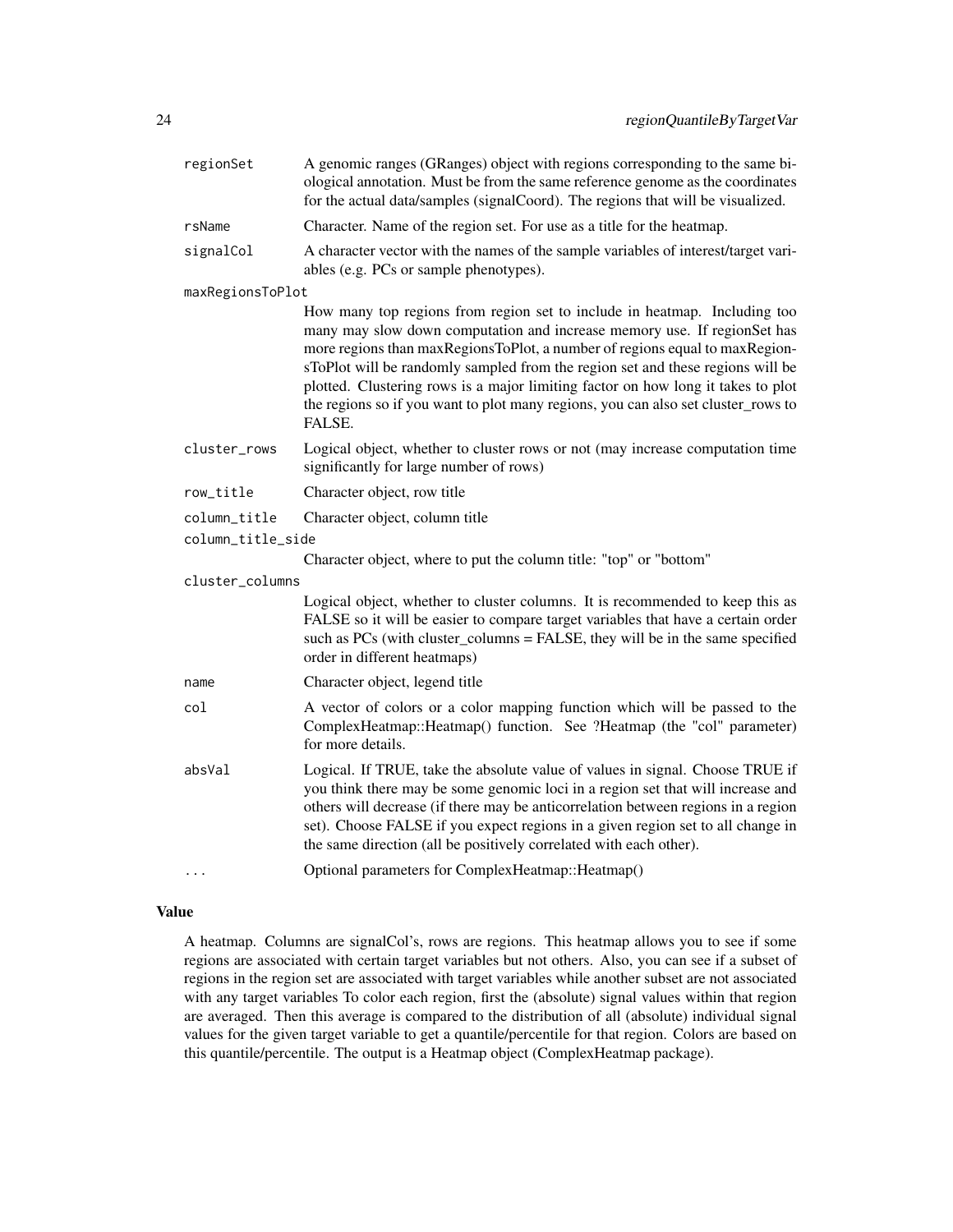#### <span id="page-24-0"></span>rsRankingIndex 25

#### Examples

```
data("brcaATACCoord1")
data("brcaATACData1")
data("esr1_chr1")
featureContributionScores <- prcomp(t(brcaATACData1))$rotation
regionByPCHM <- regionQuantileByTargetVar(signal = featureContributionScores,
                                   signalCoord = brcaATACCoord1,
                                   regionSet = esr1_chr1,
                                   rsName = "Estrogen Receptor Chr1",
                                   signalCol=paste0("PC", 1:2),
                                   maxRegionsToPlot = 8000,
                                   cluster_rows = TRUE,
                                   cluster_columns = FALSE,
                                   column_title = rsName,
                                   name = "Percentile of Loading Scores in PC")
```
rsRankingIndex *Get indices for top scored region sets*

#### Description

For each target variable, get index of original region sets but ordered by rsScores ranking for each target variable. The original index refers to that region set's position in the 'GRList' param given to 'aggregateSignalGRList' which is also that region set's row index in the COCOA output. The first number in a given column of this function's output will be the original index of the region set ranked first for that target variable. The second row for a column will be the original index of the region set that ranked second for that target variable, etc. You can use this function to make it easier when you want to select the top region sets for further analysis or just for sorting the results. Region set scores are sorted in decreasing or increasing order according to the 'decreasing' parameter.

#### Usage

rsRankingIndex(rsScores, signalCol, decreasing = TRUE, newColName = signalCol)

| rsScores  | data.frame. A data.frame with region set scores. The output of the 'aggregateS-<br>ignalGRList' function. Each row is a region set. One column for each sample<br>variable of interest (e.g. PC or sample phenotype). Also can have columns with |
|-----------|--------------------------------------------------------------------------------------------------------------------------------------------------------------------------------------------------------------------------------------------------|
|           | info on the overlap between the region set and the epigenetic data. Rows should<br>be in the same order as the region sets in GRL ist (the list of region sets used to<br>create rsScores.)                                                      |
| signalCol | A character vector with the names of the sample variables of interest/target vari-<br>ables (e.g. PCs or sample phenotypes).<br>The columns in rsScores for which you want the indices of the original region<br>sets.                           |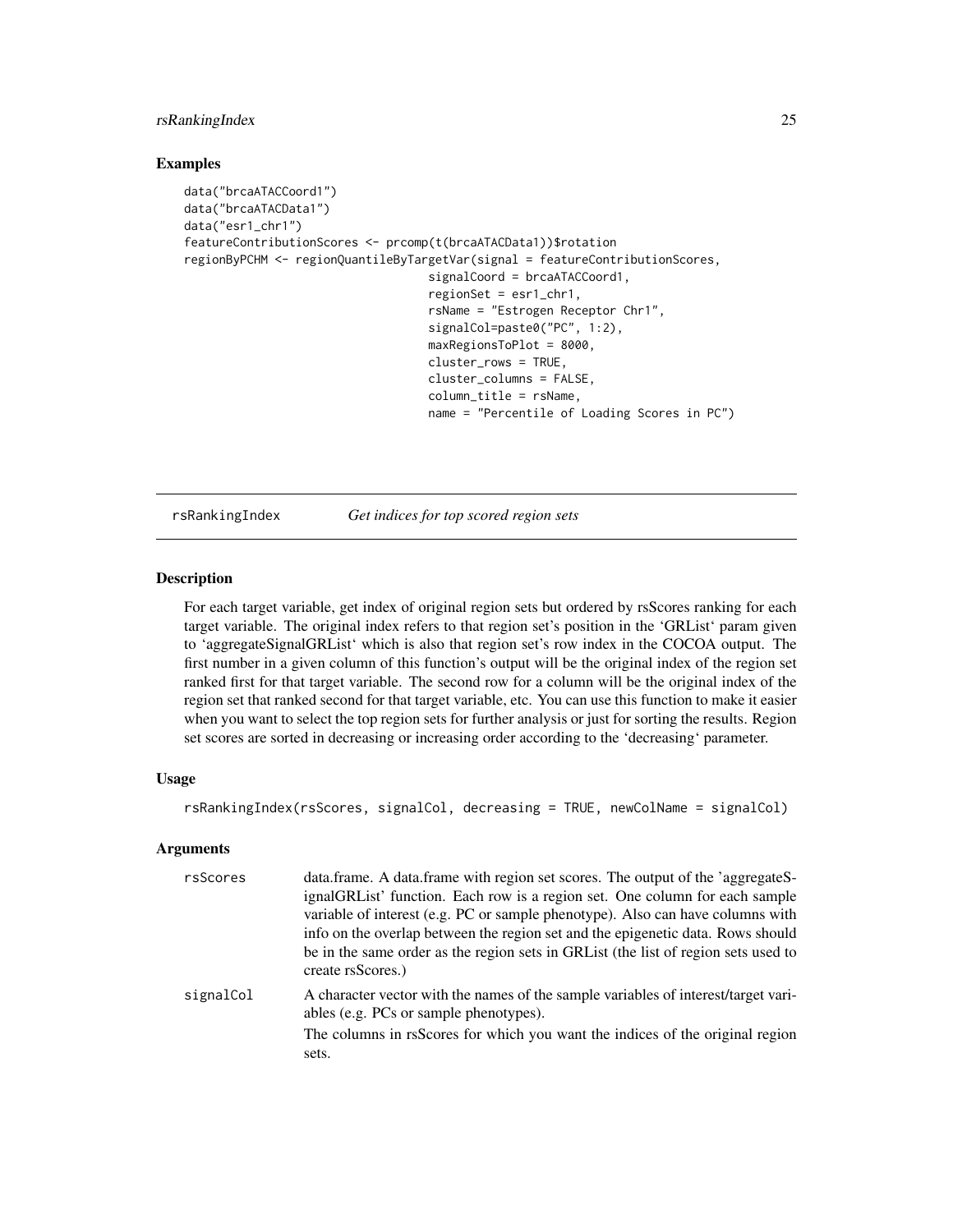<span id="page-25-0"></span>26 *rsScoreHeatmap rsScoreHeatmap* 

| decreasing | Logical. Whether to sort rsScores in decreasing or increasing order.           |
|------------|--------------------------------------------------------------------------------|
| newColName | Character. The names of the columns of the output data.frame. The order should |
|            | correspond to the order of the input columns given by signal Col.              |

#### Value

A data.frame with one column for each 'signalCol'. Column names are given by 'signalCol' or 'newColName' (if used). Each column has been sorted by score for region sets for that target variable (order given by 'decreasing' param). Original indices for region sets that were used to create rsScores are given. Region sets with a score of NA are counted as having the lowest scores and indices for these region sets will be at the bottom of the returned data.frame (na.last=TRUE in sorting)

#### Examples

```
data("rsScores")
rsRankInd = rsRankingIndex(rsScores=rsScores,
                          signalCol=c("PC1", "PC2"))
# region sets sorted by score for PC1
rsScores[rsRankInd$PC1, ]
# region sets sorted by score for PC2
rsScores[rsRankInd$PC2, ]
```
rsScoreHeatmap *Heatmap of region set scores*

#### Description

Heatmap of the ranking of region set scores across target variables. A visualization of the rank of region sets in each target variable, allowing the user to see if a region set is ranked highly for all target variables or only a subset. Region sets will be ranked from highest scoring to lowest based on their score for 'orderByCol'. The ComplexHeatmap package is used and additional parameters for the ComplexHeatmap::Heatmap function may be passed to this function to modify the heatmap.

#### Usage

```
rsScoreHeatmap(
  rsScores,
  signalCol = paste0("PC", 1:5),orderByCol = "PC1",
  rsNameCol = "rsName",
  topX = 20,
  col = c("red", "#EEEEEE", "blue"),row_title = "Region Set",
  column_title = "Principal Component",
  column_title_side = "bottom",
  cluster_rows = FALSE,
```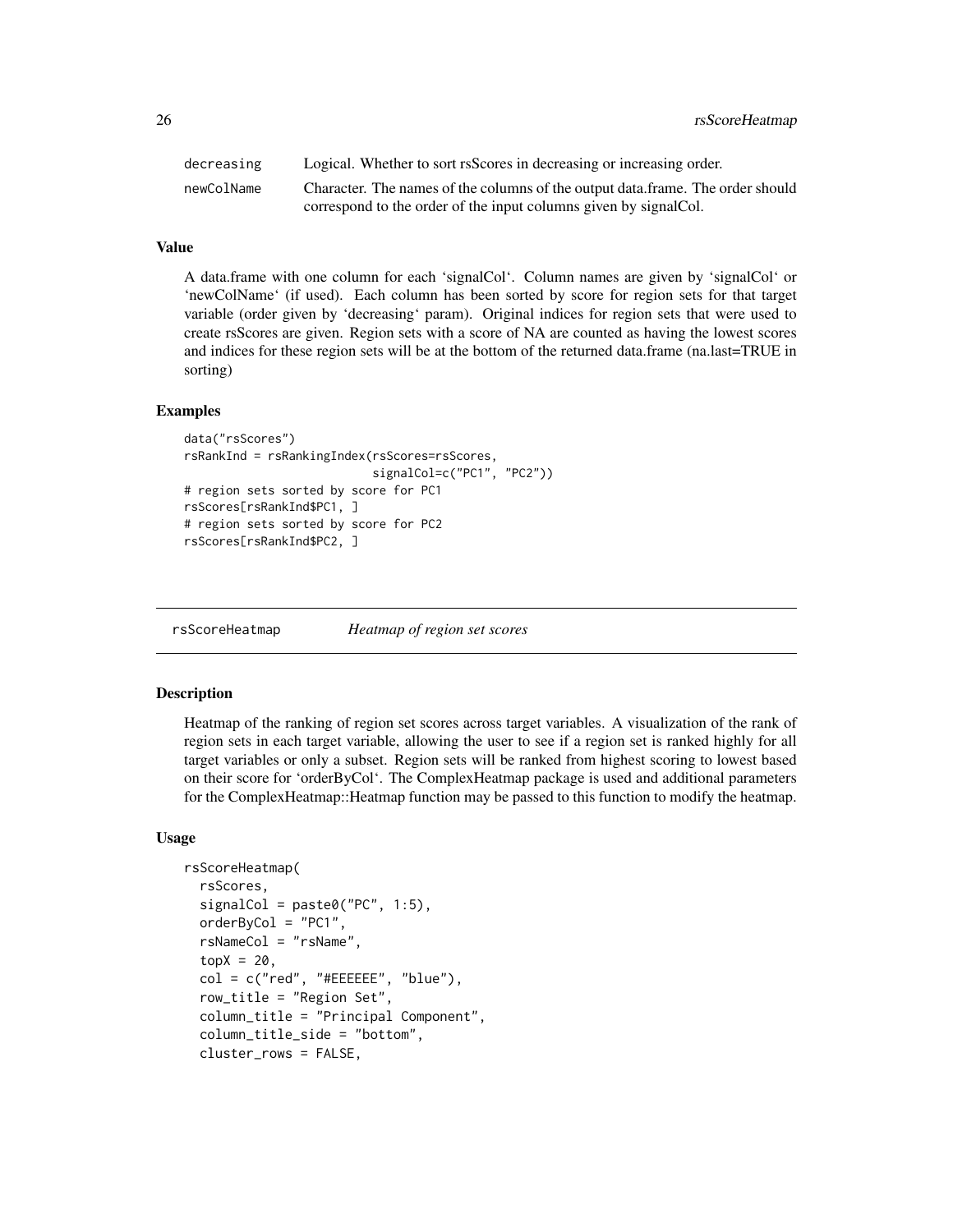```
cluster_columns = FALSE,
 show_row_names = TRUE,
 row_names_max_width = unit(10000, "mm"),
 name = "Rank within PC",
  ...
\mathcal{L}
```

| rsScores            | data.frame. A data.frame with region set scores. The output of the 'aggregateS-<br>ignalGRList' function. Each row is a region set. One column for each sample<br>variable of interest (e.g. PC or sample phenotype). Also can have columns with<br>info on the overlap between the region set and the epigenetic data. Rows should<br>be in the same order as the region sets in GRList (the list of region sets used to<br>create rsScores.) |  |  |
|---------------------|------------------------------------------------------------------------------------------------------------------------------------------------------------------------------------------------------------------------------------------------------------------------------------------------------------------------------------------------------------------------------------------------------------------------------------------------|--|--|
| signalCol           | A character vector with the names of the sample variables of interest/target vari-<br>ables (e.g. PCs or sample phenotypes). Must be column names of rsScores.                                                                                                                                                                                                                                                                                 |  |  |
| orderByCol          | A character object. Target variable to order by in heatmap (arranged in decreas-<br>ing order for scores so p values should be -log transformed). Must be the name<br>of a column in rsScores.                                                                                                                                                                                                                                                 |  |  |
| rsNameCol           | Character. Name of the column in rsScores that has the names/identifiers for the<br>region sets so these can be included in the plot as row names.                                                                                                                                                                                                                                                                                             |  |  |
| topX                | Number of top region sets to include in the heatmap                                                                                                                                                                                                                                                                                                                                                                                            |  |  |
| col                 | A vector of colors or a color mapping function which will be passed to the<br>ComplexHeatmap::Heatmap() function. See ?Heatmap (the "col" parameter)<br>for more details. "#EEEEEE" is the code for a color similar to white.                                                                                                                                                                                                                  |  |  |
| row_title           | Character object, row title                                                                                                                                                                                                                                                                                                                                                                                                                    |  |  |
| column_title        | Character object, column title                                                                                                                                                                                                                                                                                                                                                                                                                 |  |  |
| column_title_side   |                                                                                                                                                                                                                                                                                                                                                                                                                                                |  |  |
|                     | Character object, where to put the column title: "top" or "bottom"                                                                                                                                                                                                                                                                                                                                                                             |  |  |
| cluster_rows        | Logical object, whether rows should be clustered. This should be kept as FALSE<br>to keep the correct ranking of region sets.                                                                                                                                                                                                                                                                                                                  |  |  |
| cluster_columns     |                                                                                                                                                                                                                                                                                                                                                                                                                                                |  |  |
|                     | Logical object, whether to cluster columns. It is recommended to keep this as<br>FALSE so it will be easier to compare target variables that are ordered (such<br>as principal components). With cluster_columns = FALSE, they will be in the<br>same specified order in different heatmaps.                                                                                                                                                   |  |  |
|                     | show_row_names Logical object, display row names (ie region set names)                                                                                                                                                                                                                                                                                                                                                                         |  |  |
| row_names_max_width | "unit" object. The amount of room to allocate for row names. See ?grid::unit for<br>object type.                                                                                                                                                                                                                                                                                                                                               |  |  |
| name                | Character object, legend title                                                                                                                                                                                                                                                                                                                                                                                                                 |  |  |
| $\cdots$            | Optional parameters for ComplexHeatmap:: Heatmap().                                                                                                                                                                                                                                                                                                                                                                                            |  |  |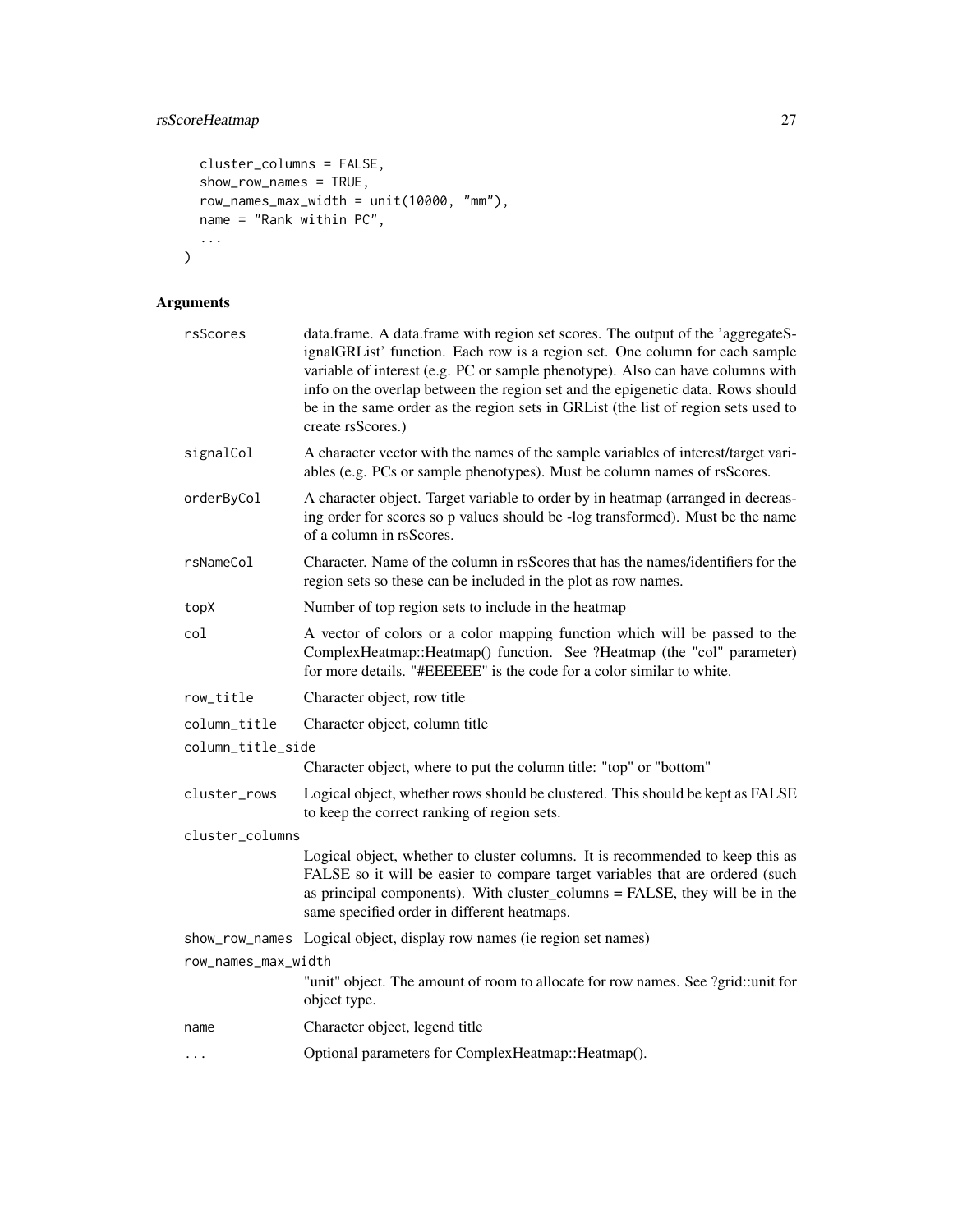#### <span id="page-27-0"></span>Value

A heatmap of region set scores across. Each row is a region set, each column is a target variable. The color corresponds to the relative rank of a region set's score for a given target variable out of all tested region sets.

#### Examples

```
data("rsScores")
scoreHeatmap <- rsScoreHeatmap(rsScores,
          signalCol=paste0("PC", 1:2), orderByCol = "PC2")
```
rsScores *Example COCOA Results (made up)*

#### Description

A data.frame with example COCOA results. 5 region sets with names given by rsScores\$rsName. Each region set has a score for each PC. Scores for real region sets would normally be orders of magnitude smaller.

#### Usage

data(rsScores)

#### Format

A data.frame object

runCOCOA *Run COCOA: quantify inter-sample variation, score region sets*

#### Description

This is a convenience function that does the two steps of COCOA: quantifying the epigenetic variation and scoring the region sets. This function will return the real COCOA scores if using the default 'sampleOrder' parameter values. This function also makes it easy to generate null distributions in order to evaluate the statistical significance of the real COCOA results. You can use the sampleOrder parameter to shuffle the samples, then run COCOA to get fake scores for each region set. By doing this many times, you can build a null distribution for each region set composed of the region set's random scores from each permutation. There are multiple options for quantifying the epigenetic variation, specified by the 'variationMetric' parameter. Quantifying the variation for the real/non-permuted COCOA scores should be done with the same variation metric as is used for the random permutations. For an unsupervised analysis using dimensionality reduction, first, the dimensionality reduction is done outside 'runCOCOA', then the latent factors/principal components are input to 'runCOCOA' as the sample labels (targetVar parameter) when calculating both the real and also the permutated region set scores. For a supervised analysis, the target variables/phenotypes are the targetVar. See the vignettes for examples.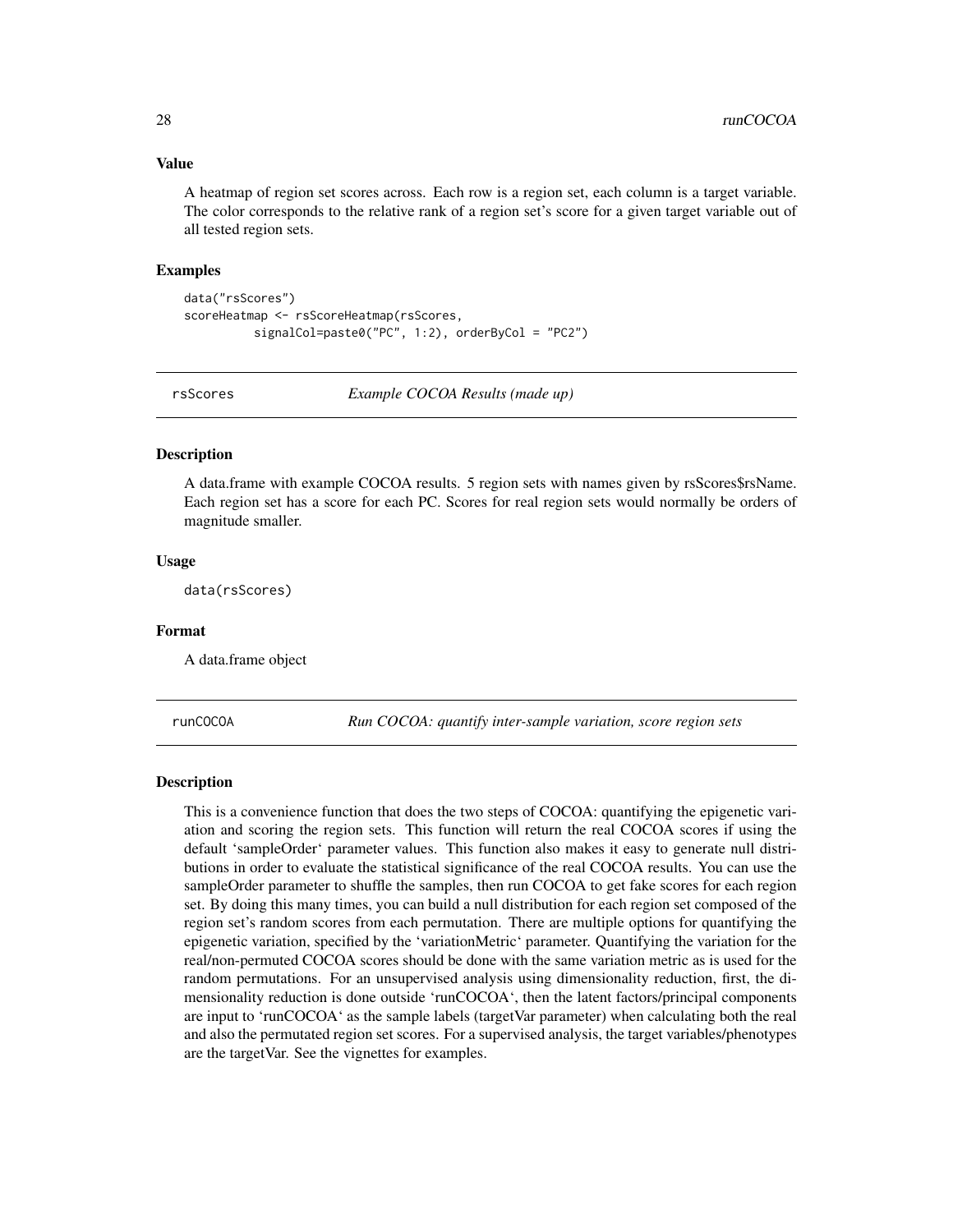#### runCOCOA 29

#### Usage

```
runCOCOA(
  genomicSignal,
  signalCoord,
 GRList,
  signalCol,
  targetVar,
  sampleOrder = 1:nrow(targetVar),
  variationMetric = "cor",
  scoringMetric = "default",
  verbose = TRUE,
  absVal = TRUE,olList = NULL,
 pOlapList = NULL,
  centerGenomicSignal = TRUE,
  centerTargetVar = TRUE,
 returnCovInfo = TRUE
\mathcal{L}
```

| genomicSignal | Matrix/data.frame. The genomic signal (e.g. DNA methylation levels) Columns<br>of genomicSignal should be samples/patients. Rows should be individual sig-<br>nal/features (each row corresponds to one genomic coordinate/range)                                                                                                                                                                                                                                                          |
|---------------|--------------------------------------------------------------------------------------------------------------------------------------------------------------------------------------------------------------------------------------------------------------------------------------------------------------------------------------------------------------------------------------------------------------------------------------------------------------------------------------------|
| signalCoord   | A GRanges object or data frame with coordinates for the genomic signal/original<br>epigenetic data. Coordinates should be in the same order as the original data and<br>the feature contribution scores (each item/row in signalCoord corresponds to a<br>row in signal). If a data.frame, must have chr and start columns (optionally can<br>have end column, depending on the epigenetic data type).                                                                                     |
| GRList        | GRangesList object. Each list item is a distinct region set to test (region set: re-<br>gions that correspond to the same biological annotation). The region set database<br>must be from the same reference genome as the coordinates for the actual data/samples<br>(signalCoord).                                                                                                                                                                                                       |
| signalCol     | A character vector with the names of the sample variables of interest/target vari-<br>ables (e.g. PCs or sample phenotypes).<br>The columns in 'sampleLabels' for which to calculate the variation related to<br>the epigenetic data (e.g. correlation) and then to run COCOA on.                                                                                                                                                                                                          |
| targetVar     | Matrix or data.frame. Rows should be samples. Columns should be the target<br>variables (whatever variable you want to test for association with the epigenetic<br>signal: e.g. PC scores),                                                                                                                                                                                                                                                                                                |
| sampleOrder   | numeric. A vector of length (number of samples). If sampleOrder is 1: (num-<br>ber of samples) then this function will return the real COCOA scores. To gen-<br>erate random COCOA scores in order to make null distributions, shuffle the<br>samples in a random order. E.g. sampleOrder = sample(1:ncol(genomicSignal),<br>ncol(genomicSignal)) where ncol(genomicSignal) is the number of samples. Set<br>the seed with set.seed() before making sampleOrder to ensure reproducibility. |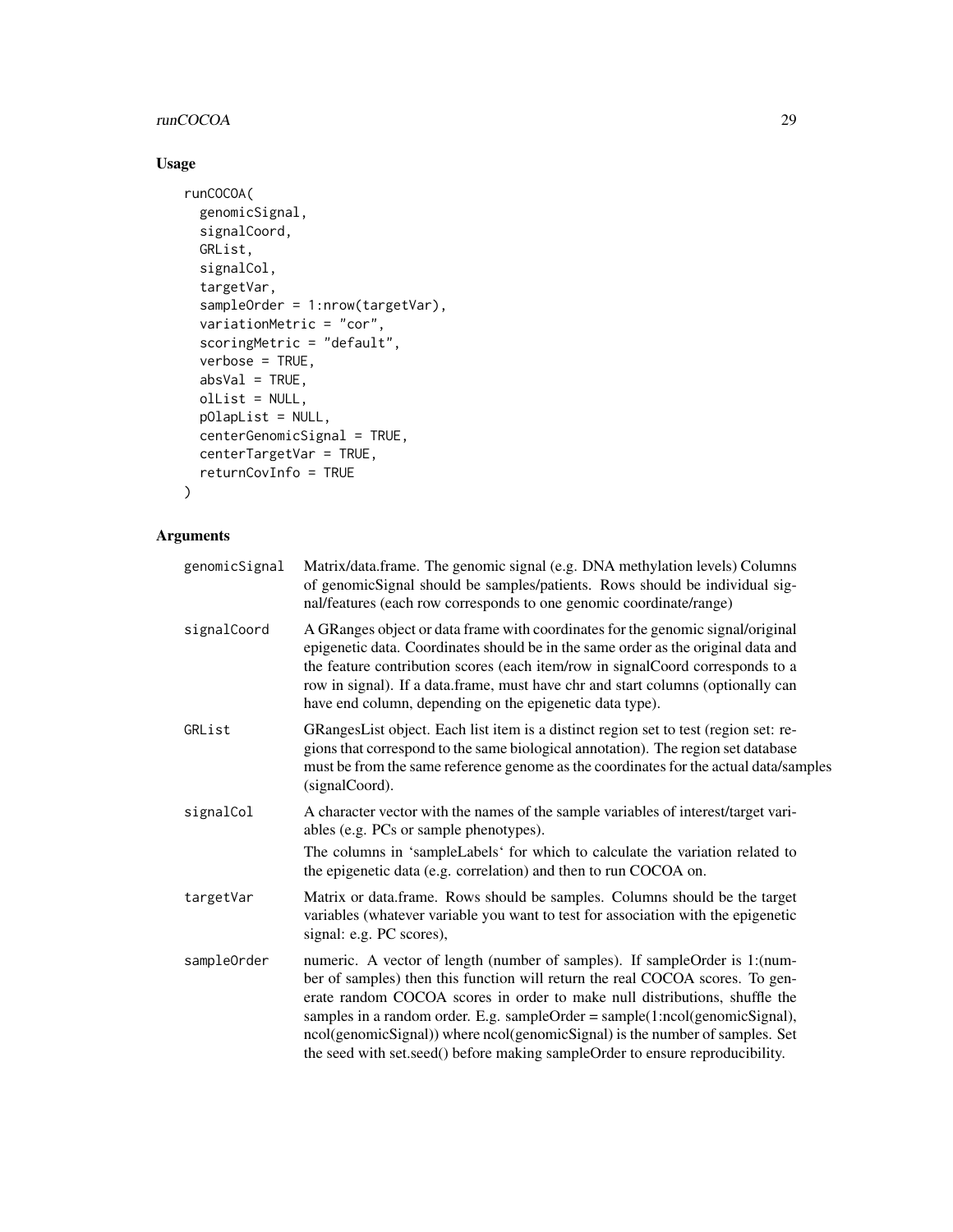#### variationMetric

Character. The metric to use to quantify the association between each feature in genomicSignal and each target variable in sampleLabels. Either "cor" (Pearson correlation), "cov" (covariation), or "spearmanCor" (Spearman correlation).

- scoringMetric A character object with the scoring metric. There are different methods available for signalCoordType="singleBase" vs signalCoordType="multiBase". For "singleBase", the available methods are "regionMean", "regionMedian", "simpleMean", and "simpleMedian". The default method is "regionMean". For "multiBase", the methods are "proportionWeightedMean", "simpleMean", and "simpleMedian". The default is "proportionWeightedMean". "regionMean" is a weighted average of the signal, weighted by region (absolute value of signal if absVal=TRUE). First the signal is averaged within each regionSet region, then all the regions are averaged. With "regionMean" method, be cautious in interpretation for region sets with low number of regions that overlap signalCoord. The "regionMedian" method is the same as "regionMean" but the median is taken at each step instead of the mean. The "simpleMean" method is just the unweighted average of all (absolute) signal values that overlap the given region set. For multiBase data, this includes signal regions that overlap a regionSet region at all (1 base overlap or more) and the signal for each overlapping region is given the same weight for the average regardless of how much it overlaps. The "simpleMedian" method is the same as "simpleMean" but takes the median instead of the mean. "proportionWeightedMean" is a weighted average of all signalCoord regions that overlap with regionSet regions. For each signalCoord region that overlaps with a regionSet region, we calculate what proportion of the regionSet region is covered. Then this proportion is used to weight the signal value when calculating the mean. The denominator of the mean is the sum of all the proportion overlaps.
- verbose A "logical" object. Whether progress of the function should be shown. One bar indicates the region set is completed.
- absVal Logical. If TRUE, take the absolute value of values in signal. Choose TRUE if you think there may be some genomic loci in a region set that will increase and others will decrease (if there may be anticorrelation between regions in a region set). Choose FALSE if you expect regions in a given region set to all change in the same direction (all be positively correlated with each other).
- olList list. Each list item should be a "SortedByQueryHits" object (output of findOverlaps function). Each hits object should have the overlap information between signalCoord and one item of GRList (one unique region set). The region sets from GRList must be the "subject" in findOverlaps and signalCoord must be the "query". E.g. findOverlaps(subject=regionSet, query=signalCoord). Providing this information can greatly improve permutation speed since the overlaps will not have to be calculated for each permutation. The "runCOCOAPerm" function calculates this information only once, internally, so this does not have to be provided when using that function. When using this parameter, signalCoord, genomicSignal, and each region set must be in the same order as they were when olList was created. Otherwise, the wrong genomic loci will be referenced (e.g. if epigenetic features were filtered out of genomicSignal after olList was created.)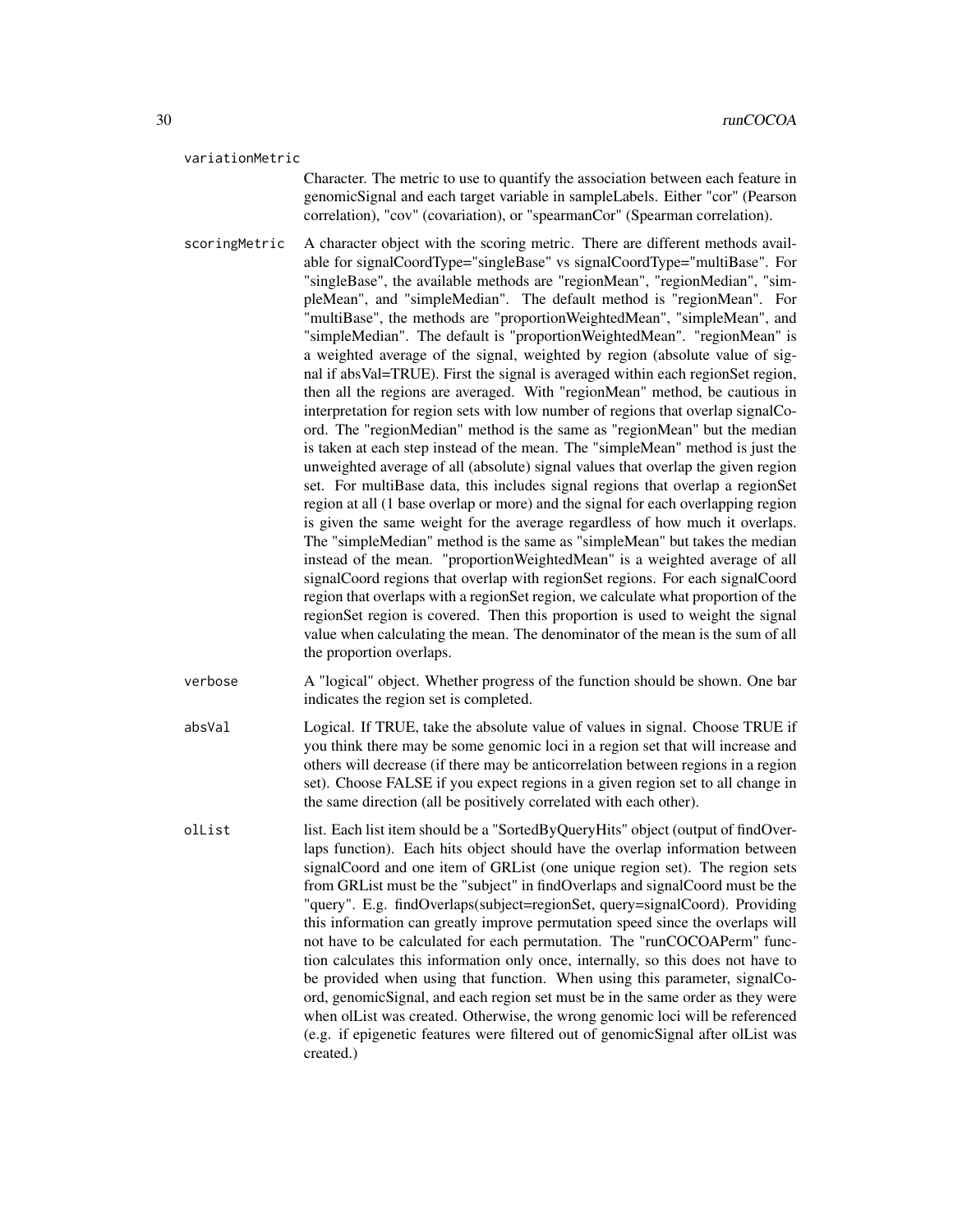|                     | list. This parameter is only used if the scoring metric is "proportion Weighted-  |
|---------------------|-----------------------------------------------------------------------------------|
| p0lapList           |                                                                                   |
|                     | Mean" and olList is also provided as an argument. Each item of the list should be |
|                     | a vector that contains the proportion overlap between signal Coord and regions    |
|                     | from one region set (one item of GRList). Specifically, each value should be the  |
|                     | proportion of the region set region that is overlapped by a signal Coord region.  |
|                     | The proportion overlap values should be in the same order as the overlaps given   |
|                     | by ollet for the corresponding region set.                                        |
| centerGenomicSignal |                                                                                   |
|                     | Logical. Should rows in genomic Signal be centered based on their means? (sub-    |
|                     | tracting row mean from each row)                                                  |
| centerTargetVar     |                                                                                   |
|                     | Logical. Should columns in target Var be centered based on their means? (sub-     |
|                     | tract column mean from each column)                                               |

returnCovInfo logical. If TRUE, the following coverage and region set info will be calculated and included in function output: regionSetCoverage, signalCoverage, totalRegionNumber, and meanRegionSize. For the proportionWeightedMean scoring method, sumProportionOverlap will also be calculated.

#### Value

data.frame. The output of aggregateSignalGRList for one permutation.

#### Examples

```
data("esr1_chr1")
data("nrf1_chr1")
data("brcaMethylData1")
data("brcaMCoord1")
pcScores <- prcomp(t(brcaMethylData1))$x
targetVarCols <- c("PC1", "PC2")
targetVar <- pcScores[, targetVarCols]
# give the actual order of samples to `runCOCOA` to get the real scores
correctSampleOrder=1:nrow(targetVar)
realRSScores <- runCOCOA(genomicSignal=brcaMethylData1,
                        signalCoord=brcaMCoord1,
                        GRList=GRangesList(esr1_chr1, nrf1_chr1),
                        signalCol=c("PC1", "PC2"),
                        targetVar=targetVar,
                        sampleOrder=correctSampleOrder,
                        variationMetric="cor")
realRSScores
# give random order of samples to get random COCOA scores
# so you start building a null distribution for each region set
# (see vignette for example of building a null distribution with `runCOCOA`)
randomOrder <- sample(1:nrow(targetVar),
                      size=nrow(targetVar),
                      replace=FALSE)
randomRSScores <- runCOCOA(genomicSignal=brcaMethylData1,
                          signalCoord=brcaMCoord1,
```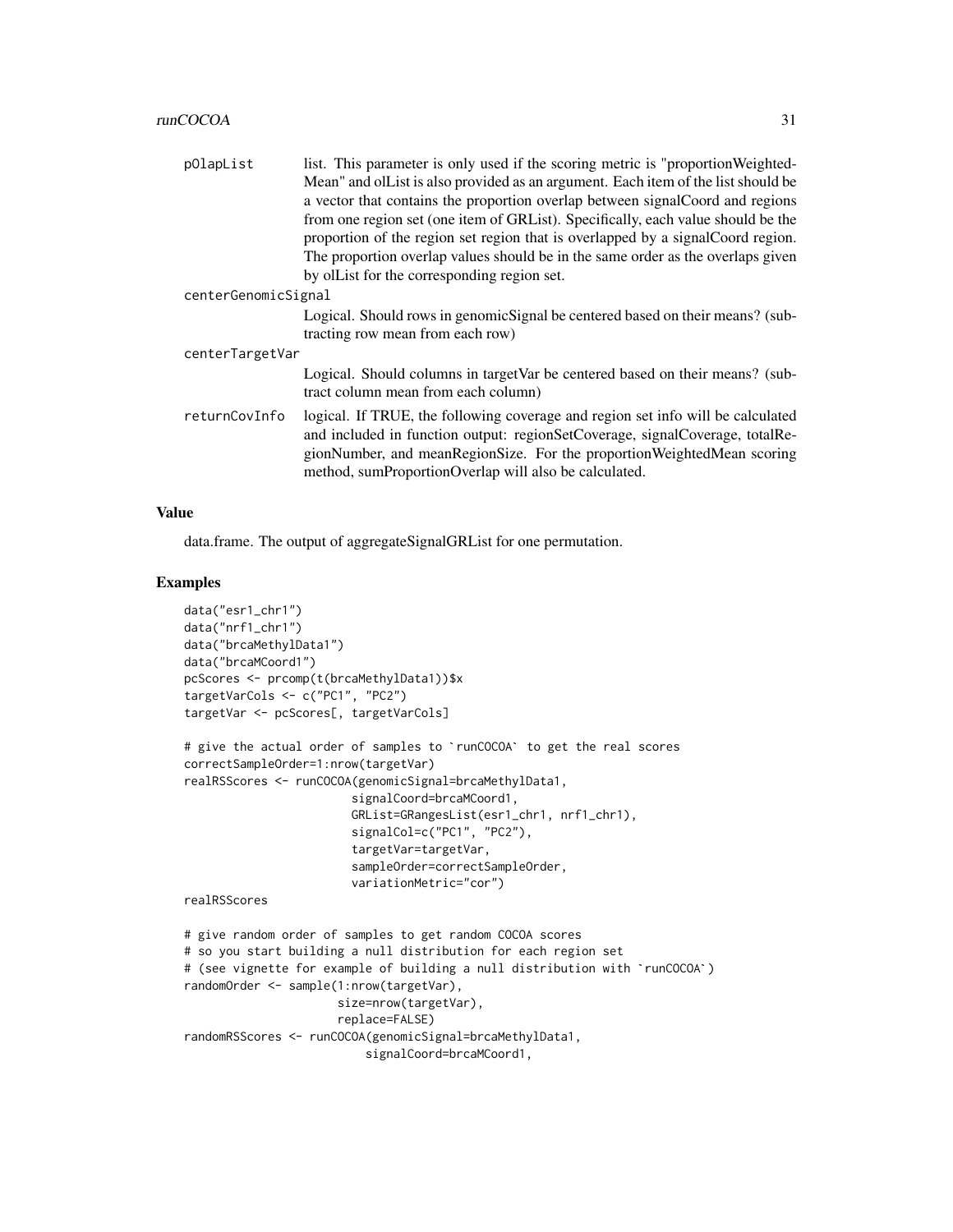```
GRList=GRangesList(esr1_chr1, nrf1_chr1),
signalCol=c("PC1", "PC2"),
targetVar=targetVar,
sampleOrder=randomOrder,
variationMetric="cor")
```
<span id="page-31-0"></span>randomRSScores

runCOCOAPerm *Run COCOA permutations to get p-values*

#### Description

This is a convenience function that runs multiple steps of the permutation process together: it runs COCOA permutations, converts these to null distributions, gets the empirical p value (which is limited by the number of permutations), gets z scores, and fits a gamma distribution to each null distribution to estimate p values (not limited by the number of permutations), Requires that the user has previously calculated the real COCOA scores. See these individual functions for more info on each step: runCOCOA, convertToFromNullDist, getPermStat, and getGammaPVal.

#### Usage

```
runCOCOAPerm(
  genomicSignal,
  signalCoord,
  GRList,
  rsScores,
  targetVar,
  signalCol = c("PC1", "PC2"),scoringMetric = "default",
  absVal = TRUE.
  olList = NULL,
  centerGenomicSignal = TRUE,
  centerTargetVar = TRUE,
  variationMetric = "cor",
  nPerm = 300,
  useSimpleCache = TRUE,
  cacheDir = getwd(),
  dataID = "",testType = "greater",
  gammaFitMethod = "mme",
  realScoreInDist = TRUE,
  force = FALSE,
  verbose = TRUE,
  returnCovInfo = FALSE,
  ...
)
```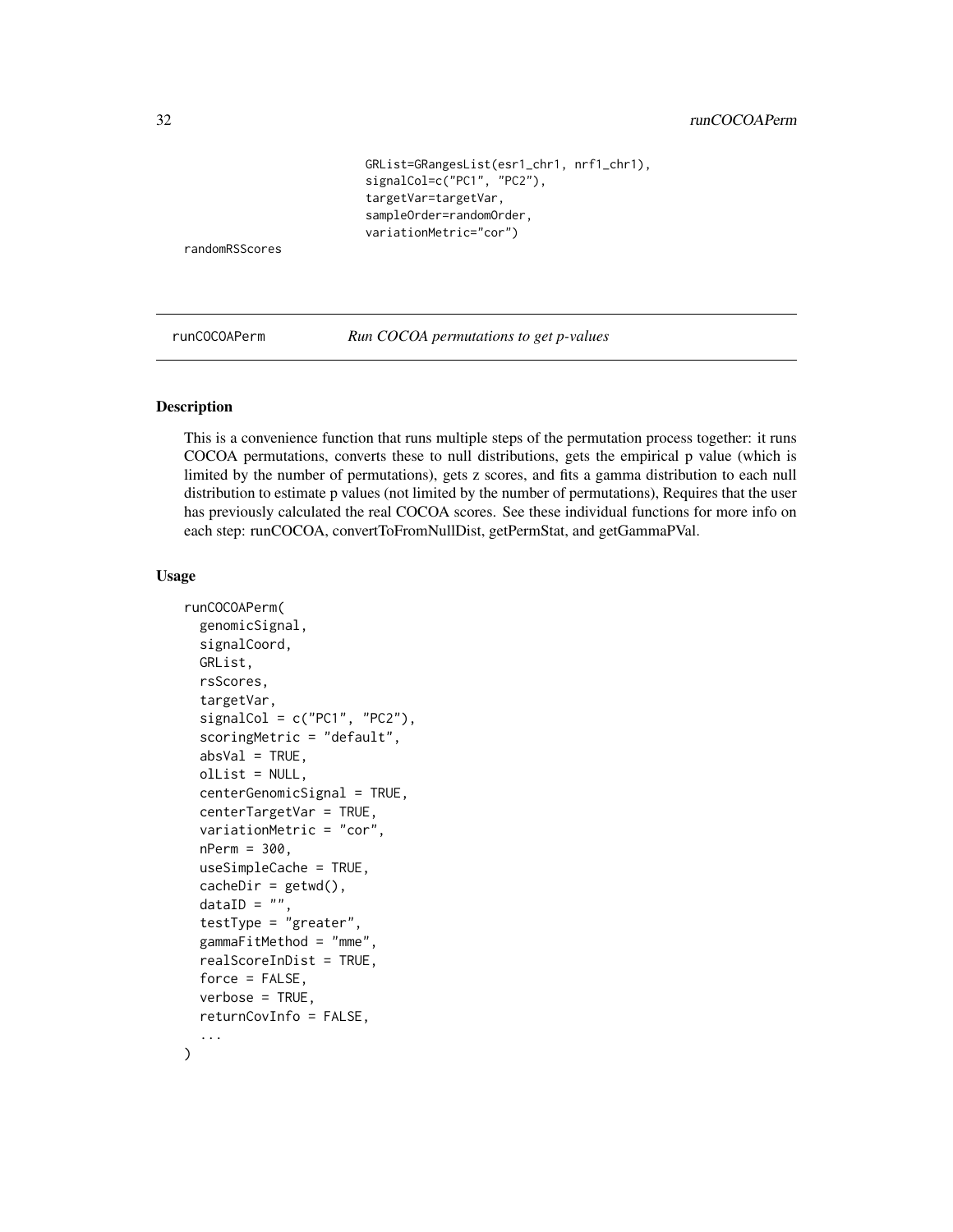| genomicSignal | Matrix/data.frame. The genomic signal (e.g. DNA methylation levels) Columns<br>of genomicSignal should be samples/patients. Rows should be individual sig-<br>nal/features (each row corresponds to one genomic coordinate/range)                                                                                                                                                                                                                                                                                                                                                                                                                                                                                                                                                                                                                                                                                                                                                                                                                                                                                                                                                                                                                                                                                                                                                                                                                                                                                                                                                                                                                             |
|---------------|---------------------------------------------------------------------------------------------------------------------------------------------------------------------------------------------------------------------------------------------------------------------------------------------------------------------------------------------------------------------------------------------------------------------------------------------------------------------------------------------------------------------------------------------------------------------------------------------------------------------------------------------------------------------------------------------------------------------------------------------------------------------------------------------------------------------------------------------------------------------------------------------------------------------------------------------------------------------------------------------------------------------------------------------------------------------------------------------------------------------------------------------------------------------------------------------------------------------------------------------------------------------------------------------------------------------------------------------------------------------------------------------------------------------------------------------------------------------------------------------------------------------------------------------------------------------------------------------------------------------------------------------------------------|
| signalCoord   | A GRanges object or data frame with coordinates for the genomic signal/original<br>epigenetic data. Coordinates should be in the same order as the original data and<br>the feature contribution scores (each item/row in signalCoord corresponds to a<br>row in signal). If a data.frame, must have chr and start columns (optionally can<br>have end column, depending on the epigenetic data type).                                                                                                                                                                                                                                                                                                                                                                                                                                                                                                                                                                                                                                                                                                                                                                                                                                                                                                                                                                                                                                                                                                                                                                                                                                                        |
| GRList        | GRangesList object. Each list item is a distinct region set to test (region set: re-<br>gions that correspond to the same biological annotation). The region set database<br>must be from the same reference genome as the coordinates for the actual data/samples<br>(signalCoord).                                                                                                                                                                                                                                                                                                                                                                                                                                                                                                                                                                                                                                                                                                                                                                                                                                                                                                                                                                                                                                                                                                                                                                                                                                                                                                                                                                          |
| rsScores      | data.frame. A data.frame with region set scores. The output of the 'aggregateS-<br>ignalGRList' function. Each row is a region set. One column for each sample<br>variable of interest (e.g. PC or sample phenotype). Also can have columns with<br>info on the overlap between the region set and the epigenetic data. Rows should<br>be in the same order as the region sets in GRList (the list of region sets used to<br>create rsScores.)                                                                                                                                                                                                                                                                                                                                                                                                                                                                                                                                                                                                                                                                                                                                                                                                                                                                                                                                                                                                                                                                                                                                                                                                                |
| targetVar     | Matrix or data.frame. Rows should be samples. Columns should be the target<br>variables (whatever variable you want to test for association with the epigenetic<br>signal: e.g. PC scores),                                                                                                                                                                                                                                                                                                                                                                                                                                                                                                                                                                                                                                                                                                                                                                                                                                                                                                                                                                                                                                                                                                                                                                                                                                                                                                                                                                                                                                                                   |
| signalCol     | A character vector with the names of the sample variables of interest/target vari-<br>ables (e.g. PCs or sample phenotypes).<br>The columns in 'sampleLabels' for which to calculate the variation related to<br>the epigenetic data (e.g. correlation) and then to run COCOA on.                                                                                                                                                                                                                                                                                                                                                                                                                                                                                                                                                                                                                                                                                                                                                                                                                                                                                                                                                                                                                                                                                                                                                                                                                                                                                                                                                                             |
| scoringMetric | A character object with the scoring metric. There are different methods avail-<br>able for signalCoordType="singleBase" vs signalCoordType="multiBase". For<br>"singleBase", the available methods are "regionMean", "regionMedian", "sim-<br>pleMean", and "simpleMedian". The default method is "regionMean". For<br>"multiBase", the methods are "proportionWeightedMean", "simpleMean", and<br>"simpleMedian". The default is "proportionWeightedMean". "regionMean" is<br>a weighted average of the signal, weighted by region (absolute value of sig-<br>nal if absVal=TRUE). First the signal is averaged within each regionSet region,<br>then all the regions are averaged. With "regionMean" method, be cautious in<br>interpretation for region sets with low number of regions that overlap signalCo-<br>ord. The "regionMedian" method is the same as "regionMean" but the median<br>is taken at each step instead of the mean. The "simpleMean" method is just the<br>unweighted average of all (absolute) signal values that overlap the given region<br>set. For multiBase data, this includes signal regions that overlap a regionSet<br>region at all (1 base overlap or more) and the signal for each overlapping region<br>is given the same weight for the average regardless of how much it overlaps.<br>The "simpleMedian" method is the same as "simpleMean" but takes the median<br>instead of the mean. "proportionWeightedMean" is a weighted average of all<br>signalCoord regions that overlap with regionSet regions. For each signalCoord<br>region that overlaps with a regionSet region, we calculate what proportion of the |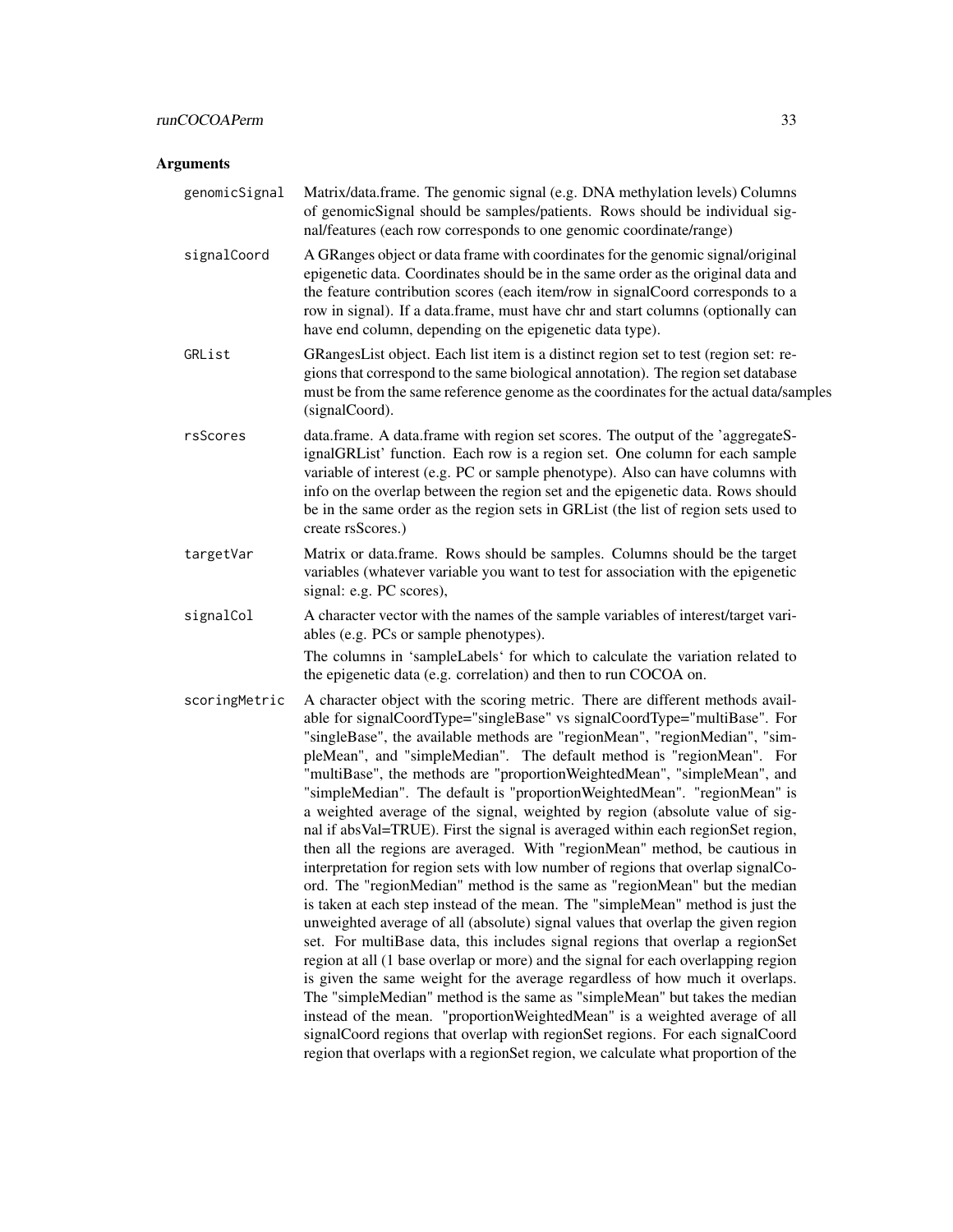| region Set region is covered. Then this proportion is used to weight the signal |  |  |
|---------------------------------------------------------------------------------|--|--|
| value when calculating the mean. The denominator of the mean is the sum of all  |  |  |
| the proportion overlaps.                                                        |  |  |

- absVal Logical. If TRUE, take the absolute value of values in signal. Choose TRUE if you think there may be some genomic loci in a region set that will increase and others will decrease (if there may be anticorrelation between regions in a region set). Choose FALSE if you expect regions in a given region set to all change in the same direction (all be positively correlated with each other).
- olList list. Each list item should be a "SortedByQueryHits" object (output of findOverlaps function). Each hits object should have the overlap information between signalCoord and one item of GRList (one unique region set). The region sets from GRList must be the "subject" in findOverlaps and signalCoord must be the "query". E.g. findOverlaps(subject=regionSet, query=signalCoord). Providing this information can greatly improve permutation speed since the overlaps will not have to be calculated for each permutation. The "runCOCOAPerm" function calculates this information only once, internally, so this does not have to be provided when using that function. When using this parameter, signalCoord, genomicSignal, and each region set must be in the same order as they were when olList was created. Otherwise, the wrong genomic loci will be referenced (e.g. if epigenetic features were filtered out of genomicSignal after olList was created.)
- centerGenomicSignal

Logical. Should rows in genomicSignal be centered based on their means? (subtracting row mean from each row)

centerTargetVar

Logical. Should columns in targetVar be centered based on their means? (subtract column mean from each column)

variationMetric

Character. The metric to use to quantify the association between each feature in genomicSignal and each target variable in sampleLabels. Either "cor" (Pearson correlation), "cov" (covariation), or "spearmanCor" (Spearman correlation).

- nPerm Numeric. The number of permutations to do.
- useSimpleCache Logical. Whether to use save caches. Caches will be created for each permutation so that if the function is disrupted it can restart where it left off. The final results are also saved as a cache. See simpleCache package for more details.
- cacheDir Character. The path for the directory in which the caches should be saved.
- dataID Character. A unique identifier for this dataset (for saving results with simple-Cache)
- testType Character. Parameter for 'getPermStat'. Whether to create p values based on one a two sided test or a lesser/greater one sided test. Options are: "greater", "lesser", "two-sided"
- gammaFitMethod Character. method to use for fitting the gamma distribution to null distribution. Options are "mme" (moment matching estimation), "mle" (maximum likelihood estimation), "qme" (quantile matching estimation), and "mge" (maximum goodness-of-fit estimation). See ?COCOA::getGammaPVal and ?fitdistrplus::fitdist() for more info.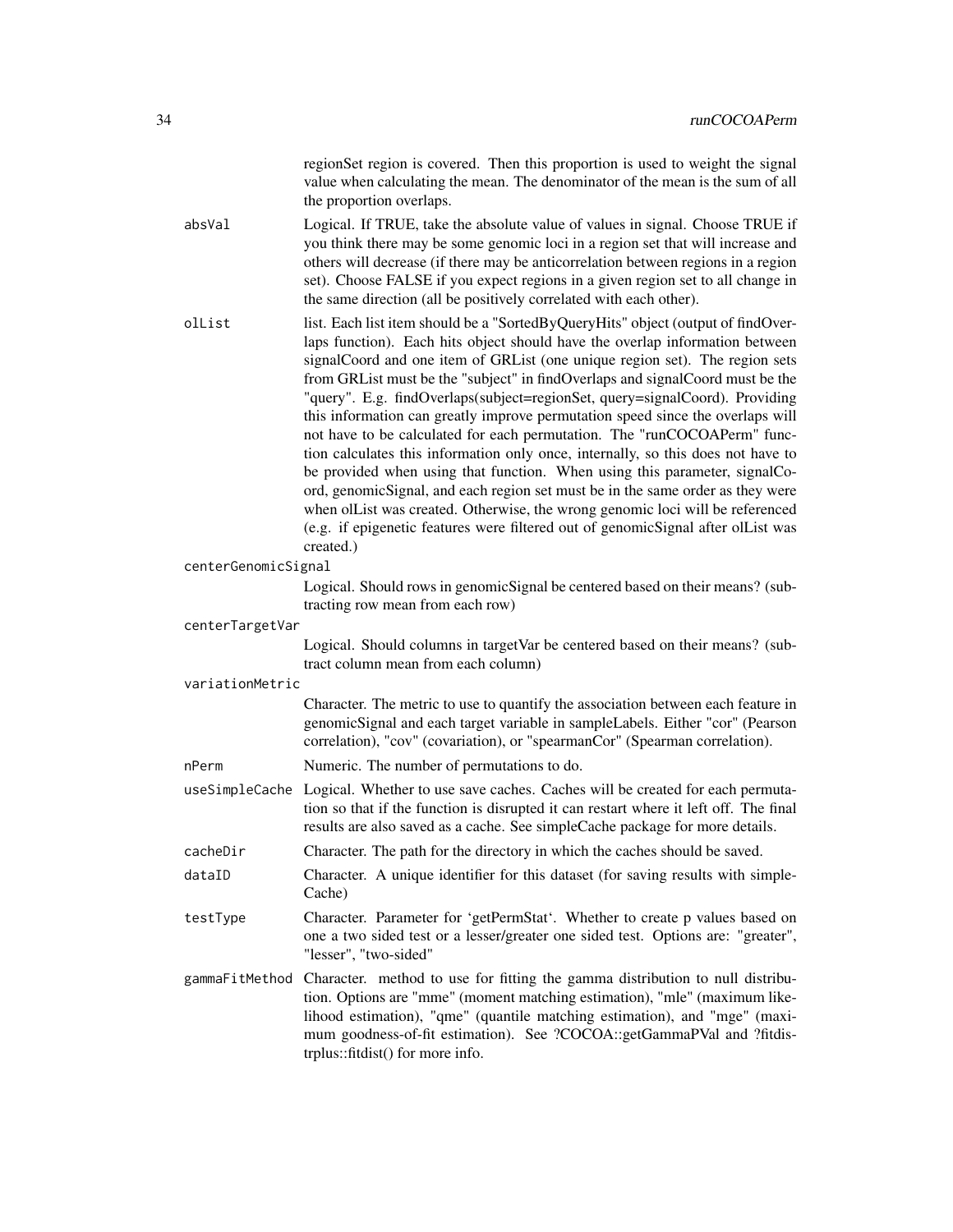| realScoreInDist |                                                                                                                                                                                                                                                                                                                                                      |
|-----------------|------------------------------------------------------------------------------------------------------------------------------------------------------------------------------------------------------------------------------------------------------------------------------------------------------------------------------------------------------|
|                 | Logical. Should the actual score (from test with no permutations) be included in<br>the null distribution when fitting the gamma distribution. realScoreInDist=TRUE<br>is recommended.                                                                                                                                                               |
| force           | Logical. If force=TRUE, when fitting the gamma distribution returns an error<br>(as may happen when a method other than "mme" is used) then allow the error.<br>If force=FALSE, when fitting the gamma distribution returns an error then don't<br>return an error but instead use the "mme" method for fitting that specific gamma<br>distribution. |
| verbose         | A "logical" object. Whether progress of the function should be shown. One bar<br>indicates the region set is completed.                                                                                                                                                                                                                              |
| returnCovInfo   | logical. If TRUE, the following coverage and region set info will be calculated<br>and included in function output: regionSetCoverage, signalCoverage, totalRe-<br>gionNumber, and meanRegionSize. For the proportionWeightedMean scoring<br>method, sumProportionOverlap will also be calculated.                                                   |
| .               | Character. Optional additional arguments for simple Cache.                                                                                                                                                                                                                                                                                           |

#### Details

For reproducibility, set seed with 'set.seed()' function before running.

#### Value

Returns a list with the following 4 items: 1. a list of length nPerm where each item is a data.frame of the COCOA scores from a single permutation. Each data.frame is the output of 'runCOCOA()' 2. a data.table/data.frame of empirical p-values (the output of 'getPermStat') 3. a data.table/data.frame of z-scores (the output of 'getPermStat'. 4. a data.frame of p-values based on the gamma approximation (the output of getGammaPVal().

#### Examples

```
data("esr1_chr1")
data("nrf1_chr1")
data("brcaMethylData1")
data("brcaMCoord1")
pcScores <- prcomp(t(brcaMethylData1))$x
targetVarCols <- c("PC1", "PC2")
targetVar <- pcScores[, targetVarCols]
# give the actual order of samples to `runCOCOA` to get the real scores
correctSampleOrder=1:nrow(targetVar)
realRSScores <- runCOCOA(genomicSignal=brcaMethylData1,
                        signalCoord=brcaMCoord1,
                        GRList=GRangesList(esr1_chr1, nrf1_chr1),
                        signalCol=c("PC1", "PC2"),
                        targetVar=targetVar,
                        sampleOrder=correctSampleOrder,
                        variationMetric="cor")
```
# give random order of samples to get random COCOA scores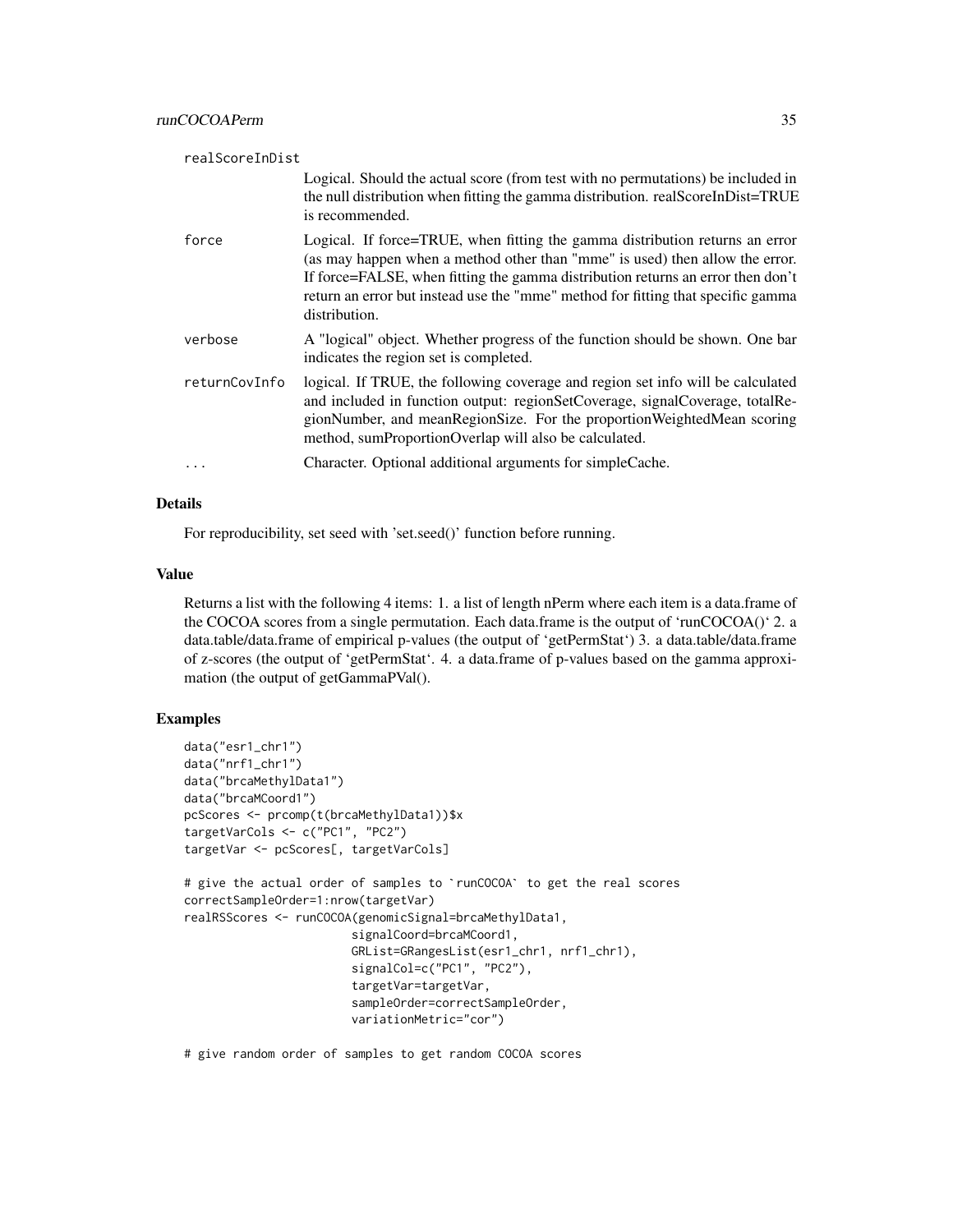```
# so you start building a null distribution for each region set
# (see vignette for example of building a null distribution with `runCOCOA`)
randomOrder <- sample(1:nrow(targetVar),
                      size=nrow(targetVar),
                      replace=FALSE)
randomRSScores <- runCOCOA(genomicSignal=brcaMethylData1,
                          signalCoord=brcaMCoord1,
                          GRList=GRangesList(esr1_chr1, nrf1_chr1),
                          signalCol=c("PC1", "PC2"),
                          targetVar=targetVar,
                          sampleOrder=randomOrder,
                          variationMetric="cor")
# runCOCOAPerm
permResults <- runCOCOAPerm(genomicSignal=brcaMethylData1,
                           signalCoord=brcaMCoord1,
                           GRList=GRangesList(esr1_chr1, nrf1_chr1),
                           rsScores=realRSScores,
                           targetVar=targetVar,
                           signalCol=c("PC1", "PC2"),
                           variationMetric="cor",
                           nPerm = 10,
                           useSimpleCache=FALSE)
permResults
```

| signalAlongAxis | Visualize how genomic signal in a region set changes along a given |  |  |  |  |  |
|-----------------|--------------------------------------------------------------------|--|--|--|--|--|
|                 | axıs                                                               |  |  |  |  |  |

#### Description

Look at genomic signal (e.g., DNA methylation values) in regions of interest across samples, with samples ordered according to a variable of interest (e.g. PC score). The ComplexHeatmap package is used and additional parameters for the ComplexHeatmap::Heatmap function may be passed to this function to modify the heatmap.

#### Usage

```
signalAlongAxis(
  genomicSignal,
  signalCoord,
  regionSet,
  sampleScores,
  orderByCol = "PC1".topXVariables = NULL,
  variableScores = NULL,
  decreasing = TRUE,
```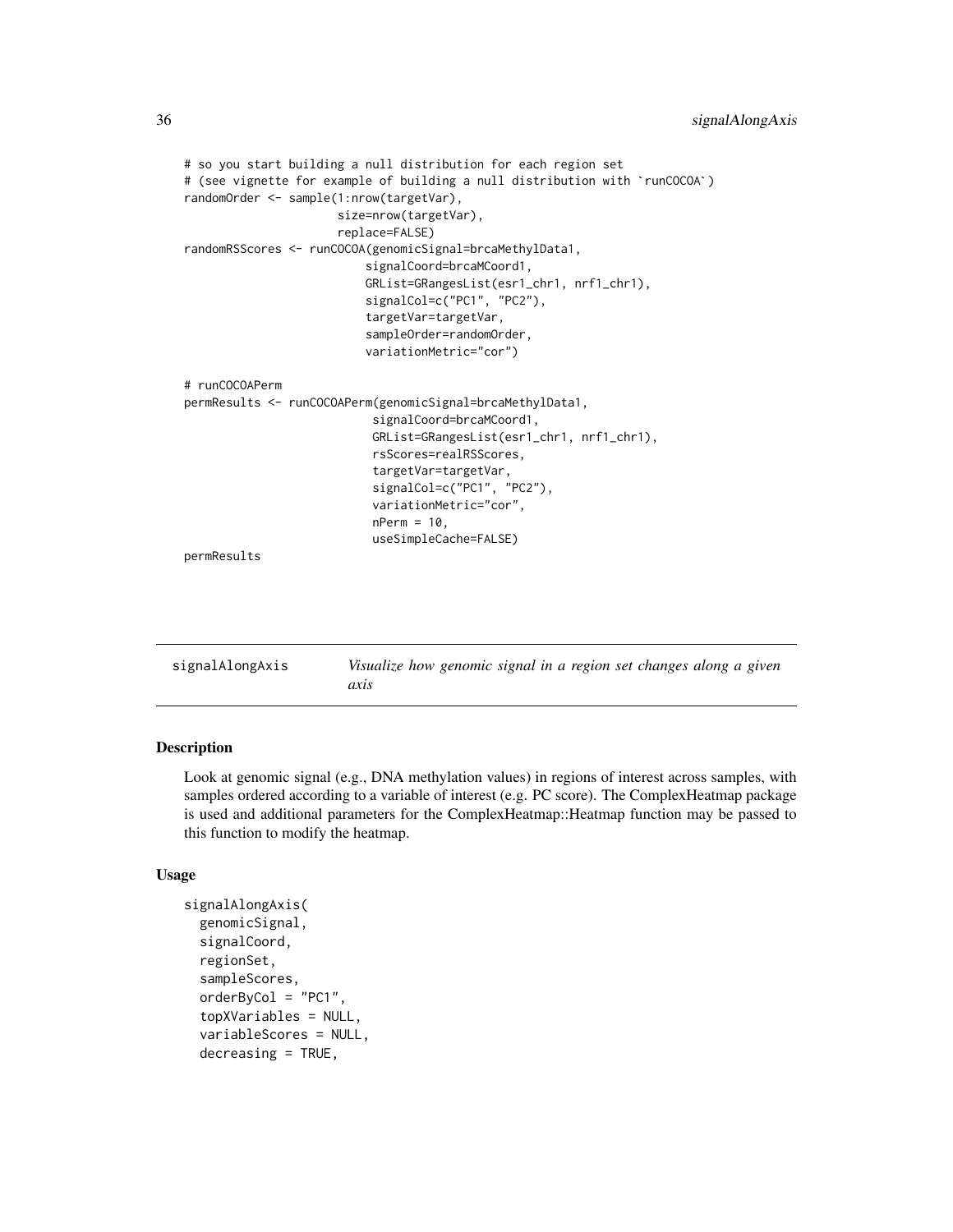#### signalAlongAxis 37

```
cluster_columns = FALSE,
 cluster_rows = FALSE,
 row_title = "Sample",
 column_title = "Genomic Signal",
 column_title_side = "bottom",
 name = "Genomic Signal Value",
 col = c("blue", "#EEEEEE", "red"),
  ...
\mathcal{L}
```

| genomicSignal   | Matrix/data.frame. The genomic signal (e.g. DNA methylation levels) Columns<br>of genomicSignal should be samples/patients. Rows should be individual sig-<br>nal/features (each row corresponds to one genomic coordinate/range) Must have<br>sample names/IDs as column names, These same sample names must be row<br>names of sampleScores.                                                          |
|-----------------|---------------------------------------------------------------------------------------------------------------------------------------------------------------------------------------------------------------------------------------------------------------------------------------------------------------------------------------------------------------------------------------------------------|
| signalCoord     | A GRanges object or data frame with coordinates for the genomic signal/original<br>epigenetic data. Coordinates should be in the same order as the original data and<br>the feature contribution scores (each item/row in signalCoord corresponds to a<br>row in signal). If a data frame, must have chr and start columns (optionally can<br>have end column, depending on the epigenetic data type).  |
| regionSet       | A genomic ranges (GRanges) object with regions corresponding to the same bi-<br>ological annotation. Must be from the same reference genome as the coordinates<br>for the actual data/samples (signalCoord). The regions that will be visualized.                                                                                                                                                       |
| sampleScores    | A matrix. Must contain a column for the variable of interest/target variable. E.g.<br>The variable of interest could be the principal component scores for the samples.<br>'sampleScores' must have sample names/IDs as row names, These same sample<br>names must be column names of genomicSignal.                                                                                                    |
| orderByCol      | A character object. A variable to order samples by (order rows of heatmap by<br>variable, from high to low value). Must be the name of a column in sample-<br>Scores. For instance, if doing unsupervised COCOA with PCA, orderByCol<br>might be the name of one of the PCs (e.g. "PC1"). If doing supervised COCOA,<br>orderByCol might be the name of the target variable of the supervised analysis. |
| topXVariables   | Numeric. The number of variables from genomicSignal to plot. The variables<br>with the highest scores according to variableScores will be plotted. Can help to<br>reduce the size of the plot.                                                                                                                                                                                                          |
| variableScores  | Numeric. A vector that has a numeric score for each variable in genomicSig-<br>nal (length(variableScores) should equal nrow(genomicSignal)). Only used if<br>topXVariables is given. The highest 'topXVariables' will be plotted.                                                                                                                                                                      |
| decreasing      | Logical. Whether samples should be sorted in decreasing order of 'orderByCol'<br>or not (FALSE is increasing order).                                                                                                                                                                                                                                                                                    |
| cluster_columns |                                                                                                                                                                                                                                                                                                                                                                                                         |
|                 | Logical. Whether to cluster columns (the genomic signal, e.g. DNA methylation<br>values for each CpG).                                                                                                                                                                                                                                                                                                  |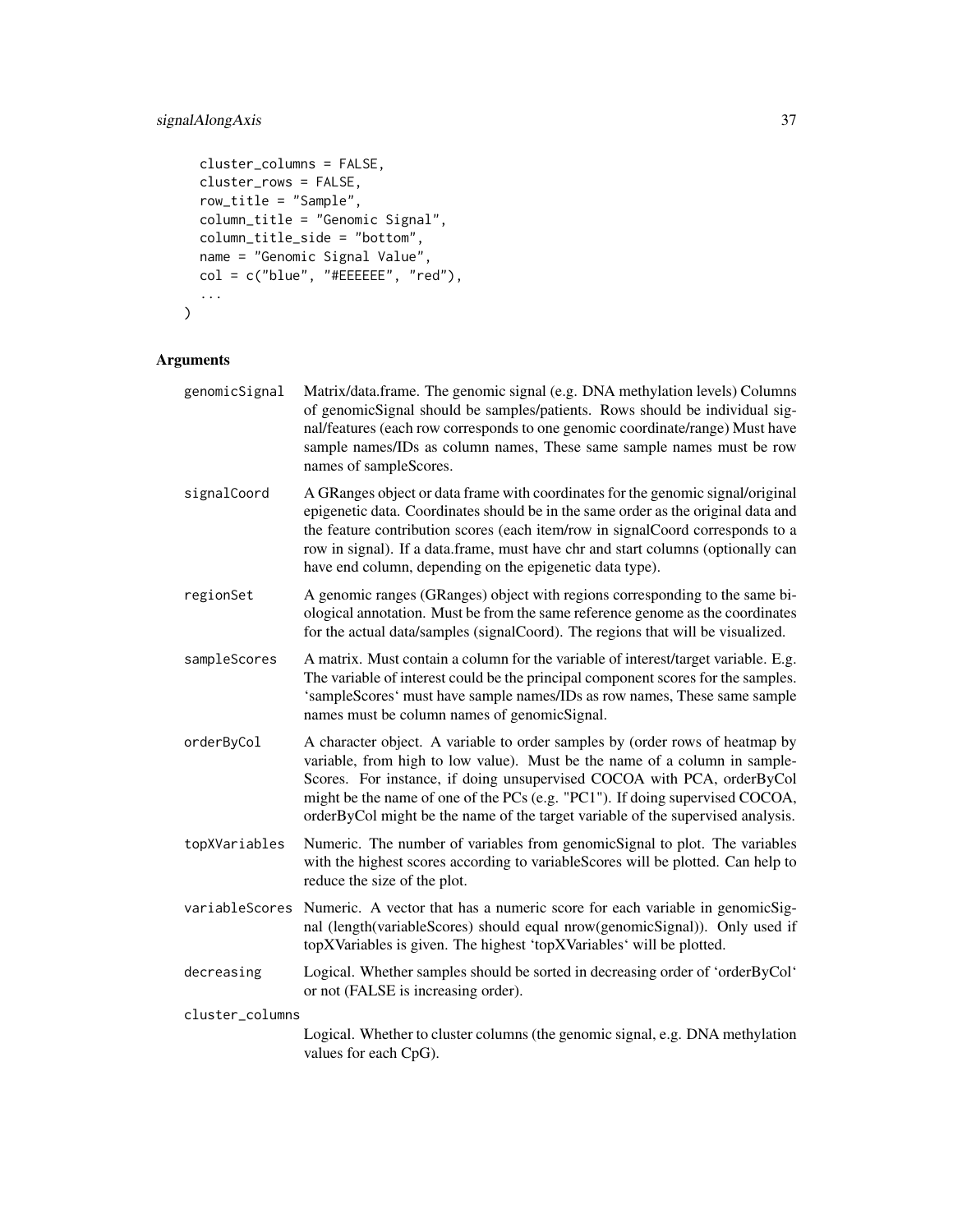| cluster_rows      | Logical. Whether rows should be clustered. This should be kept as FALSE<br>to keep the correct ranking of samples/observations according to their target<br>variable score.                                                   |  |  |  |  |
|-------------------|-------------------------------------------------------------------------------------------------------------------------------------------------------------------------------------------------------------------------------|--|--|--|--|
| row_title         | Character object, row title                                                                                                                                                                                                   |  |  |  |  |
| column_title      | Character object, column title                                                                                                                                                                                                |  |  |  |  |
| column_title_side |                                                                                                                                                                                                                               |  |  |  |  |
|                   | Character object, where to put the column title: "top" or "bottom"                                                                                                                                                            |  |  |  |  |
| name              | Character object, legend title                                                                                                                                                                                                |  |  |  |  |
| col               | A vector of colors or a color mapping function which will be passed to the<br>ComplexHeatmap::Heatmap() function. See ?Heatmap (the "col" parameter)<br>for more details. "#EEEEEE" is the code for a color similar to white. |  |  |  |  |
| $\ddots$ .        | Optional parameters for ComplexHeatmap:: Heatmap()                                                                                                                                                                            |  |  |  |  |

#### Value

A heatmap of genomic signal values (eg DNA methylation levels) in regions of interest (region-Set), with rows ordered by the column of sampleScores given with 'orderByCol'. Each row is a patient/sample and each column is an individual genomic signal value.

#### Examples

```
data("brcaMethylData1")
data("brcaMCoord1")
data("esr1_chr1")
data("brcaPCScores")
signalHM <- signalAlongAxis(genomicSignal=brcaMethylData1,
                             signalCoord=brcaMCoord1,
                             regionSet=esr1_chr1,
                             sampleScores=brcaPCScores,
                             orderByCol="PC1", cluster_columns=TRUE)
```